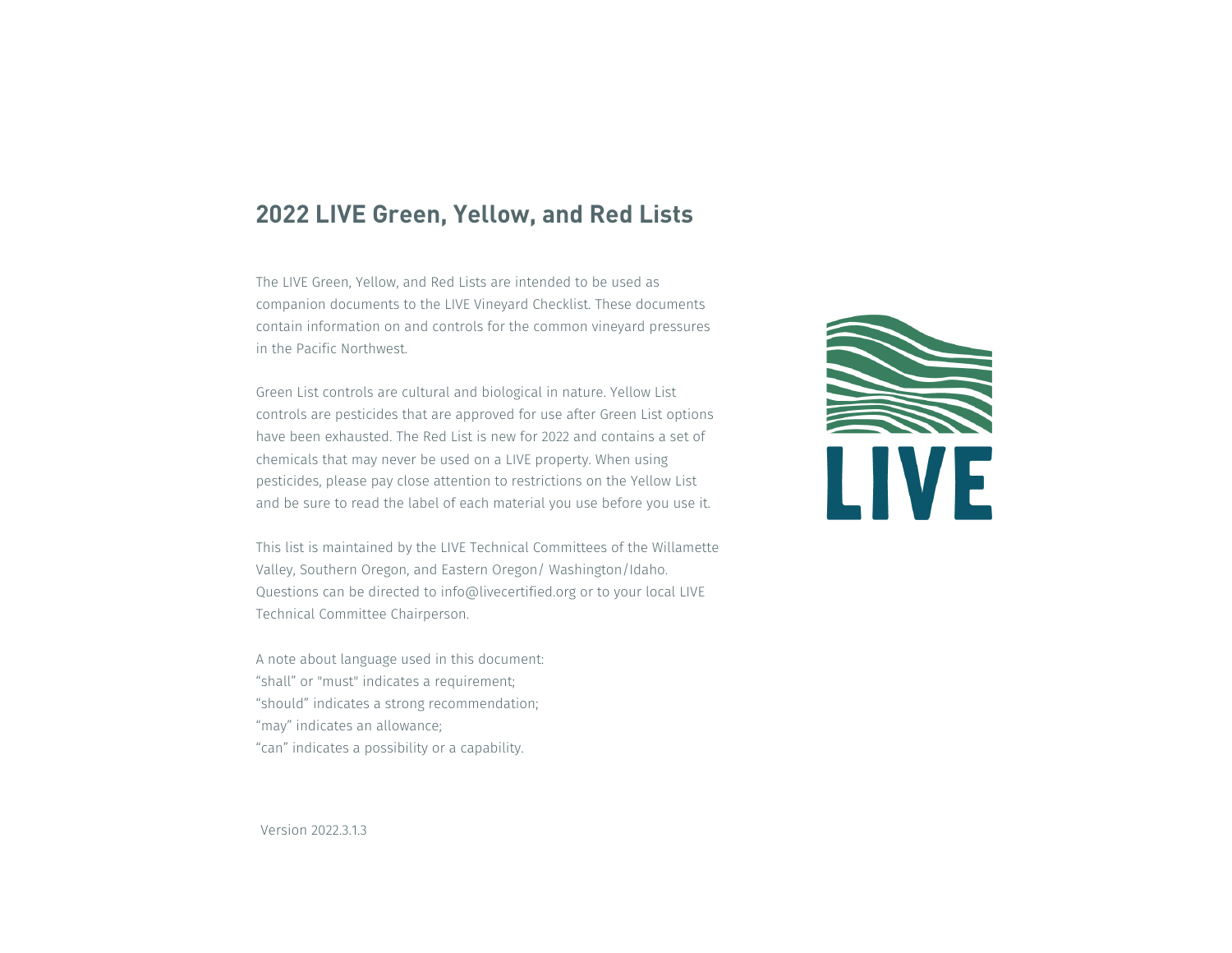### **On the Next Page...**

# **2022 LIVE Vineyard Pressure Index**

KEY PRESSURES are any agricultural pressure (pest, disease, etc.) that cause regionwide and significant economic damage, necessitating annual monitoring and treatment. Other pressures of note are included here with links to Green List management options. If you have a localized pest outbreak that is not listed on this index, please apply for a variance if you wish to use a chemical control.

This document reflects the work of university researchers and experienced vineyard managers, but each vineyard is unique and LIVE does not guarantee the efficacy of any method.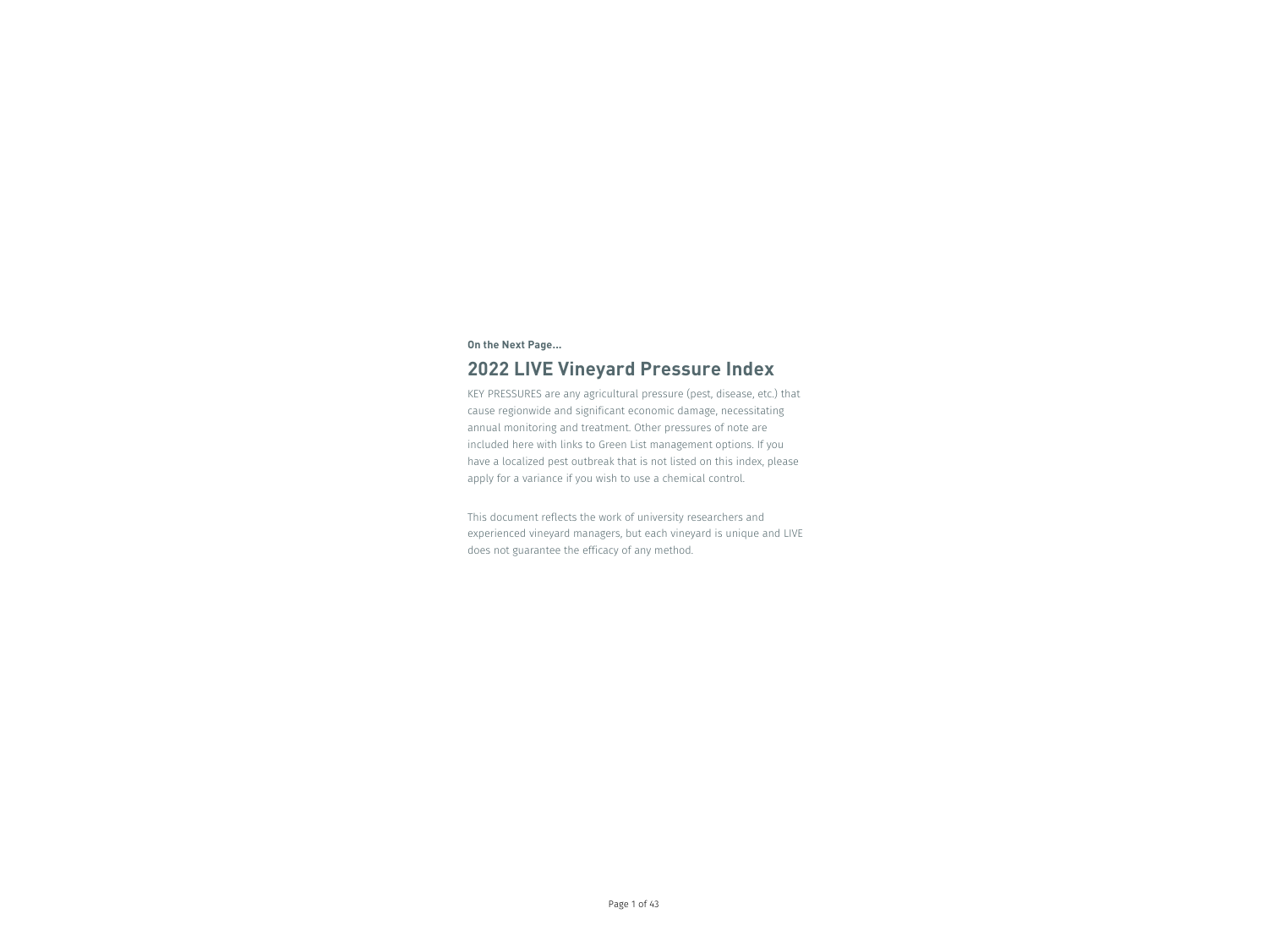|                             | <b>2022 LIVE Vineyard Pressure Index</b>                                                                                                                                                                                                                                                    | <b>KEY PRESSURE</b>                              | <b>REGION 1</b> | REGION 2          | <b>GREEN LIST</b> | <b>YELLOW LIST</b> |
|-----------------------------|---------------------------------------------------------------------------------------------------------------------------------------------------------------------------------------------------------------------------------------------------------------------------------------------|--------------------------------------------------|-----------------|-------------------|-------------------|--------------------|
| $^{\bullet}$ a $^{\bullet}$ | Region 1 refers to viticultural areas with a cooler, wetter                                                                                                                                                                                                                                 | <b>Botrytis cinerea</b>                          |                 | $\frac{1}{2}$     |                   |                    |
|                             | growing season. This includes areas west of the Cascades and<br>above the North Umpqua River in Oregon-e.g., the northern                                                                                                                                                                   | <b>Powdery Mildew</b>                            |                 | $\ddot{O}$        | $\rightarrow$     |                    |
|                             | Umpqua Valley, the Willamette Valley, the western Columbia<br>Gorge, and Puget Sound.                                                                                                                                                                                                       | Weeds                                            |                 | $\frac{1}{2}$     | $\rightarrow$     |                    |
| $-O$                        | Region 2 refers to areas with a warmer, drier growing season.                                                                                                                                                                                                                               | <b>Rust Mite</b>                                 |                 | $\ddot{O}$        | $\rightarrow$     |                    |
|                             | This includes areas east of the Cascades and below the North<br>Umpqua in Oregon-e.g., the central and southern Umpqua                                                                                                                                                                      | <b>Blister Mite</b>                              |                 | $\ddot{O}$        | $\rightarrow$     |                    |
|                             | Valley, the Rogue Valley, the Columbia Valley, and the Snake<br>River Valley.                                                                                                                                                                                                               | <b>Bud Mite</b>                                  |                 | $\cdot$ O $\cdot$ | $\rightarrow$     |                    |
| $\rightarrow$               | The Green List contains cultural and biological management                                                                                                                                                                                                                                  | Spider Mite (Pacific, Two-spotted, Willamette)   |                 | $\overline{O}$ .  | $\rightarrow$     |                    |
|                             | options supporting integrated pest management (IPM) and<br>compliance with LIVE standards. LIVE standards adapt IPM<br>principles to Northwest winegrowing regions and weigh impacts<br>to humans and the environment.                                                                      | Cutworm                                          |                 | $\cdot O$         | $\rightarrow$     |                    |
|                             |                                                                                                                                                                                                                                                                                             | <b>Thrips</b>                                    |                 | $\ddot{O}$        | $\rightarrow$     |                    |
|                             | The Yellow List is LIVE's reference list of approved pesticide<br>controls and restrictions, permitted for key pressure<br>occurrences not adequately managed with Green List measures.                                                                                                     | Leafhopper                                       |                 | $\cdot O$         | $\rightarrow$     |                    |
|                             |                                                                                                                                                                                                                                                                                             | <b>Mealybug and Grapevine Leafroll</b>           |                 | $\overline{O}$ .  | $\rightarrow$     |                    |
|                             |                                                                                                                                                                                                                                                                                             | <b>Lecanium Scale Insects</b>                    |                 | $\ddot{O}$        | $\rightarrow$     |                    |
|                             | The Red List is a list of chemicals that are never permitted on a<br>LIVE farm - vineyard, off-crop, or otherwise.                                                                                                                                                                          | Phylloxera                                       |                 | O                 | $\rightarrow$     |                    |
|                             |                                                                                                                                                                                                                                                                                             | <b>Nematodes</b>                                 | $\frac{1}{2}$   | $\ddot{O}$        |                   | <b>COMING SOON</b> |
|                             | Active ingredients marked with the fish icon are those that are<br>found on the Salmon-Safe High Hazard List and present a<br>danger to aquatic organisms. LIVE recommends a 100ft buffer<br>area where no explicit restriction is stated.                                                  | <b>Rodents</b>                                   |                 | $-0$              |                   |                    |
|                             |                                                                                                                                                                                                                                                                                             | Trunk diseases                                   |                 | $\frac{1}{2}$     |                   |                    |
|                             | Active ingredients marked with the bee icon are those that are                                                                                                                                                                                                                              | <b>Red Blotch</b>                                |                 | $\frac{1}{2}$     |                   |                    |
|                             | found on the UC Bee Precaution Tool Level 1 - those that<br>present a hazard to bees if sprayed on flowering plants,<br>including weeds, or can contaminate water that is accessible to<br>bees. Always follow label instructions. See<br>ipm.ucanr.edu/beeprecaution for more information. | <b>OTHER PRESSURES</b>                           |                 |                   | <b>GREEN LIST</b> |                    |
|                             |                                                                                                                                                                                                                                                                                             | Vertebrates (deer, birds, etc.)                  |                 | $\ddot{O}$        | $\rightarrow$     |                    |
|                             |                                                                                                                                                                                                                                                                                             | <b>Flea Beetle</b>                               |                 | $\overline{O}$ .  |                   |                    |
|                             |                                                                                                                                                                                                                                                                                             | Spotted Lanternfly, White Flies, Japanese Beetle |                 | $\sum_{i=1}^{n}$  |                   | <b>COMING SOON</b> |
|                             |                                                                                                                                                                                                                                                                                             | <b>Yellow Jackets</b>                            | $\blacksquare$  | $\frac{1}{2}O$ .  |                   | <b>COMING SOON</b> |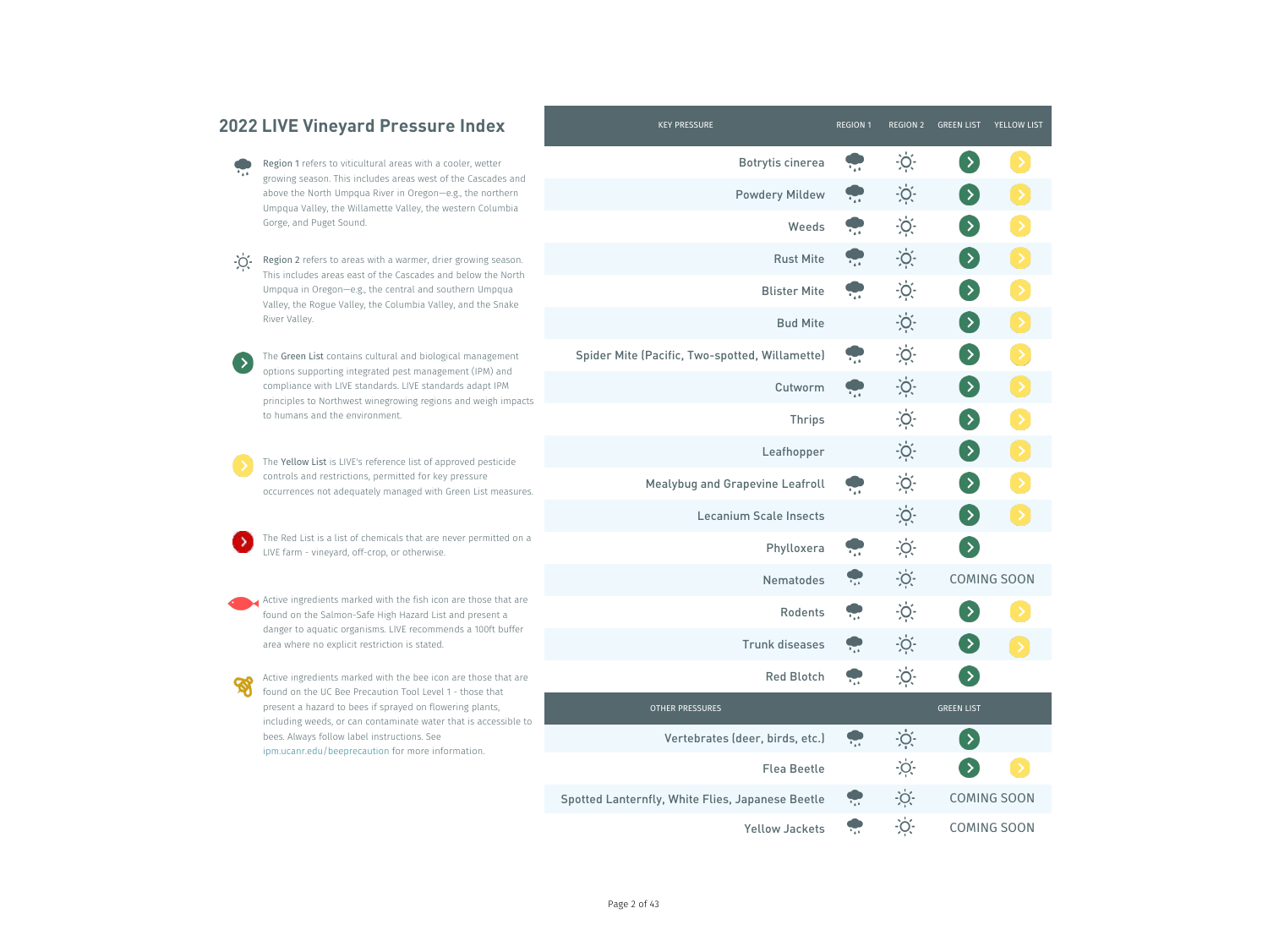This is a compilation of management options for vineyards in the Pacific Northwest, supporting integrated pest management (IPM) and compliance with LIVE standards. LIVE standards adapt IPM principles to Northwest winegrowing regions and weigh impacts to humans and the environment. Contact admin@livecertified.org with questions.

### General Management Practices

### *Planning and planting vineyards*

 When planting a new vineyard, the grower should prepare a written vineyard development and risk assessment plan

- Disease tolerant clones should be considered
- Existing hedges and grass strips should be retained • A minimum of 5% (ideally greater than 15%) of the farm managed as ecological infrastructure (EI)

 Patches of native/natural trees, shrubs and grasses as appropriate for the area should be retained or planted A wind erosion mitigation plan must be developed and executed

#### *Fertilization*

 Fertilizer applications must be based on soil and tissue analysis

• If synthetic nitrogen is applied, it is only done between March 1st and October 30th

 Nitrogen input should not exceed 10lbs per ton of fruit harvested unless more is justified by the fertilization plan Green manure and composting should be used to improve fertility and soil humus

 The amount of phosphorus, potassium, and magnesium applied should not exceed 35lbs of P205, 90lbs of K20, and 45lbs of Mg per acre, unless ratios between phosphorus, potassium, magnesium and calcium are not in balance and need to be corrected

#### *Soil, habitat, and canopy management*

- Mechanical cultivation or mulching is used for in-row weed control
- Maintain a balanced open canopy with low leaf layer (for example, 1.5 leaf layer or less)
- Maintain a minimum of ten different botanical species (15+ optimum)
- Irrigation schedule is based on monitored sensor systems

#### *Key beneficials*

 If a chemical control method is needed, the most selective one should be considered first, to protect populations of beneficial insects.

 Predatory mites (Typhlodromus pyri) - a generalist predator and the most beneficial mite in Region 1 that seeks refuge in wild blackberry near vineyards in Western Oregon and Washington. Maintain or establish populations and restrict use

of products that are toxic to predatory mites.

 Parasitoid/Predatory Complex - an insect whose immature stages develop on or inside a single host eventually killing that host

 Ladybeetle (Cryptolaemus montrouzieri) for mealybug Predatory wasps (including Anagrus spp for leafhopper) encourage populations with overwintering sites

Lacewings (Chrysoperla spp) for mealybug and general

 Phylloxera resistant rootstocks are strongly encouraged when replanting

 $\frac{1}{2}$ 

- Total green cover in winter months
- Green cover in alleyways/restrict summer competition in vine rows
- Alternating mowing regime applied and permanent flower supply provided

 Limit number of shoots per foot (3 to 6 shoots) and maintain an open low density canopy

### REGION 2

# $\dot{O}$

• High wind is a factor in the Columbia Valley AVA. Wind erosion is a serious concern and growers must use practices that prevent soil loss.

• Strict adherence to virus and insect quarantines is required and the use of grafted planting material (American rootstock) against Phylloxera or nematodes should be considered if the climate allows

• Standing cover of alleyways maintained in winter months. Green or dried vegetation maintained throughout rest of season

- Alternating mowing regime applied
- Mechanical cultivation or mulching for in-row weed control

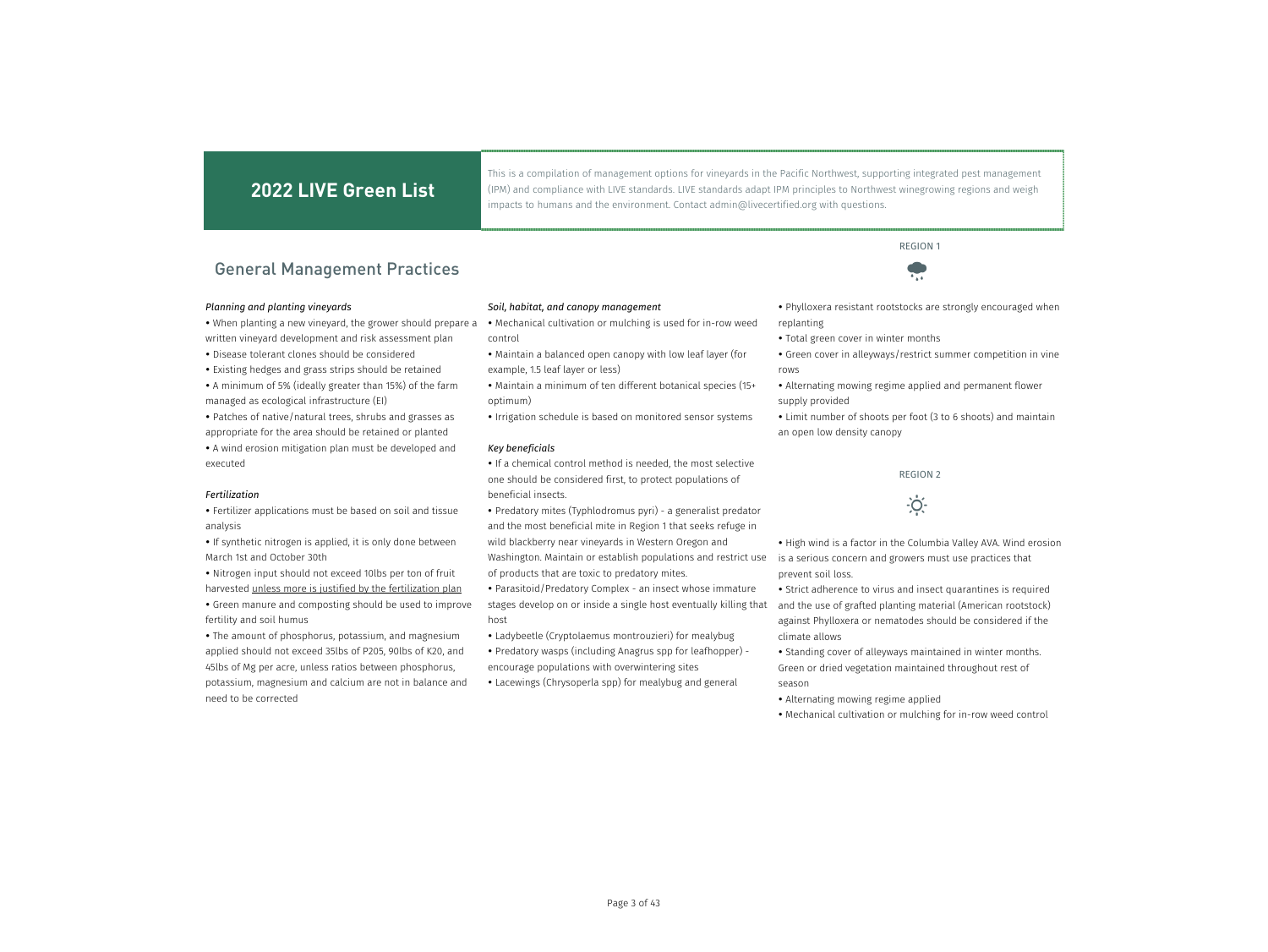| <b>2022 LIVE Green List</b>                                                                                                                                                                                                                                                                                                                                                                                                                                                                                                                                                                                                                                                                                                                             | This is a compilation of management options for vineyards in the Pacific Northwest, supporting integrated pest management<br>(IPM) and compliance with LIVE standards. LIVE standards adapt IPM principles to Northwest winegrowing regions and weigh<br>impacts to humans and the environment. Contact admin@livecertified.org with questions.                                                                                                                                                                                                                                                                                                                                                                                                                                                                                                                            |                                                                                                                                                                                                                                                                                                                                                                                                                                                                                                                                                                                              |
|---------------------------------------------------------------------------------------------------------------------------------------------------------------------------------------------------------------------------------------------------------------------------------------------------------------------------------------------------------------------------------------------------------------------------------------------------------------------------------------------------------------------------------------------------------------------------------------------------------------------------------------------------------------------------------------------------------------------------------------------------------|----------------------------------------------------------------------------------------------------------------------------------------------------------------------------------------------------------------------------------------------------------------------------------------------------------------------------------------------------------------------------------------------------------------------------------------------------------------------------------------------------------------------------------------------------------------------------------------------------------------------------------------------------------------------------------------------------------------------------------------------------------------------------------------------------------------------------------------------------------------------------|----------------------------------------------------------------------------------------------------------------------------------------------------------------------------------------------------------------------------------------------------------------------------------------------------------------------------------------------------------------------------------------------------------------------------------------------------------------------------------------------------------------------------------------------------------------------------------------------|
| <b>Botrytis cinerea</b><br><b>REGION 2</b><br><b>YELLOW LIST</b><br><b>REGION 1</b>                                                                                                                                                                                                                                                                                                                                                                                                                                                                                                                                                                                                                                                                     | Flower parts frequently are infected and can serve as a source<br>of the fungus within the developing bunch. Young shoots and<br>leaves infected in spring may develop brown, water-soaked<br>areas. These areas generally girdle the shoot, causing it to wilt<br>and die back. The characteristic gray moldy growth may or may<br>not be present.                                                                                                                                                                                                                                                                                                                                                                                                                                                                                                                        | Botrytis cinerea will infect grape berries from 53 to 86°F with as<br>little as 4 hours of berry wetness. The number of berries<br>infected however, rises as hours of berry wetness increase. A<br>forecasting program assigns a medium bunch rot risk at 60°F<br>with 15 hours of berry wetness but a high risk if berries have<br>been wet 17.5 hours.                                                                                                                                                                                                                                    |
| Botrytris cinerea is a fungus that causes Botrytis bunch rot.<br>Non-chemical control includes preventing excess vigor and<br>maintaining an open canopy.<br>This disease is common on the west side of the Cascades but<br>a sporadic problem in the arid viticulture regions of the PNW.<br>Many fungal and bacterial organisms, of which Botrytis<br>cinerea is the most important, can infect grapes and result in<br>a bunch rot. B. cinerea has a large host range and grows and<br>sporulates on most of them. The fungus overwinters and<br>oversummers as black sclerotia on old cluster stems, canes,<br>and mummified grapes. Spores spread by wind. Young,<br>succulent shoots can be infected in spring, especially if<br>injured by hail. | Generally, rotted berries appear in late summer and autumn as<br>small, brown spots on maturing berries. The berry skin may slip<br>off easily when rubbed. Later, characteristic tufts of gray fungal<br>growth appear on the surface of infected berries. Often, rotted<br>berries are near the center of the bunch. The rot then spreads<br>quickly and may encompass most of the bunch. Other<br>organisms may invade the berries later, producing a large<br>variety of colors, smells, and tastes. Occasionally, immature<br>berries may develop a soft brown rot early in summer.<br>Wet weather favors infection and disease development,<br>especially near harvest when canopies are dense and berries<br>accumulate sugar. The fungus can quickly spread from berry to<br>berry within ripening bunches and can develop readily on<br>wounded or split berries. | Fungicides are to be applied after a medium risk during the<br>growing season. This program has not been evaluated in the<br>Pacific Northwest.<br>Cabernet Sauvignon is the least susceptible wine grape grown<br>in Oregon. Gewurtztraminer is less susceptible than<br>Chardonnay, Pinot Noir, and Riesling. Bunches that are tighter<br>or more compact are at higher risk of the disease.<br>Under certain environmental conditions, white grapes infected<br>solely by B. cinerea may develop a special rot known as noble<br>rot. These grapes are used to produce a very sweet wine. |

| CULTURAL AND BIOLOGICAL CONTROL MEASURES                             | MONITORING AND DECISION-MAKING                                                              | RESTRICTED AND PROHIBITED PRACTICES                                                                                                                                                                               |
|----------------------------------------------------------------------|---------------------------------------------------------------------------------------------|-------------------------------------------------------------------------------------------------------------------------------------------------------------------------------------------------------------------|
| • Prevent excess vigor                                               | • Monitor temperature and hours of berry wetness to assess<br>risk (http://uspest.org/wea/) | Reference the Yellow List for accepted controls. Avoid<br>consecutive use of fungicides with the same mode of action<br>and limit applications from the same chemical family (except<br>for sulfur/biorationals). |
| • Maintain open canopy, removing east side leaves after fruit<br>set |                                                                                             | • To prevent resistance, limit any application of FRAC 11 and<br>FRAC 3 fungicide to one (1) application each in 2022                                                                                             |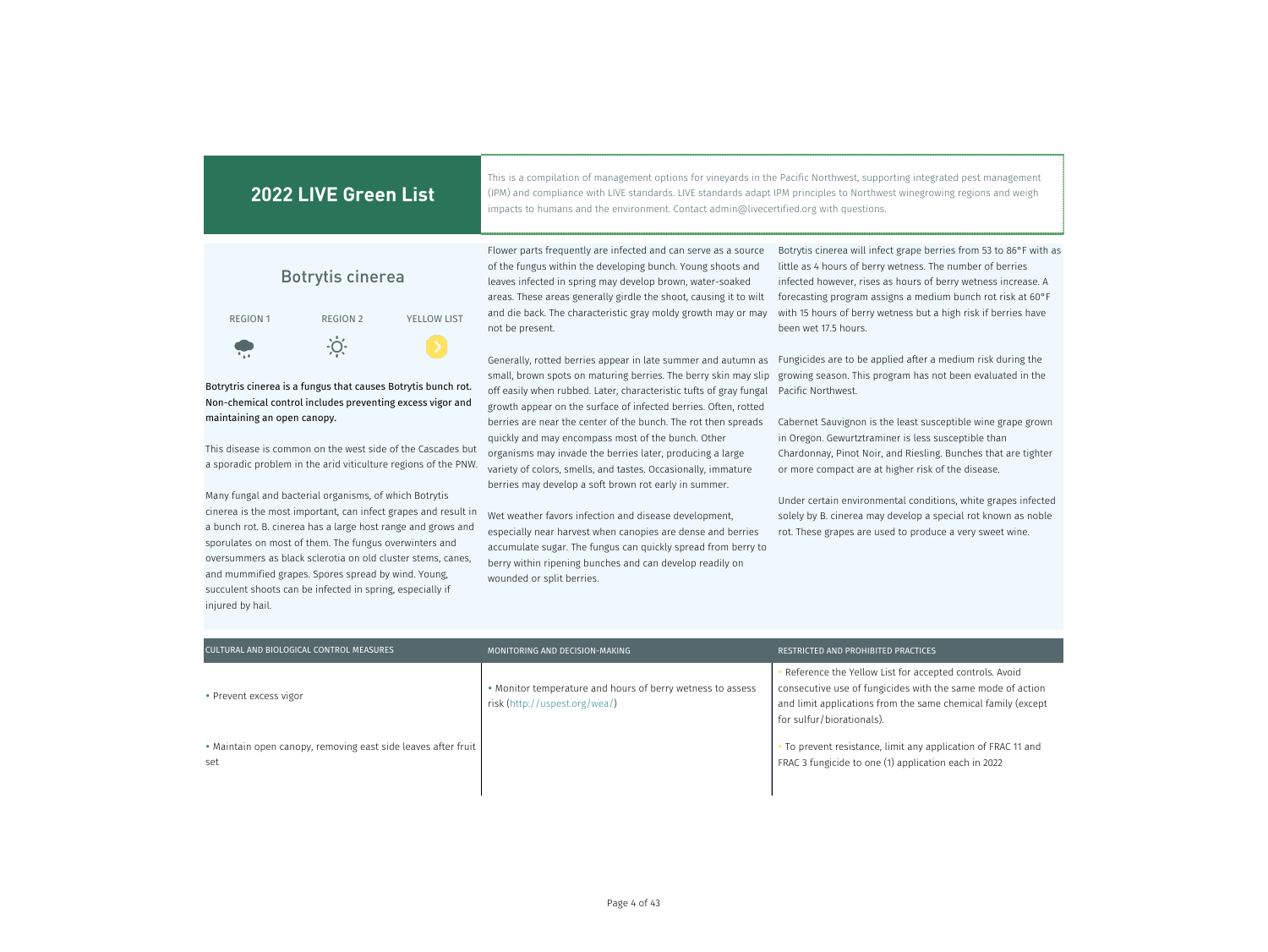This is a compilation of management options for vineyards in the Pacific Northwest, supporting integrated pest management (IPM) and compliance with LIVE standards. LIVE standards adapt IPM principles to Northwest winegrowing regions and weigh impacts to humans and the environment. Contact admin@livecertified.org with questions.



Powdery mildew is a fungal disease. Non-chemical control includes preventing excess vigor, timely suckering, and maintaining an open canopy. Rotate controls by mode of action for resistance management.

Erysiphe necator (formerly Uncinula necator) is a fungal disease common to all areas of the Pacific Northwest. The disease tends to be more severe on the west side of the Cascades but is a chronic problem in arid districts.

Powdery mildew can attack all aboveground plant parts. Colonies are more easily detected in full sunlight with the sun over your shoulder. In early stages, whitish or grayish patches are on leaves and, if severe, ultimately cover both surfaces. Later in the season, the mildew darkens and is peppered with minute black dots (chasmothecia). On fruit, the fungus at first may look grayish or whitish but later has a brownish, russeted appearance. Infected fruit cracks and drops from the cluster. Even blossoms sometimes can be infected, causing them to dry up or fail to set fruit. When green shoots and canes are infected, the affected tissues appear dark brown to black in feathery patches. Patches later appear reddish brown on the surface of dormant canes. Flag shoots are difficult to detect. Some young shoots may be covered with a large white mass of threads or mycelium. Others may have only a hint of thin threads on the shoot. Shoots generally are delayed in bud break and appear stunted and somewhat yellowed compared to healthy shoots.

Chasmothecia on the exfoliating bark release sexual spores during rainy weather above 50°F from budbreak through bloom. This weather also favors infection that results in individual powdery spots, called colonies, on the surface of leaves growing close to the bark. Many asexual spores (conidia) are produced on the surface of powdery mildew colonies. Temperatures over 85°F and/or sunlight inhibit conidia germination. Free water from rain and/or irrigation can wash conidia off of a colony, burst conidia, or result in poor or abnormal germination of the conidia.

Grape berries are highly susceptible from the time calyptras (hoods) fall off to shortly after bloom when berries are about pea size (BBCH 73 to 75). Susceptibility of the fruit drops rapidly after that time. Grapes do not get new infections on fruit after 8% Brix but can still have sporulation up to 15% Brix. Leaves and canes, however, can be infected up to and past harvest.

| CULTURAL AND BIOLOGICAL CONTROL MEASURES             | MONITORING AND DECISION-MAKING                                                      | RESTRICTED AND PROHIBITED PRACTICES                                                                                                                                                                                                                                                                                                                                                                                                                                                                                                                                     |
|------------------------------------------------------|-------------------------------------------------------------------------------------|-------------------------------------------------------------------------------------------------------------------------------------------------------------------------------------------------------------------------------------------------------------------------------------------------------------------------------------------------------------------------------------------------------------------------------------------------------------------------------------------------------------------------------------------------------------------------|
| • Prevent excess vigor                               | • Monitor temperature, rainfall, humidity, growth stage, and<br>Brix to assess risk | Reference the Yellow List for accepted controls. Avoid<br>consecutive use of fungicides with the same mode of action<br>and limit applications from the same chemical family (except<br>for sulfur/biorationals).                                                                                                                                                                                                                                                                                                                                                       |
| • Maintain open canopy and practice timely suckering |                                                                                     | •To prevent resistance, limit any application of FRAC 11 and<br>FRAC 3 fungicide to one (1) application each in 2022                                                                                                                                                                                                                                                                                                                                                                                                                                                    |
|                                                      |                                                                                     | • For powdery mildew - sulfur per treatment limit of 5 lb/acre<br>of active ingredient. Sulfur total limit of 35 lb/acre per year of<br>active ingredient. Per treatment limit may be exceeded up to<br>label limit if conditions warrant and justified by scouting<br>records, only if recommended by regional IPM advisor and/or<br>extension. It is strongly discouraged to approach the annual<br>limit except in years with severe mildew conditions. Overuse of<br>sulfur is harmful to beneficial mites. See mite sections for mite<br>application restrictions. |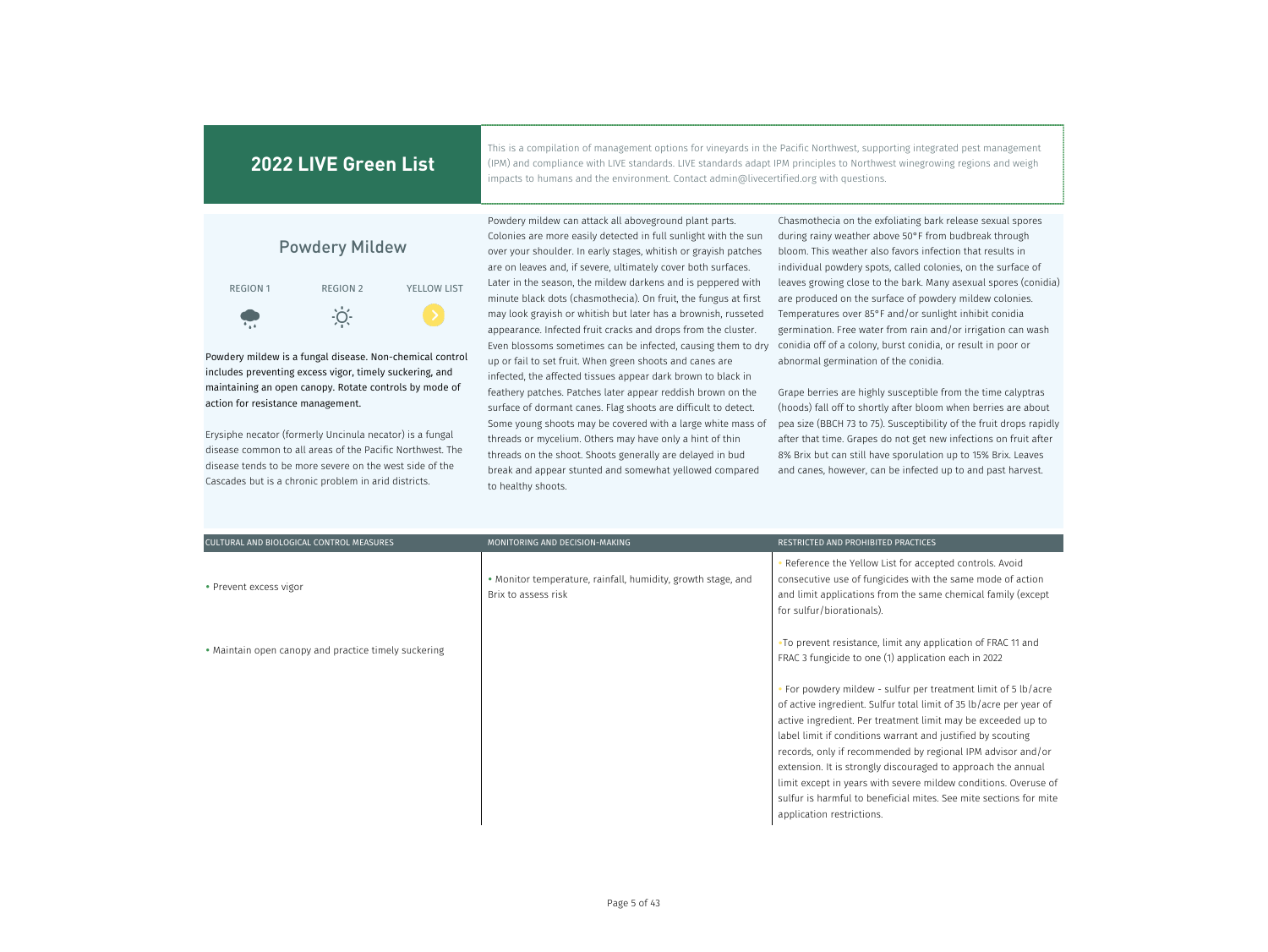| 2022 LIVE Green List                                                                                                                                                                                                                                                                                                                                                                                                                                                            | This is a compilation of management options for vineyards in the Pacific Northwest, supporting integrated pest management<br>(IPM) and compliance with LIVE standards. LIVE standards adapt IPM principles to Northwest winegrowing regions and weigh<br>impacts to humans and the environment. Contact admin@livecertified.org with questions.                                                                                                                                                                                                                                                                            |                                                                                                                                                                                                                                                                                                                                                                                                                                                                                                                                                                                                                                                 |
|---------------------------------------------------------------------------------------------------------------------------------------------------------------------------------------------------------------------------------------------------------------------------------------------------------------------------------------------------------------------------------------------------------------------------------------------------------------------------------|----------------------------------------------------------------------------------------------------------------------------------------------------------------------------------------------------------------------------------------------------------------------------------------------------------------------------------------------------------------------------------------------------------------------------------------------------------------------------------------------------------------------------------------------------------------------------------------------------------------------------|-------------------------------------------------------------------------------------------------------------------------------------------------------------------------------------------------------------------------------------------------------------------------------------------------------------------------------------------------------------------------------------------------------------------------------------------------------------------------------------------------------------------------------------------------------------------------------------------------------------------------------------------------|
| Weeds<br>YELLOW LIST<br><b>REGION 1</b><br><b>REGION 2</b><br>$\dot{O}$<br>Non-chemical control includes planting competitive cover<br>crop, mechanical cultivation, and in-row mulch. A weed<br>survey is an important monitoring tool.<br>LIVE provides a weed survey template as a monitoring tool,<br>and a completed survey is required for the use of pre-<br>emergent herbicides in order to confirm that the herbicide's<br>target weed(s) are present in the vineyard. | Some common vineyard weeds:<br>Bittersweet Nightshade (Solanum dulcamara)<br>Blue weed (Echium vulgare)<br>Broadleaf dock (Rumex crispus)<br>Canada Thistle (Cirsium arvense)<br>Common Evening primrose (Oenothera biennis)<br>Common Groundsel (Senecio vulgaris)<br>Common knotweed (Polygonum aviculare)<br>Common mallow (Malva neglecta)<br>Common plantain (Plantago major)<br>Common purslane (Portulaca oleracea)<br>Crabgrass (Digitaria sanguinalis)<br>Field Morning Glory (Convolvulus arvensis)<br>Field Mustard (Brassica campestris)<br>Green Bristlegrass (Setaria viridis)<br>Henbane (Hyoscyamus niger) | Himalayan Blackberry (Rubus procerus)<br>Kentucky Bluegrass (Poa pratensis)<br>Kochia (Bassia scoparia)<br>Lambsquarters (Chenopodium album)<br>Mare's Tail/Horseweed (Conyza canadensis)<br>Poison Oak (Rhus diversiloba)<br>Prickly Lettuce (Lactuca serriola)<br>Prickly Sow-thisle (Sonchus asper)<br>Oueen Anne's Lace (Daucus carota)<br>Pigweed, Red Root (Amaranthus retroflexus)<br>Reed Canary Grass (Phalaris arundinacea)<br>Russian Thistle (Salsola tragus)<br>Scotch Broom (Cytisus scoparius)<br>Shepherds purse (Capsella bursa-pastoris)<br>St John's-wort (Hypericum perforatum)<br>Watsons Willow-herb (Epilobium watsonii) |
| CULTURAL AND BIOLOGICAL CONTROL MEASURES                                                                                                                                                                                                                                                                                                                                                                                                                                        | MONITORING AND DECISION-MAKING                                                                                                                                                                                                                                                                                                                                                                                                                                                                                                                                                                                             | RESTRICTED AND PROHIBITED PRACTICES                                                                                                                                                                                                                                                                                                                                                                                                                                                                                                                                                                                                             |

| CULTURAL AND BIOLOGICAL CONTROL MEASURES | MONITORING AND DECISION-MAKING         | RESTRICTED AND PROHIBITED PRACTICES                                                                                                                                                                                                                         |
|------------------------------------------|----------------------------------------|-------------------------------------------------------------------------------------------------------------------------------------------------------------------------------------------------------------------------------------------------------------|
| • Plant competitive cover crop           | • Identify and document specific weeds | Reference the Yellow List for accepted herbicidal controls                                                                                                                                                                                                  |
| • Mechanical cultivation                 |                                        | Prior to use of accepted pre-emergent herbicides, complete a<br>weed survey                                                                                                                                                                                 |
| • In-row mulch                           |                                        | Grower should limit glyphosate use to one (1) or fewer •<br>applications per season in LIVE Region 1 or two (2) or fewer<br>applications per season in LIVE Region 2. Chemical control of<br>weeds should be used only to supplement non-chemical<br>means. |
|                                          |                                        | • Diquat, Paraquat, and herbicides with residual properties<br>greater than one growing season are prohibited                                                                                                                                               |
|                                          |                                        | • Use of chemical herbicides on more than 50% of the vineyard<br>floor under and between vine rows is prohibited                                                                                                                                            |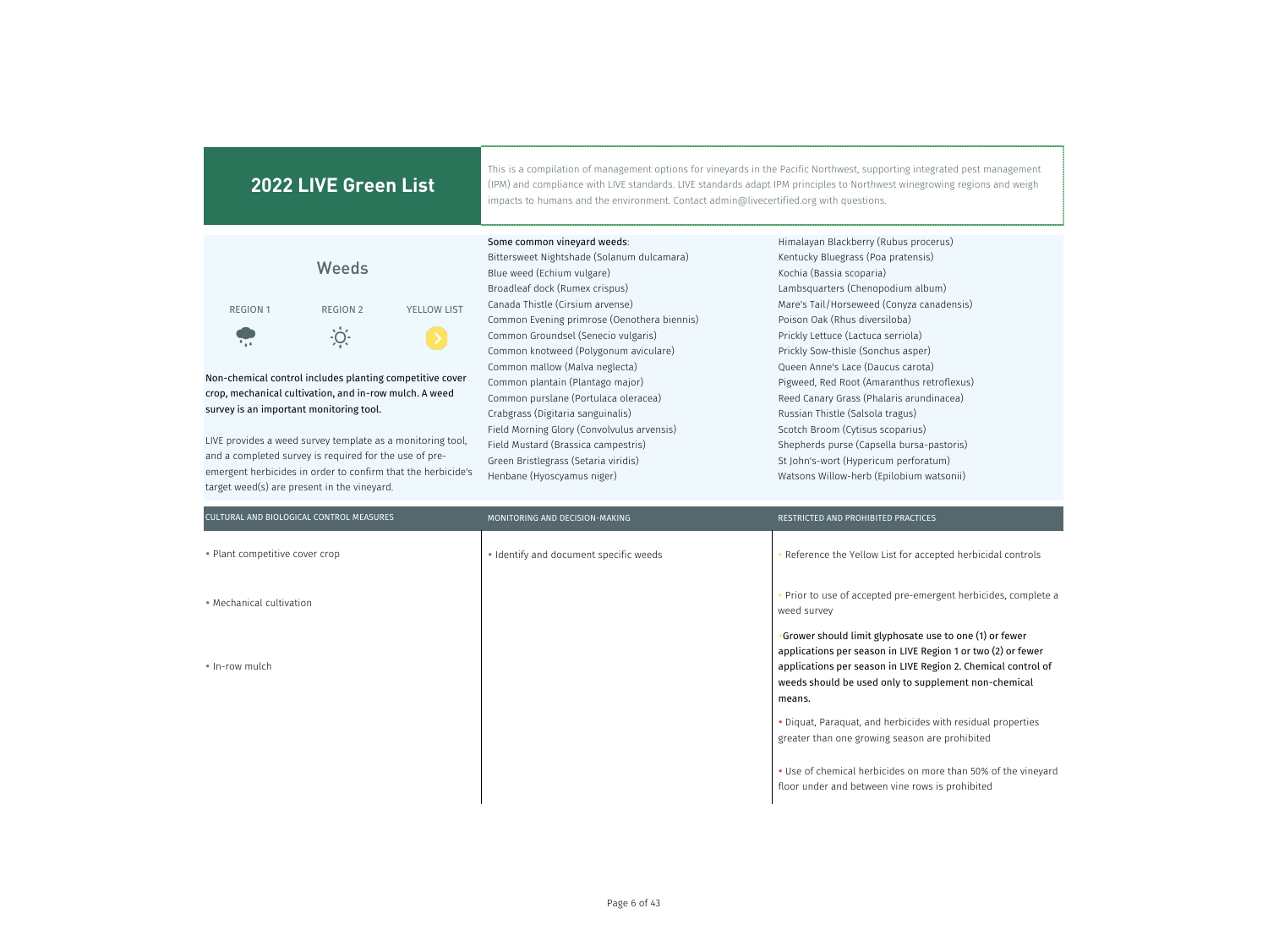| 2022 LIVE Green List                                                                                                                                                                                                                                                                                                                                                                                                                                                                                                |                  |                    | impacts to humans and the environment. Contact admin@livecertified.org with questions.                                                                                                                                                                                                           | This is a compilation of management options for vineyards in the Pacific Northwest, supporting integrated pest management<br>(IPM) and compliance with LIVE standards. LIVE standards adapt IPM principles to Northwest winegrowing regions and weigh |  |
|---------------------------------------------------------------------------------------------------------------------------------------------------------------------------------------------------------------------------------------------------------------------------------------------------------------------------------------------------------------------------------------------------------------------------------------------------------------------------------------------------------------------|------------------|--------------------|--------------------------------------------------------------------------------------------------------------------------------------------------------------------------------------------------------------------------------------------------------------------------------------------------|-------------------------------------------------------------------------------------------------------------------------------------------------------------------------------------------------------------------------------------------------------|--|
|                                                                                                                                                                                                                                                                                                                                                                                                                                                                                                                     | <b>Rust Mite</b> |                    | Grape rust mites cause damage to newly growing tissues in<br>spring. Shortly after bud break, rust mite damaged leaves are<br>crinkled and deformed, shoots will have stunted growth, and<br>scarring may be found on the stem tissues. During summer,                                           | of leaves that begins as dark-green to black and becomes a<br>bronze or brown color during later summer when leaf<br>populations are high. Stem tissues or leaves can be collected<br>and observed for rust mite presence in spring and summer.       |  |
| <b>REGION 1</b>                                                                                                                                                                                                                                                                                                                                                                                                                                                                                                     | <b>REGION 2</b>  | <b>YELLOW LIST</b> | rust mites are found on leaves and can cause stippling of<br>leaves. Feeding by high populations of rust mites on leaf                                                                                                                                                                           | Scout for grape rust mite populations during summer by<br>looking for leaf stippling (early-to mid-summer) or leaf                                                                                                                                    |  |
| $\ddot{\bullet}$                                                                                                                                                                                                                                                                                                                                                                                                                                                                                                    | $\overline{O}$ . |                    | surfaces late in summer and early fall leads to a blackening or<br>bronzing of leaves.                                                                                                                                                                                                           | discoloration. Scouting during the late dormant season involves<br>collecting dormant 1-year old canes to examine buds for mite<br>presence before pruning ensues. Also collect loose bark from                                                       |  |
| Grape rust mite and other eriophyid mites are microscopic<br>pests that overwinter in vineyards-careful monitoring is<br>essential, and dormant buds can be examined for mite<br>presence.<br>Grape rust mites are tiny (0.1 to 0.2 mm long), wormlike and<br>white, much like the bud and erineum mite. They have two<br>pairs of legs near the head end. These mites are hard to see<br>without magnification (45X or higher under a microscope),<br>and the damage they cause is usually the first indication of |                  |                    | Grape rust mites overwinter as adult females under the bark of                                                                                                                                                                                                                                   | the trunk of the vine.                                                                                                                                                                                                                                |  |
|                                                                                                                                                                                                                                                                                                                                                                                                                                                                                                                     |                  |                    | the vine, in crevices and between the outer bud scales and bud<br>tissues, and they migrate from these areas in early spring to<br>developing shoots. Mites may congregate and feed on young<br>susceptible shoots, then move on to opening foliage where                                        | To see images of the grape rust mite, see Grape Rust Mite on<br>eViticulture.org: http://www.extension.org/pages/33107/grape-<br>rust-mite.                                                                                                           |  |
|                                                                                                                                                                                                                                                                                                                                                                                                                                                                                                                     |                  |                    | they continue feeding during summer. Unlike most other mite<br>species, grape rust mites feed on the top and bottom surfaces<br>of leaves. Feeding on epidermal tissue of leaf surfaces results<br>in stippling of the leaf during spring and summer, and they<br>may cause visual discoloration | Updated monitoring protocols are outlined at<br>http://blogs.oregonstate.edu/owri/2015/04/28/rust-mites-can-<br>cause-damage-shortly-after-budbreak/                                                                                                  |  |

| CULTURAL AND BIOLOGICAL CONTROL MEASURES | MONITORING AND DECISION-MAKING                                                                        | RESTRICTED AND PROHIBITED PRACTICES                                                      |
|------------------------------------------|-------------------------------------------------------------------------------------------------------|------------------------------------------------------------------------------------------|
| • Promote predatory mite populations     | • Monitor throughout the year, including the dormant season.<br>See monitoring protocols link above.  | Reference the Yellow List for accepted acaracidal controls                               |
|                                          | • Confirm presence from previous growing season or dormant<br>buds of current growing season          | • Two (2) 5lb sprays of sulfur when conditions dictate (for rust<br>and/or blister mite) |
|                                          | • Many occurrences of eriophyid mites do not constitute<br>economic risk, or require chemical control |                                                                                          |

See Blister Mite on next page

their presence.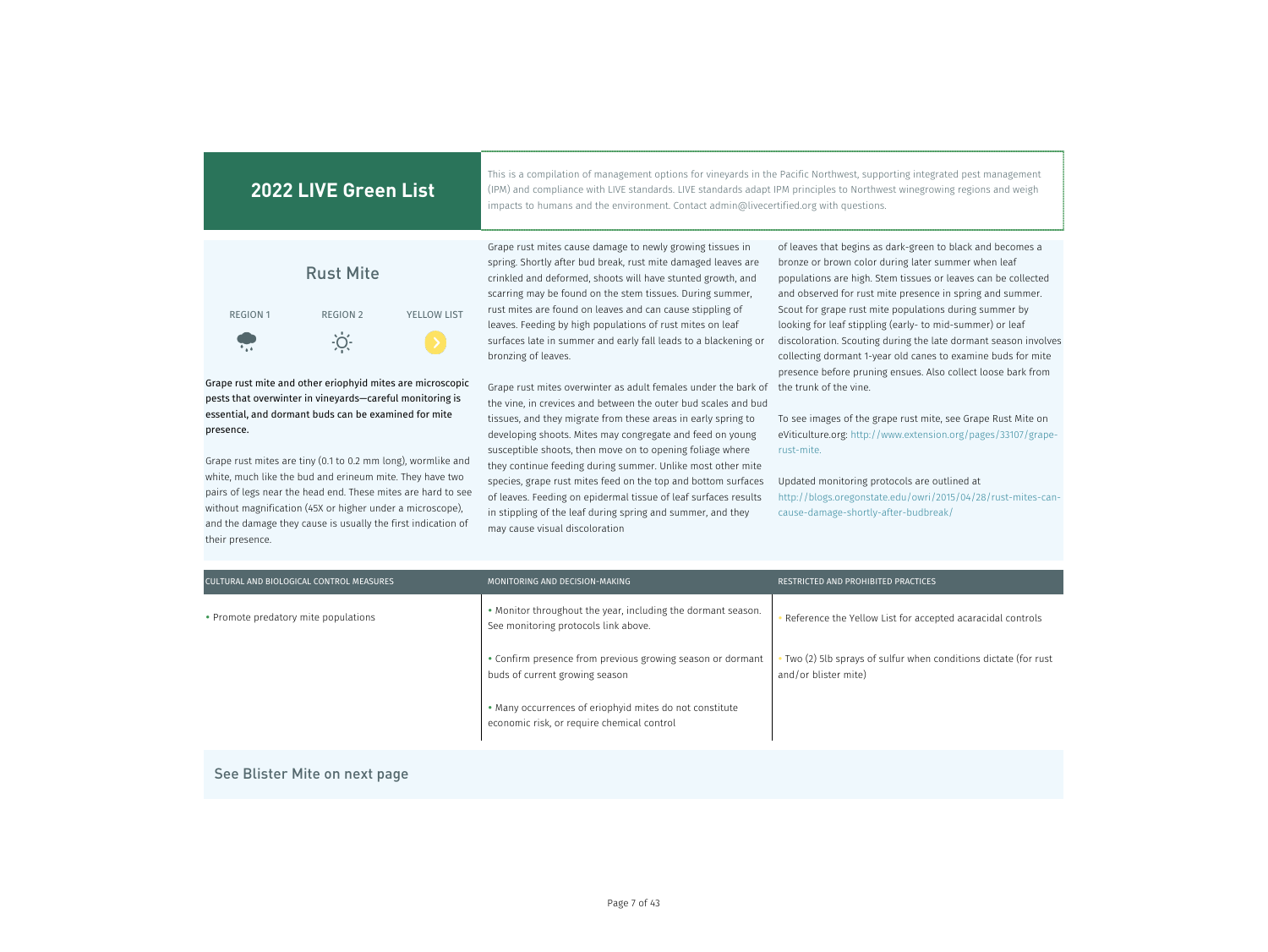| 2022 LIVE Green List                                                                                                    |                     |                    | This is a compilation of management options for vineyards in the Pacific Northwest, supporting integrated pest management<br>(IPM) and compliance with LIVE standards. LIVE standards adapt IPM principles to Northwest winegrowing regions and weigh<br>impacts to humans and the environment. Contact admin@livecertified.org with questions. |                                                                                                                                                                                                                                                                |
|-------------------------------------------------------------------------------------------------------------------------|---------------------|--------------------|-------------------------------------------------------------------------------------------------------------------------------------------------------------------------------------------------------------------------------------------------------------------------------------------------------------------------------------------------|----------------------------------------------------------------------------------------------------------------------------------------------------------------------------------------------------------------------------------------------------------------|
|                                                                                                                         | <b>Blister Mite</b> |                    | Grape erineum/blister mite is microscopic, wormlike, and<br>white-yellow in color. It overwinters between outer bud scales<br>and bud tissue and feeds on leaves during spring and summer.<br>The upper leaf surface becomes blistered, and the lower leaf                                                                                      | of masses of enlarged leaf hairs. These blisters protect mites<br>from natural enemies and direct contact of pesticide sprays. As<br>the population increases, some move to new areas or other<br>leaves and form new erinea. From mid-August until leaf drop, |
| <b>REGION 1</b>                                                                                                         | REGION 2            | <b>YELLOW LIST</b> | surface of the blister appears hairy and white, almost<br>resembling fungal growth. The lower leaf surface turns from a                                                                                                                                                                                                                         | there is a movement from the erinea back to overwintering<br>sites beneath the bud scales.                                                                                                                                                                     |
|                                                                                                                         | -Ö.                 |                    | white color early in the season and progresses to yellow or<br>brown later in the season. In severe cases, these mites may<br>infest clusters in early spring.                                                                                                                                                                                  | It is common for erineum mites to be found sporadically<br>throughout western Oregon vineyards in any given year. In                                                                                                                                           |
| Blister mite and other eriophyid mites are microscopic pests                                                            |                     |                    |                                                                                                                                                                                                                                                                                                                                                 | recent years, there has been an increase in erineum mite                                                                                                                                                                                                       |
| that overwinter in vineyards—careful monitoring is<br>essential, and dormant buds can be examined for mite<br>presence. |                     |                    | Colonies of mites live in blisters (erinea) formed by their<br>feeding on lower leaf surfaces. The blisters are comprised                                                                                                                                                                                                                       | presence in vineyards where there has been reduced sulfur<br>use. This rarely leads to economic problems or crop losses.                                                                                                                                       |

| CULTURAL AND BIOLOGICAL CONTROL MEASURES        | MONITORING AND DECISION-MAKING                                                                                    | RESTRICTED AND PROHIBITED PRACTICES                                                      |
|-------------------------------------------------|-------------------------------------------------------------------------------------------------------------------|------------------------------------------------------------------------------------------|
| • Promote predatory mite and beetle populations | • Monitor throughout the year, including the dormant season.<br>See monitoring protocols link in Rust Mite entry. | Reference the Yellow List for accepted acaracidal controls                               |
|                                                 | • Confirm presence from previous growing season or dormant<br>buds of current growing season                      | • Two (2) 5lb sprays of sulfur when conditions dictate (for rust<br>and/or blister mite) |
|                                                 | • Many occurrences of eriophyid mites do not constitute<br>economic risk, or require chemical control             |                                                                                          |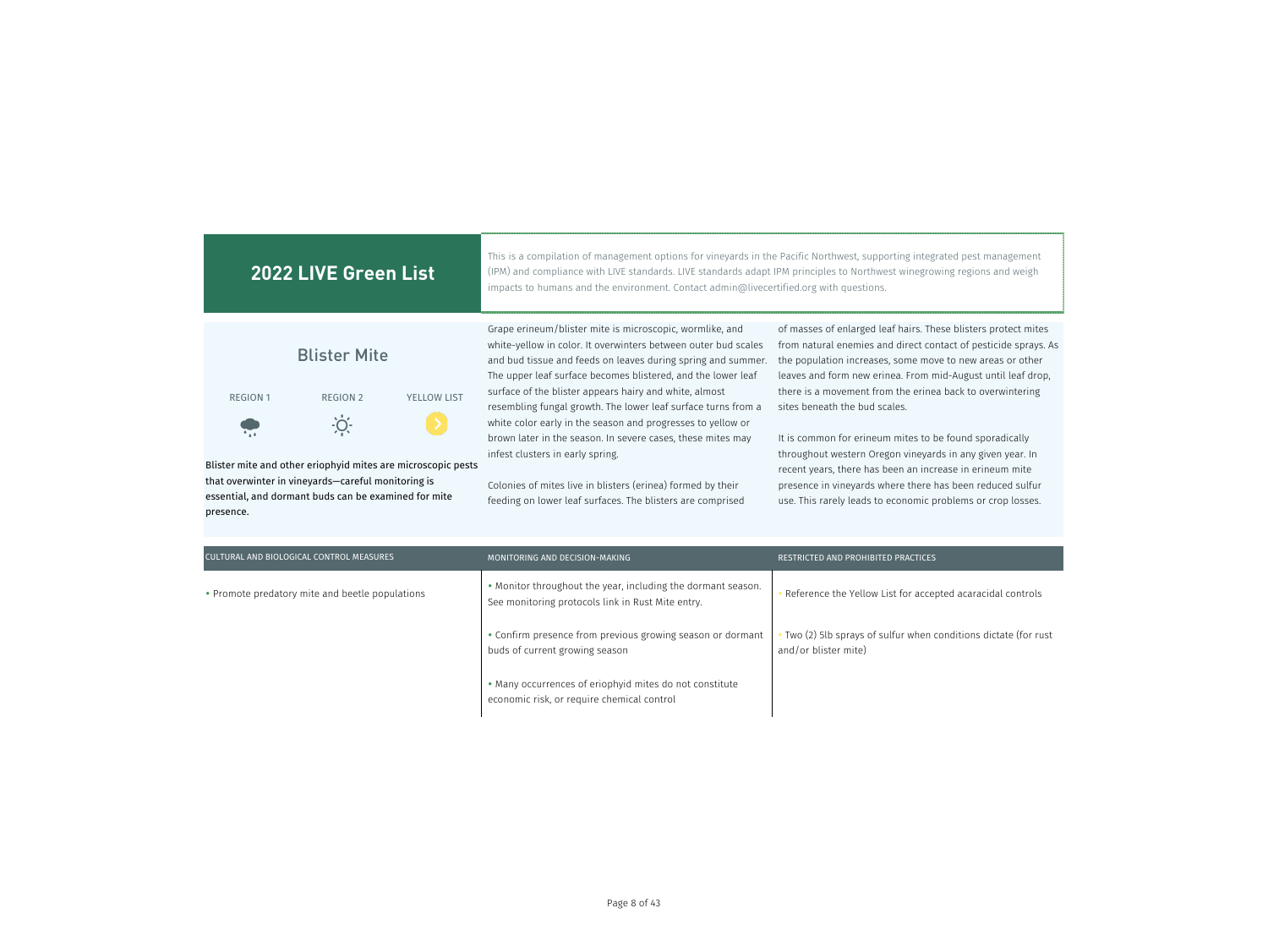| <b>2022 LIVE Green List</b>                                                                                         | This is a compilation of management options for vineyards in the Pacific Northwest, supporting integrated pest management<br>(IPM) and compliance with LIVE standards. LIVE standards adapt IPM principles to Northwest winegrowing regions and weigh<br>impacts to humans and the environment. Contact admin@livecertified.org with questions.                                     |                                                                                                                                                                                                                                                                                                                                                                                               |
|---------------------------------------------------------------------------------------------------------------------|-------------------------------------------------------------------------------------------------------------------------------------------------------------------------------------------------------------------------------------------------------------------------------------------------------------------------------------------------------------------------------------|-----------------------------------------------------------------------------------------------------------------------------------------------------------------------------------------------------------------------------------------------------------------------------------------------------------------------------------------------------------------------------------------------|
| <b>Bud Mite</b><br><b>YELLOW LIST</b><br><b>REGION 2</b>                                                            | The grape bud mite resides within the bud and causes damage<br>by feeding on the stem, leaf and flower primordia within the<br>bud. In spring, damaged buds may be delayed and only weak<br>shoots may grow, if any at all from damaged buds. Vines<br>infested with bud mites may exhibit erratic budbreak, stunted<br>shoots, malformed basal leaves and have few flower clusters | they feed on bud tissues and may kill the overwintering bud.<br>When buds begin to swell in spring, mites migrate to newly<br>developing tissues where they feed and lay eggs. Eggs hatch<br>within 5 to 10 days and develop into adults within 14 days. Bud<br>mites move to the newly forming buds in the axils of the leaf<br>petiole where they reside until budbreak the following year. |
| O<br>Bud mite and other eriophyid mites are microscopic pests<br>that overwinter in vineyards-careful monitoring is | that may consist of only a few berries. Stunted shoots may<br>have arrested development and fail to grow beyond a few<br>inches. Damage is most visible shortly after budbreak and until<br>shoots are less than 6 inches in length. Symptoms observed<br>from mite feeding should not be confused with symptoms of                                                                 | During the next growing season, once growth commences,<br>mites residing in the inner scales are distributed along the<br>shoot length as the shoot develops. Those mites in the outer<br>scales remain at the base of the shoot.                                                                                                                                                             |

nutrient deficiency (boron or zinc), low reserve carbohydrates, herbicide damage, frost, or thrips damage. There are distinct differences between bud mite-related damage and other

Grape bud mites overwinter as adults inside buds where

factors.

essential, and dormant buds can be examined for mite

Grape bud mites are tiny (0.1 to 0.2 mm long), wormlike, and whitish yellow with two pairs of legs near the head. They can only be seen under magnification (45x or higher on a microscope), and the damage they cause is usually the first

presence.

indication of their presence.

Rust mites may be found in buds, particularly at the outer bud scales while bud mites may be in the inner portion of the bud. The two mites look similar upon visual inspection. If high populations are present in dormant buds, damage may have already been done, and spring control will reduce populations of bud mites for future years.

MONITORING AND DECISION-MAKING RESTRICTED AND PROHIBITED PRACTICES Monitor throughout the year, including the dormant season. See monitoring protocols link in Rust Mite entry. Confirm presence from previous growing season or dormant buds of current growing season Many occurrences of eriophyid mites do not constitute economic risk, or require chemical control CULTURAL AND BIOLOGICAL CONTROL MEASURES • Promote predatory mite and beetle populations

Page 9 of 43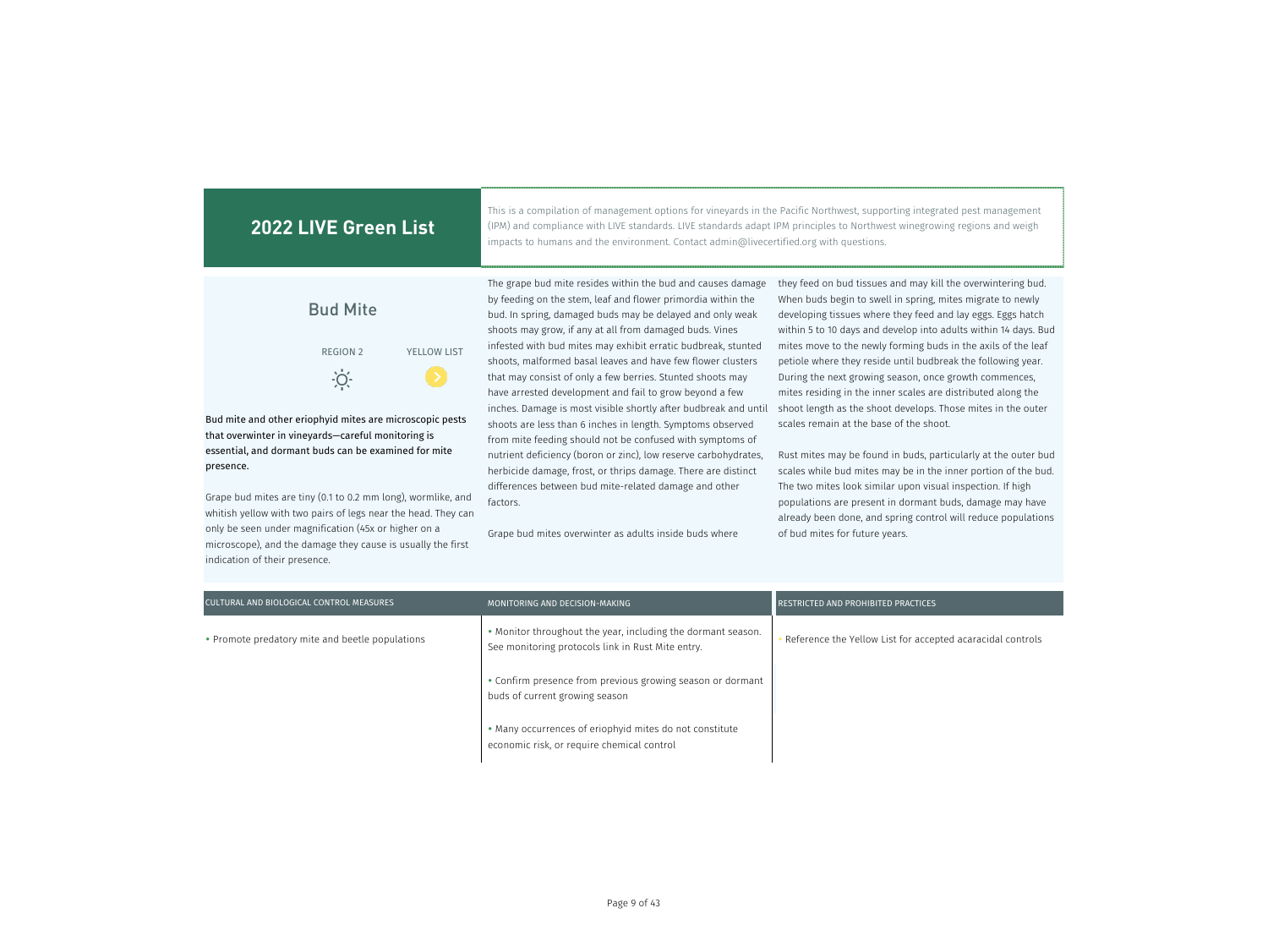| <b>2022 LIVE Green List</b>                                                                                                                                                                          | This is a compilation of management options for vineyards in the Pacific Northwest, supporting integrated pest management<br>(IPM) and compliance with LIVE standards. LIVE standards adapt IPM principles to Northwest winegrowing regions and weigh<br>impacts to humans and the environment. Contact admin@livecertified.org with questions.                                                                                           |                                                                                                                                                                                                                                                                               |  |
|------------------------------------------------------------------------------------------------------------------------------------------------------------------------------------------------------|-------------------------------------------------------------------------------------------------------------------------------------------------------------------------------------------------------------------------------------------------------------------------------------------------------------------------------------------------------------------------------------------------------------------------------------------|-------------------------------------------------------------------------------------------------------------------------------------------------------------------------------------------------------------------------------------------------------------------------------|--|
| <b>Spider Mite</b>                                                                                                                                                                                   | Adults are about 0.02 inch long. They have eight legs and an<br>oval body. Eggs are spherical and translucent white when first<br>laid. Newly hatched larvae are six-legged and go through two<br>nymphal stages before reaching adulthood.                                                                                                                                                                                               | Spider mites overwinter as fertilized females under bark or in<br>soil debris. They move to young foliage when buds break in<br>spring and produce many generations from spring to autumn.<br>Females can lay up to 10 eggs per day and more than 200                         |  |
| <b>REGION 1</b><br><b>REGION 2</b><br><b>YELLOW LIST</b>                                                                                                                                             | Spider mites damage grape leaves by puncturing cells and<br>sucking out the contents. This produces small yellow-white                                                                                                                                                                                                                                                                                                                    | during their lifetime. Egg-to-adult development can take 7 to 10<br>days during summer. They thrive under hot, dry conditions.<br>Large colonies of mites produce webbing. Dispersal occurs                                                                                   |  |
| Spider mites are small pests that overwinter in vineyards.<br>Non-chemical control includes promotion of vine health and<br>predatory mites, and dust abatement. Careful monitoring is<br>essential. | spots on the upper leaf surface. In heavy infestations, the spots<br>coalesce and the leaf turns yellow or reddish-bronze. In<br>general, spider mites are not consistently a major problem on<br>Pacific Northwest grapes. Whenever a problem does occur, it<br>invariably can be traced to use of broad-spectrum insecticides<br>and/or environmental conditions conducive to mite outbreaks<br>(e.g., hot, dry, and dusty conditions). | mainly through wind transport.<br>Thresholds have not yet been established, but economic<br>damage is unlikely at levels below 15 to 20 per leaf. Treatment<br>thresholds must always consider the presence of predatory<br>mites, which are major biological control agents. |  |

| CULTURAL AND BIOLOGICAL CONTROL MEASURES                                                | MONITORING AND DECISION-MAKING                                                                     | RESTRICTED AND PROHIBITED PRACTICES                        |
|-----------------------------------------------------------------------------------------|----------------------------------------------------------------------------------------------------|------------------------------------------------------------|
| • Promote populations of natural enemies with low/"softer"<br>chemical inputs           | • Many occurrences of spider mites do not constitute economic<br>risk, or require chemical control | Reference the Yellow List for accepted acaracidal controls |
| • Use water (or other tacking material) or vineyard floor<br>vegetation to control dust | • Economic damage unlikely at levels below 15-20 per leaf                                          | Targeted spot spraying is preferred                        |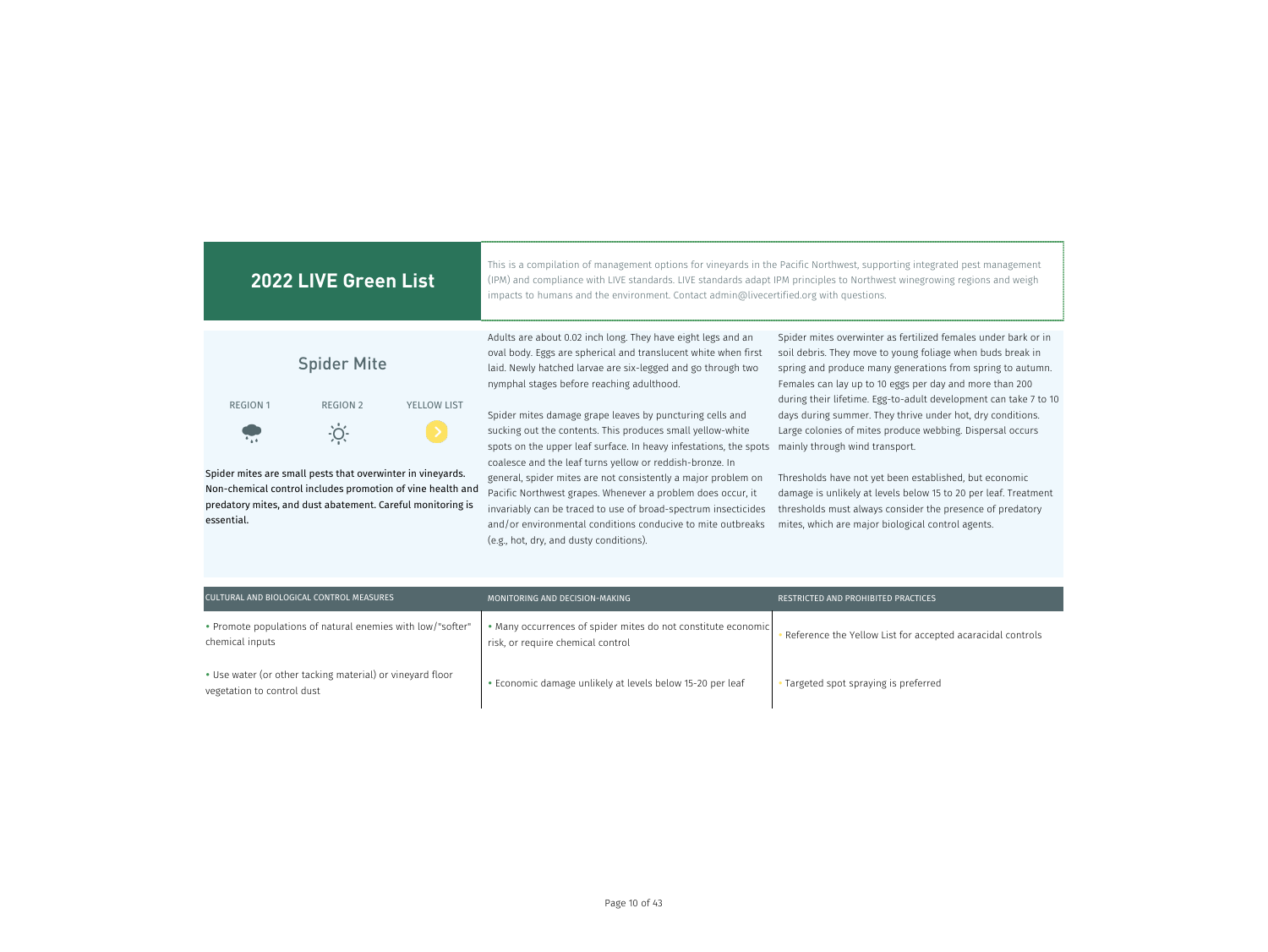This is a compilation of management options for vineyards in the Pacific Northwest, supporting integrated pest management (IPM) and compliance with LIVE standards. LIVE standards adapt IPM principles to Northwest winegrowing regions and weigh impacts to humans and the environment. Contact admin@livecertified.org with questions.

# Cutworm REGION 2 YELLOW LIST  $\cdot O$

Cutworms are caterpillars and identification is important. Most damage is caused by climbing cutworms. Non-chemical control includes parasitic wasps and predatory insects, and cultivation timing. Listed for Region 2 only.

Adults are dark gray moths about 1 inch long, and wingspan is about 1.5 inches. Caterpillars of these moths (cutworms) grow to about 1.5 inches long and are generally a dull graybrown. Spotted cutworms have a row of dark, elongated triangular markings on each side of the upper body surface. Cutworms injure grapes primarily in early spring at or shortly after bud break when they feed on developing buds and emerging young shoots. When primary buds/shoots are destroyed, secondary buds may emerge but fruitfulness of secondary shoots varies according to variety and is often lower Sampling for cutworms is difficult, and control decisions than primary shoots, leading to reduced yields.

a partially grown second or third instar. Cutworms begin feeding on winter annual weeds during warm periods in February to March. By budbreak, they are nearly fully grown. They remain under cover during the day (in cracks in the soil, plant debris, or under rough bark on the trunk), and climb vines at night to feed on buds and shoots. Not all cutworm species in vineyards will climb grapevines if broad-leaved weeds are available; many will stay on the vineyard floor. Recent research indicates that most damage to grapevine buds is caused by the two climbing cutworm species, Abagrotis orbis and Agrotis vetusta. Mature larvae return to the soil and pupate; the pupal stage lasts 7 to 10 days. Moths emerge from the soil in May and June. There

are one or more generations per year, but only the overwintering cutworm population causes damage to grapevines.

The spotted cutworm overwinters in the soil or under debris as same places each year. Commence monitoring [before budswell usually are based on levels of bud injury. Cutworm infestations usually are localized within vineyards and often occur in the in the top ½" of soil at the base of the vine and] during bud swell for the presence of bud feeding/injury by cutworms. Concentrate on areas with a history of cutworm damage. Randomly select 20 locations to sample. Check three vines within each location for buds damaged by cutworms (total of 60 vines). Treatment is justified when about 10 to 15% of buds in susceptible areas are damaged [or as low as 3-5% according to Doug Walsh at WSU]. Treatment of an entire vineyard is rarely needed as damage is often localized and limited in size. Continue monitoring until average shoot growth has reached 6 inches. If the population is not causing damage before this growth stage, foliar development will be sufficient to ensure production.

| CULTURAL AND BIOLOGICAL CONTROL MEASURES         | MONITORING AND DECISION-MAKING                  | RESTRICTED AND PROHIBITED PRACTICES                                    |
|--------------------------------------------------|-------------------------------------------------|------------------------------------------------------------------------|
| • Cultivation may reduce cutworm populations     | • Monitor vineyard for cutworms feeding on buds | Reference the Yellow List for accepted insecticidal controls           |
| • Maintain cover crop for alternate host species |                                                 | • Maintenance and monitoring of untreated control areas is<br>required |
|                                                  |                                                 | • Pyrethroid sprays on vine canopy and strip spray are<br>prohibited   |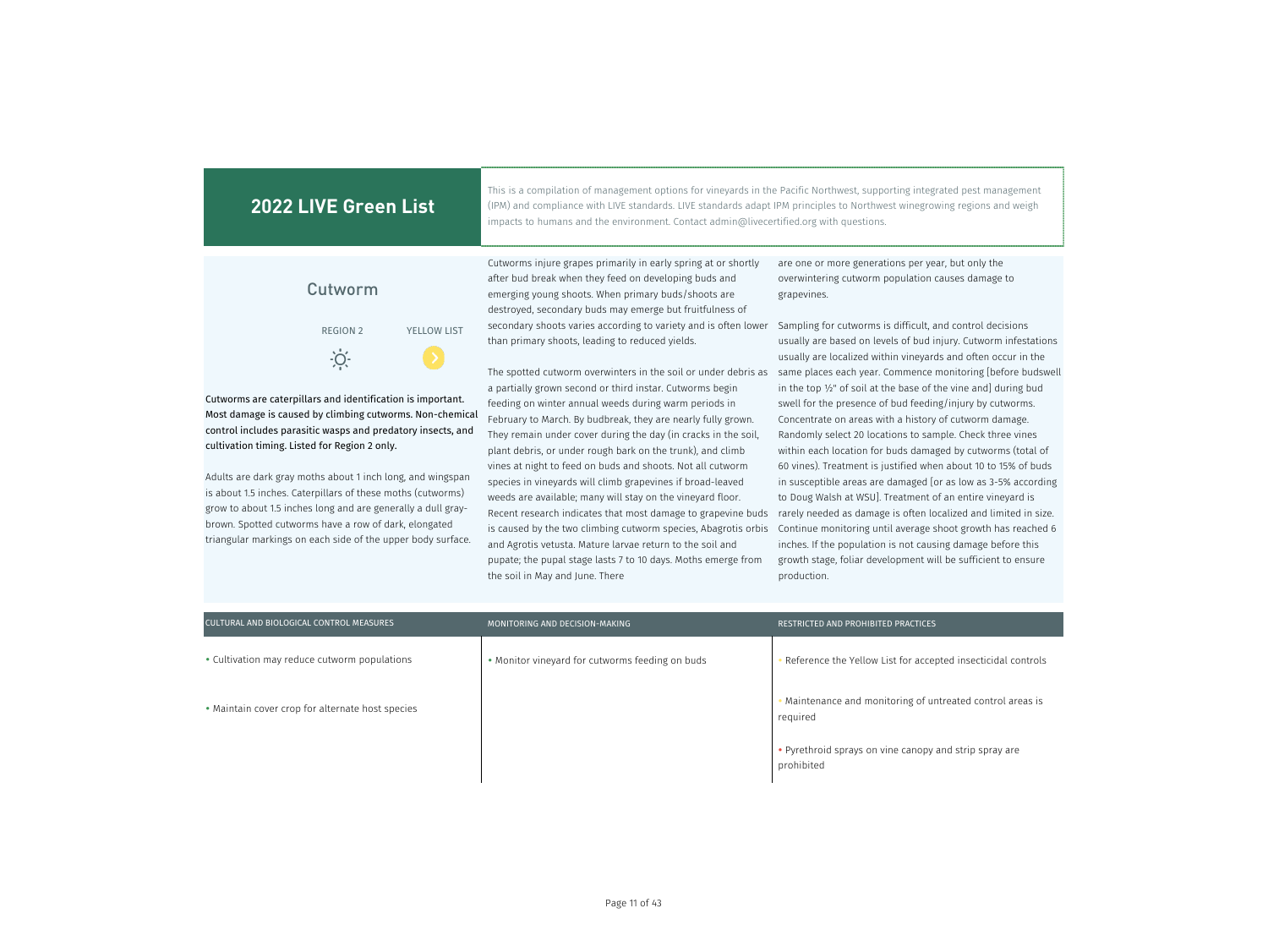This is a compilation of management options for vineyards in the Pacific Northwest, supporting integrated pest management (IPM) and compliance with LIVE standards. LIVE standards adapt IPM principles to Northwest winegrowing regions and weigh impacts to humans and the environment. Contact admin@livecertified.org with questions.

| <b>Thrips</b>   |                    |
|-----------------|--------------------|
| <b>REGION 2</b> | <b>YELLOW LIST</b> |
|                 |                    |

Thrips are small insects present in vineyards as wingless nymphs and winged adults, with some natural predators. Not all occurrences constitute economic risk—damage can be minor and cosmetic. Listed for Region 2 only.

Thrips commonly found on grapes are approximately 0.04 to 0.6 inch long. Adult thrips are winged. Nymphs are wingless and usually yellow-orange. They usually appear at bloom as they feed on pollen and tender tissues. However, thrips have been found in early spring, much earlier than bloom.

Thrips may scar very young berries as early as fruit set. Later, the scars can restrict berry growth, producing oddly

shaped or scarred berries. Occasionally, large populations of thrips may damage shoots and leaves in spring, particularly when cool conditions restrict plant growth. Damage caused by thrips during this period has been reported to be similar to that of rust and bud mites (leaf deformation and shoot scarring). Damage is usually minor and cosmetic on wine and juice grapes in the Pacific Northwest. These are of cosmetic concern for table grape production. Extremely high populations that cause greater damage are usually found in vineyards located near alternative wild hosts. Early damage on shoots resembles 'railroad' scarring.

Western flower thrips appear to be the most important species on grapes in the Pacific Northwest. This species has up to five or six generations per year. Populations usually peak during spring, which may be a result of migration into vineyards from surrounding host plants that are beginning to senesce. Thrips overwinter as adults or nymphs.

Reproduction may be sexual or asexual. The minute eggs are laid in soft tissue, particularly in flowers. Each female lays about 20 eggs that hatch in about 5 days. Nymphs feed on the host through two nymphal stages lasting 7 to 12 days. Pupation occurs is in soil debris. Adult thrips feed on pollen as well as plant tissues. Scarring has been observed on stem, leaf and berry tissue in Oregon.

Grape thrips overwinter as virgin females in the soil, and populations peak in midsummer. This species may be mostly responsible for young leaf and new growth damage during summer.

Thrips populations can be determined by counting nymphs and adults that have been knocked out of flowers or fruit clusters onto a board or into a container. Reliable thresholds have not been developed, although numbers in the range of 5 to 30 thrips per cluster are unlikely to be damaging. Populations on leaves can be identified using leaf washes in spring and summer using the alcohol wash method.

| CULTURAL AND BIOLOGICAL CONTROL MEASURES | MONITORING AND DECISION-MAKING                                                                       | RESTRICTED AND PROHIBITED PRACTICES                          |
|------------------------------------------|------------------------------------------------------------------------------------------------------|--------------------------------------------------------------|
| • Promote beneficial insect populations  | • After budbreak, observe first few leaves and the shoot for<br>presence of thrips and thrips damage | Reference the Yellow List for accepted insecticidal controls |
| • Maintain cover crop                    | • At bloom, observe flower clusters. More than 30 thrips per<br>cluster may require direct control.  |                                                              |
| • Alternate row mowing                   |                                                                                                      |                                                              |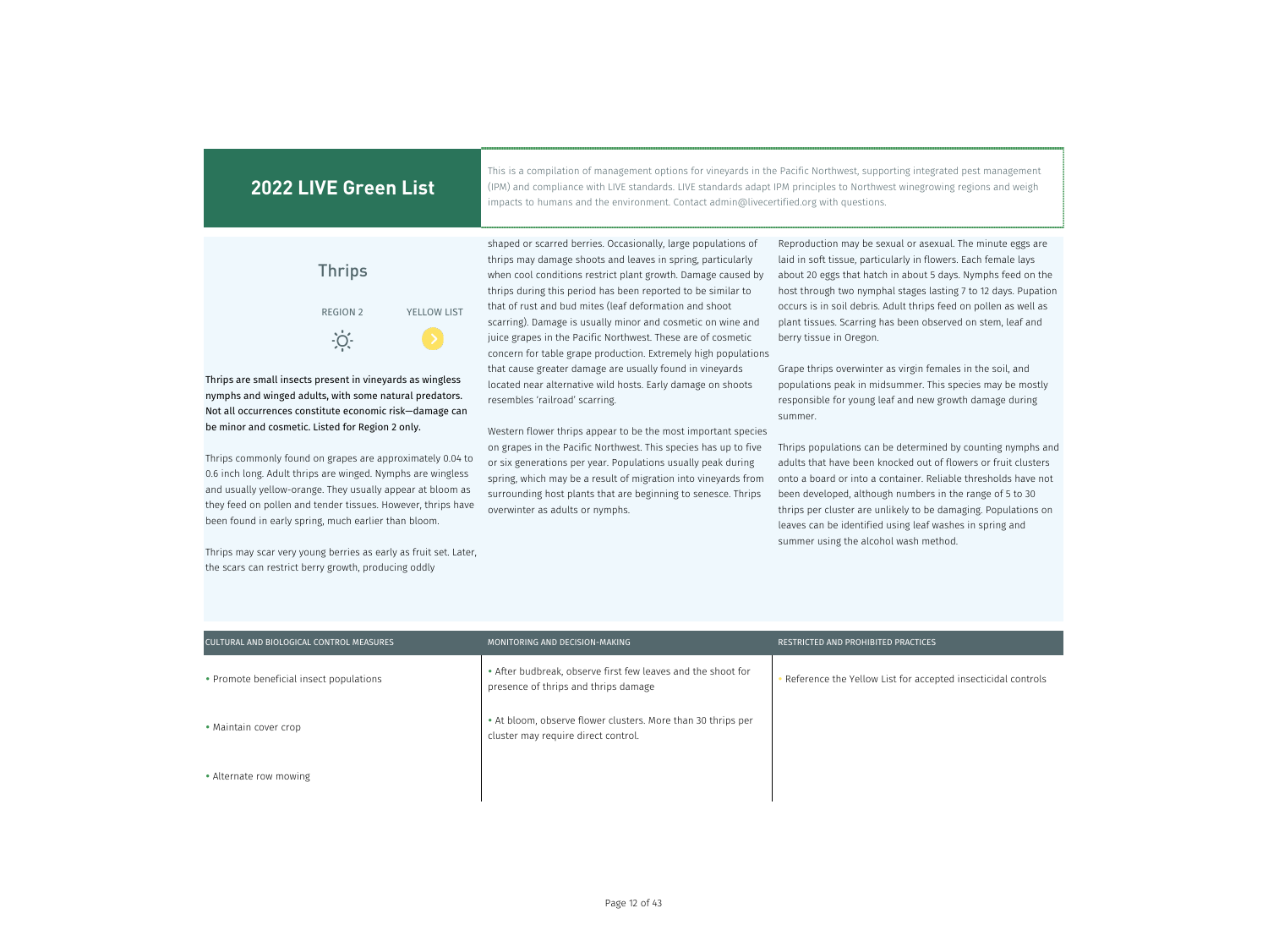| <b>2022 LIVE Green List</b>                                                                                                                                                                                                                                                                                                                                                                                                                                                                                                                                                                                                                                                                | This is a compilation of management options for vineyards in the Pacific Northwest, supporting integrated pest management<br>(IPM) and compliance with LIVE standards. LIVE standards adapt IPM principles to Northwest winegrowing regions and weigh<br>impacts to humans and the environment. Contact admin@livecertified.org with questions.                                                                                                                                                                                                                                                                                                                                                                                                                                                                                                                                                                                                                        |                                                                                                                                                                                                                                                                                                                                                                                                                                                                                                                                                                                                                                                                                                                                                                                                                                                                                                                                                                                     |
|--------------------------------------------------------------------------------------------------------------------------------------------------------------------------------------------------------------------------------------------------------------------------------------------------------------------------------------------------------------------------------------------------------------------------------------------------------------------------------------------------------------------------------------------------------------------------------------------------------------------------------------------------------------------------------------------|------------------------------------------------------------------------------------------------------------------------------------------------------------------------------------------------------------------------------------------------------------------------------------------------------------------------------------------------------------------------------------------------------------------------------------------------------------------------------------------------------------------------------------------------------------------------------------------------------------------------------------------------------------------------------------------------------------------------------------------------------------------------------------------------------------------------------------------------------------------------------------------------------------------------------------------------------------------------|-------------------------------------------------------------------------------------------------------------------------------------------------------------------------------------------------------------------------------------------------------------------------------------------------------------------------------------------------------------------------------------------------------------------------------------------------------------------------------------------------------------------------------------------------------------------------------------------------------------------------------------------------------------------------------------------------------------------------------------------------------------------------------------------------------------------------------------------------------------------------------------------------------------------------------------------------------------------------------------|
| Leafhopper<br><b>REGION 2</b><br><b>YELLOW LIST</b><br>$\overline{O}$<br>Leafhoppers are insect pests that can damage leaves.<br>Identifying the species and corresponding lifecycle is<br>critical. Non-chemical control includes parasitic wasps,<br>particularly Anagrus. Listed for Region 2 only.<br>Adult western grape leafhoppers (WGLH) and Virginia creeper<br>leafhoppers (VCLH) are about 0.12 inch long and are pale<br>yellow with reddish and dark brown markings. VCLH can be<br>distinguished from WGLH by red spots on the back behind<br>the eyes. The eggs of both species are bean-shaped, 0.03 inch<br>long, and laid mostly on the undersides of leaves, just under | laid singly, but eggs of VCLH more often are laid in rows of two<br>to nine. Newly hatched nymphs of both species are white. After<br>1 day, red spots appear on the back of VCLH nymphs.<br>Leafhopper adults and nymphs pierce leaf cells and suck out<br>the contents. Each feeding puncture leaves a white spot. As<br>injury increases, photosynthetic activity declines; heavily<br>damaged leaves turn yellow and brown and fall off the vine in<br>severe cases.<br>Grape leafhoppers overwinter as non-breeding adults in plant<br>debris and leaf litter in protected locations. Adults emerge<br>from overwintering sites in March and feed on annual weeds<br>on the vineyard floor. They move on to grape foliage after<br>budburst, and females begin laying eggs usually in late April.<br>Egg-laying continues for about 6 weeks.<br>The first generation of nymphs feeds primarily on basal leaves<br>from May to June and produces new generation of | adults in July. The second generation of nymphs appears later<br>in the month (feeding on outer canopy leaves) and produces<br>the second adult generation in the latter half of August and<br>September. These adults form the overwintering population.<br>The relationship between leafhopper populations and<br>economic damage to wine and juice grapes is not well<br>understood in the Pacific Northwest, but it is clear that vines<br>can tolerate quite large populations before suffering economic<br>loss. This is particularly true for spring populations of<br>overwintered adults and first generation nymphs, which confine<br>their feeding activity to the basal six to eight leaves.<br>The second generation of nymphs moves on to outer canopy<br>leaves. Their numbers should be assessed using leaf counts. An<br>average of more than 20 nymphs per leaf on outer canopy<br>leaves, with no evidence of egg parasitism, is likely to require<br>treatment. |
| the epidermis. The eggs of WGLH are<br>CULTURAL AND BIOLOGICAL CONTROL MEASURES                                                                                                                                                                                                                                                                                                                                                                                                                                                                                                                                                                                                            | MONITORING AND DECISION-MAKING                                                                                                                                                                                                                                                                                                                                                                                                                                                                                                                                                                                                                                                                                                                                                                                                                                                                                                                                         | RESTRICTED AND PROHIBITED PRACTICES                                                                                                                                                                                                                                                                                                                                                                                                                                                                                                                                                                                                                                                                                                                                                                                                                                                                                                                                                 |
| • Promote beneficial insect populations, particularly Anagrus                                                                                                                                                                                                                                                                                                                                                                                                                                                                                                                                                                                                                              | . The threshold for direct control is 20 nymphs/leaf on<br>average, depending on vine health and canopy size<br>· Consider thresholds/strategy based on risk, with early                                                                                                                                                                                                                                                                                                                                                                                                                                                                                                                                                                                                                                                                                                                                                                                               | Reference the Yellow List for accepted insecticidal controls<br>Thiamethoxam, dinotefuran applied via drip irrigation.                                                                                                                                                                                                                                                                                                                                                                                                                                                                                                                                                                                                                                                                                                                                                                                                                                                              |

Alternate row mowing

Leaf removal and suckering once eggs are laid

more information.

ripening varieties at lower risk. Consult with local Extension for Dinotefuran may be foliar applied following label restrictions

regarding bees.

 Thiamethoxam and dinotefuran cannot be applied when bees are present or if flowering plants are within the drip zone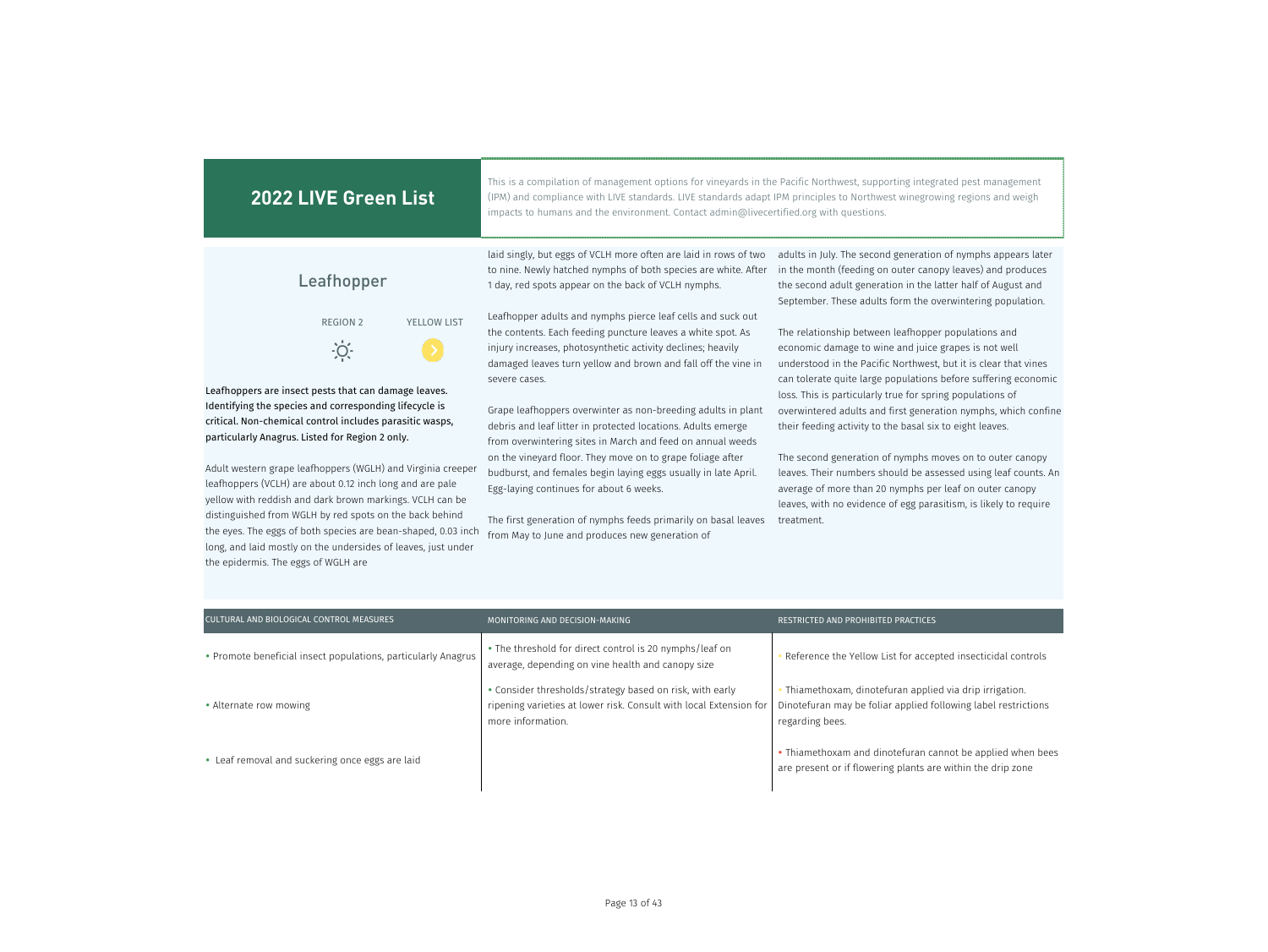This is a compilation of management options for vineyards in the Pacific Northwest, supporting integrated pest management (IPM) and compliance with LIVE standards. LIVE standards adapt IPM principles to Northwest winegrowing regions and weigh impacts to humans and the environment. Contact admin@livecertified.org with questions.

## Mealybug and Grapevine Leafroll



Mealybugs are insect pests that vector GLRaV, (Grapevine Leafroll-associated Virus). Source clean plant material. Natural parasites and predators can provide control, including a lady beetle called the "mealybug destroyer."

The grape mealybug has a soft, oval, flattened, distinctly segmented body. The adult female is 0.25 to 0.5 inch long, pink to dark purple, and with a white, mealy, wax secretion. Long caudal filaments along the lateral margin of the body become progressively shorter toward the head. Eggs are yellow to orange and laid in cottony egg sacs. Crawlers that hatch from them are tiny (0.06 to 0.12 inch long), yellow to brown.

Males and females are similar in early instar stages. Males pass One to three generations of mealybugs can develop in through three nymphal instars, then form a cottony cocoon about 0.12 inch long in which the pupa is formed. All stages of the female are similar, varying in size only. The crawler stage of this pest is most mobile. Grape mealybug contaminates fruit with cottony egg clusters, eggs, immature stages, adults, and honeydew. A black fungus (sooty mold) may grow on the honeydew. The grape mealybug is a vector of grapevine leafroll virus and can lead to significant spread of the virus within and across vineyards when both the pest and virus are present.

Grape mealybugs overwinter on the cordon section of vines, under the loose bark, in all life stages and these are the preferred feeding sites, making them inconspicuous to growers. When populations are large enough preventing establishment in before mentioned preferred feeding sites

all [life] stages, but especially crawlers, move to new growth to feed. Eggs can be laid on all plant parts during the season.

vineyards in the Pacific Northwest. Generations may overlap during the latter part of the season making control more difficult. As populations build, migrating mealybug populations may move to clusters during July and August, causing direct crop damage. Some females maturing in mid to late August lay their eggs on fruit and leaves, while most return to old wood to overwinter and lay eggs that will survive to the next season.

Control thresholds have not been defined. Early spring populations are usually small and inconspicuous. The number of late season migrating mealybugs increase the likelihood of contamination with vine leafroll virus and warrant control. Please note: Gill's mealybug has been identified in Southern Oregon. See the ODA Pest Alert.

| CULTURAL AND BIOLOGICAL CONTROL MEASURES                                                                                                                                                        | MONITORING AND DECISION-MAKING                                                                                                                                                                                                                                                    | RESTRICTED AND PROHIBITED PRACTICES                                                                                                         |
|-------------------------------------------------------------------------------------------------------------------------------------------------------------------------------------------------|-----------------------------------------------------------------------------------------------------------------------------------------------------------------------------------------------------------------------------------------------------------------------------------|---------------------------------------------------------------------------------------------------------------------------------------------|
| • Purchase insect and virus-free, clean, certified (if available)<br>plants                                                                                                                     | • Determine leafroll virus status in vineyard by scouting<br>followed by lab verification of virus type                                                                                                                                                                           | Reference the Yellow List for accepted insecticidal controls                                                                                |
| • Crew and equipment movement should be managed to<br>prevent disease migration. Begin work in a non-infested<br>block and work toward infested blocks.                                         | • Scout weekly for mealybug populations. Grower must deploy<br>grape mealybug pheromone traps at Extension-recommended<br>density of 1 trap per 40 acres (1 trap per farm if <40 acres)                                                                                           | Thiamethoxam, dinotefuran applied via drip irrigation.<br>Dinotefuran may be foliar applied following label restrictions<br>regarding bees. |
| • Manage canopy density for coverage<br>• Remove virus-infected vines. If removal of vines is not an<br>option, the grower must present a quarantine and re-<br>planting plan to the inspector. | Resources for pheromone traps and grape mealybug<br>pheromone lures:<br>· Source for Grape mealybug pheromone lures:<br>https://www.trece.com/products/pherocon-insect-monitoring/<br>. Source for waxed paper 'Delta' traps to house lure:<br>https://www.suterra.com/monitoring | • Thiamethoxam and dinotefuran cannot be applied when bees<br>are present or if flowering plants are within the drip zone                   |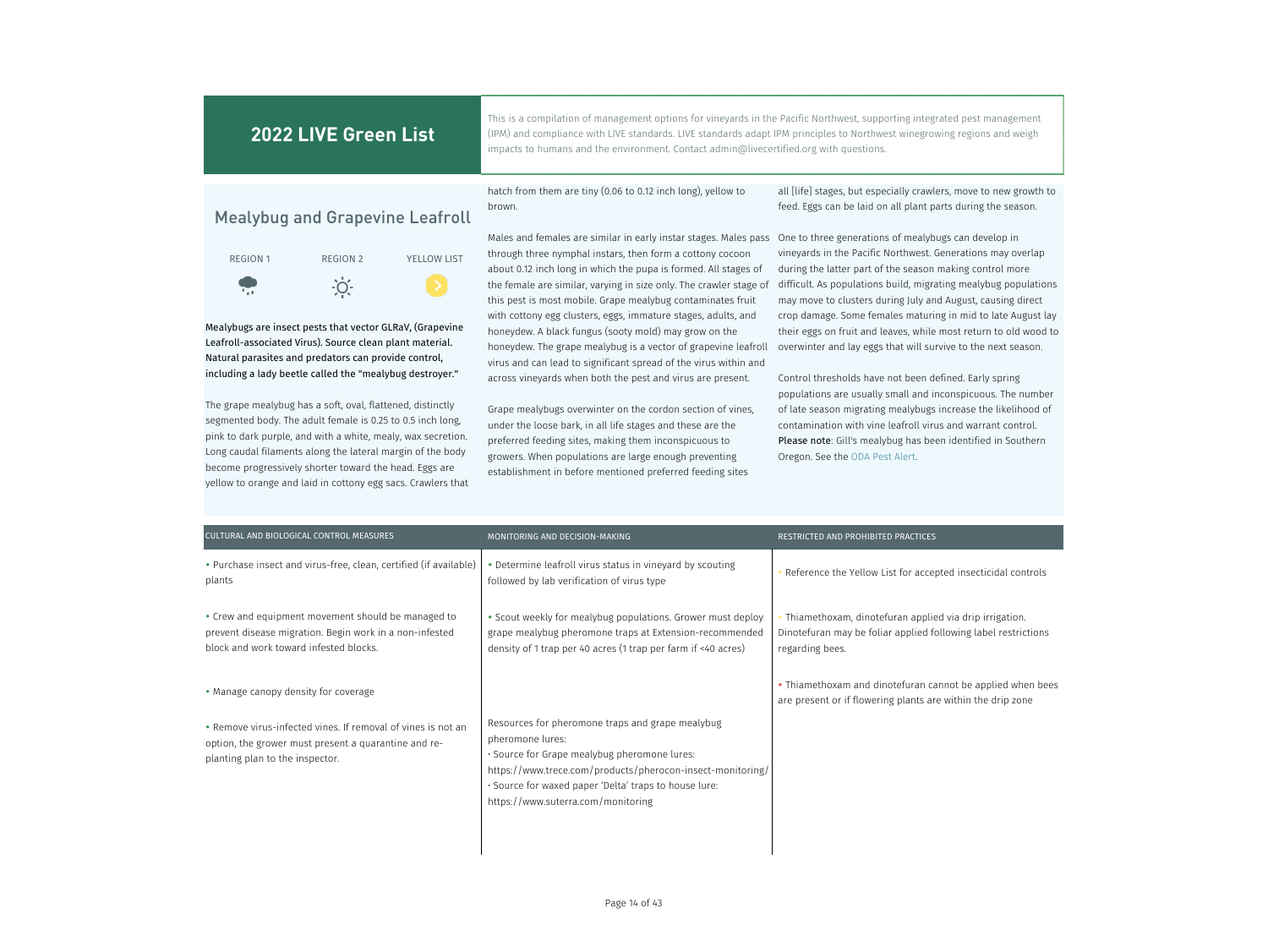| <b>2022 LIVE Green List</b>                                                                                  | This is a compilation of management options for vineyards in the Pacific Northwest, supporting integrated pest management<br>(IPM) and compliance with LIVE standards. LIVE standards adapt IPM principles to Northwest winegrowing regions and weigh<br>impacts to humans and the environment. Contact admin@livecertified.org with questions. |                                                                                                                                                                                                                                                                           |
|--------------------------------------------------------------------------------------------------------------|-------------------------------------------------------------------------------------------------------------------------------------------------------------------------------------------------------------------------------------------------------------------------------------------------------------------------------------------------|---------------------------------------------------------------------------------------------------------------------------------------------------------------------------------------------------------------------------------------------------------------------------|
| Lecanium Scale Insects                                                                                       | infestation is limited to parts of the vine removed during<br>pruning. Parasitic wasps are a natural enemy. Listed for<br>Region 2 only. See below for detail.                                                                                                                                                                                  | mostly on shoots of current growth or on 1- to 3-year-old wood.<br>Males have not been observed. Females lay eggs under their<br>bodies. As the female dies, the body shrinks and an egg-filled<br>pocket is formed. As more eggs are laid, the walls of the scale's      |
| <b>YELLOW LIST</b><br>REGION 2                                                                               | This scale assumes many sizes, shapes, and colors. The typical<br>form is almost hemispherical, shiny brown, smooth, and<br>approximately [0.1 to 0.2] inch long. Eggs are oval and pearly<br>white. The young vary from yellow to pale brown.                                                                                                  | body becomes hard and, after death, brittle. Young overwinter<br>in a juvenile stage on 1- to 3-year-old wood. They mature in<br>late spring, when eggs are produced in great abundance.<br>Hatching continues during early to midsummer. There is one<br>brood per year. |
| Lecanium scale insects are generally found on 1-3 year old<br>wood. Control measures may not be necessary if | Adult females may be found on leaves or bunches but                                                                                                                                                                                                                                                                                             |                                                                                                                                                                                                                                                                           |

| CULTURAL AND BIOLOGICAL CONTROL MEASURES                                                                     | MONITORING AND DECISION-MAKING                                                            | RESTRICTED AND PROHIBITED PRACTICES                          |
|--------------------------------------------------------------------------------------------------------------|-------------------------------------------------------------------------------------------|--------------------------------------------------------------|
| • Promote beneficial insect populations, particularly parasitic<br>wasps                                     | • Determine leafroll virus status in vineyard by scouting<br>followed by lab verification | Reference the Yellow List for accepted insecticidal controls |
| • Affected plant material may be removed at pruning if<br>infestation has not reached main framework of vine | • Scout vineyard for scale                                                                |                                                              |
|                                                                                                              |                                                                                           |                                                              |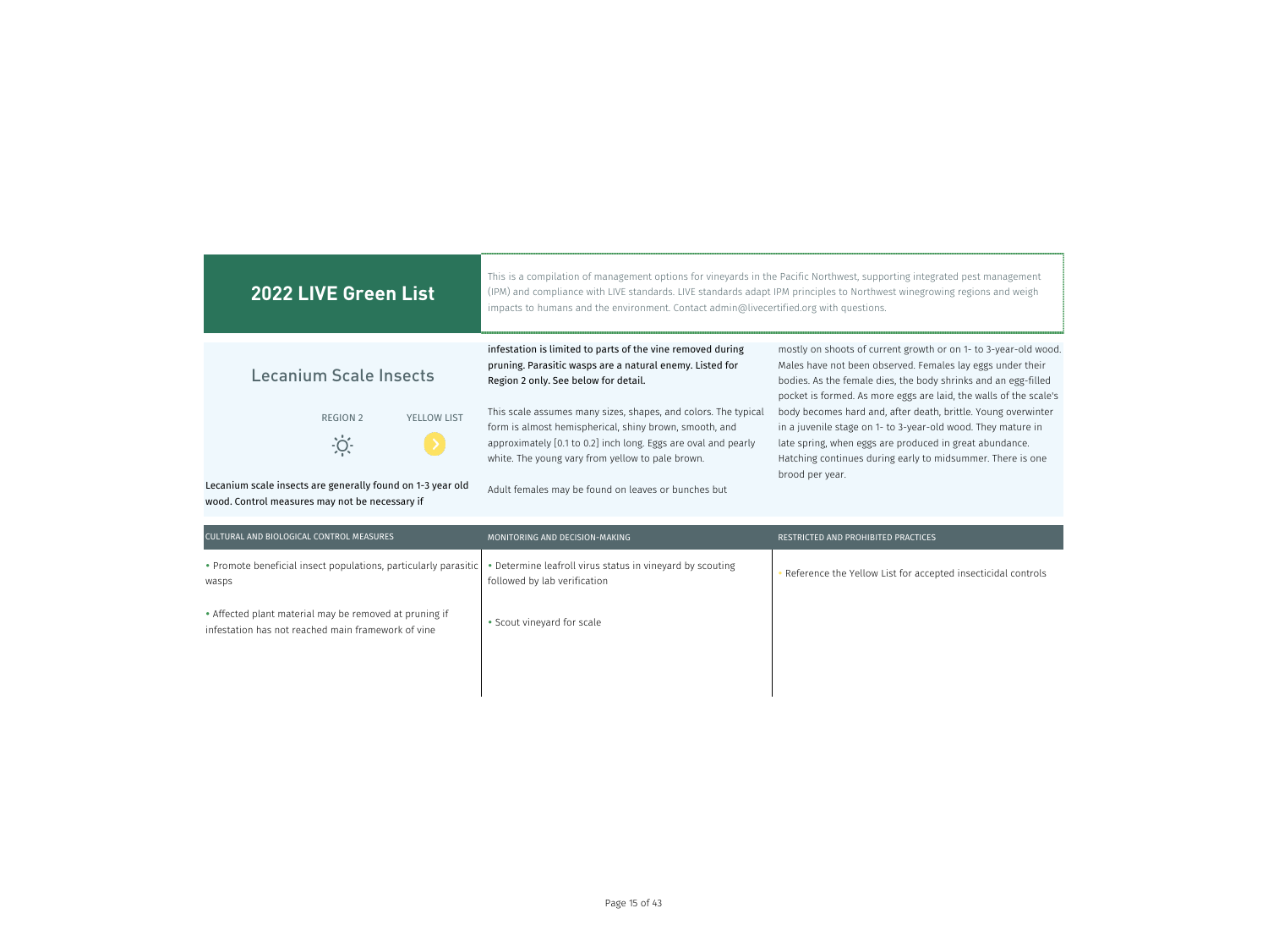| <b>2022 LIVE Green List</b>                                                                                                                                                                                                         | This is a compilation of management options for vineyards in the Pacific Northwest, supporting integrated pest management<br>(IPM) and compliance with LIVE standards. LIVE standards adapt IPM principles to Northwest winegrowing regions and weigh<br>impacts to humans and the environment. Contact admin@livecertified.org with questions. |                                                                                                                                                                                                                                                                                                                                     |
|-------------------------------------------------------------------------------------------------------------------------------------------------------------------------------------------------------------------------------------|-------------------------------------------------------------------------------------------------------------------------------------------------------------------------------------------------------------------------------------------------------------------------------------------------------------------------------------------------|-------------------------------------------------------------------------------------------------------------------------------------------------------------------------------------------------------------------------------------------------------------------------------------------------------------------------------------|
| Phylloxera                                                                                                                                                                                                                          | years with mortality being quicker in drier climates where<br>vines experience more nutrient and water stress. Phylloxera<br>has been confirmed in all winegrape-growing regions of<br>Oregon. Washington has had limited areas of confirmed<br>phylloxera. Regular sampling is encouraged to determine                                         | Sampling for phylloxera should be conducted during late<br>summer and early fall when populations are at their highest.<br>Dig 12-18" below the soil surface about 12" away from the vine<br>trunk. [Scout vines to either side of symptomatic vines.] Sample<br>both soil and roots, paying special attention to fine roots. Use a |
| <b>REGION 1</b><br><b>REGION 2</b><br>O                                                                                                                                                                                             | presence in areas thought to be phylloxera-free.                                                                                                                                                                                                                                                                                                | stereoscope to view the roots and search for root swellings<br>(nodosites and tuberosites), adults and eggs. If you do not have                                                                                                                                                                                                     |
| Phylloxera is an insect pest that damages vines. Resistant<br>and tolerant rootstock is available.<br>A small, aphid-like insect that feeds on roots of grapevines<br>causing stunted growth, reduced vigor, and vine death of own- | Most adults are wingless females, generally oval; egg layers are<br>more pear-shaped. They vary from 0.03 to 0.04 inch long.<br>Adults vary in color according to food supply: on fresh,<br>vigorous roots they are yellow, yellowish green, olive green, or<br>light brown; on weakened roots, they are brown or orange.                       | adequate magnification, contact your local Extension agent or<br>crop consultant for assistance in identifying the insect. Only<br>one phylloxera is needed to create a problem in the vineyard;<br>populations can increase and spread over time and attack<br>grapevine roots.                                                    |

| CULTURAL AND BIOLOGICAL CONTROL MEASURES                                                     | MONITORING AND DECISION-MAKING                          | <b>RESTRICTED AND PROHIBITED PRACTICES</b>                  |
|----------------------------------------------------------------------------------------------|---------------------------------------------------------|-------------------------------------------------------------|
| • Plant on phylloxera-resistant rootstock where conditions<br>are appropriate                | • Monitor for symptoms and/or movement of pest annually | • LIVE does not have chemical controls listed for this pest |
| • Practice good sanitation when moving equipment in and<br>out of infested area              |                                                         |                                                             |
| • Enhance fertility in infested area to encourage root re-<br>growth and prolonged vine life |                                                         |                                                             |
| • Replant when economically feasible                                                         |                                                         |                                                             |

rooted Vitis vinifera. Depending on the vineyard location and

climate, death can occur within 3-10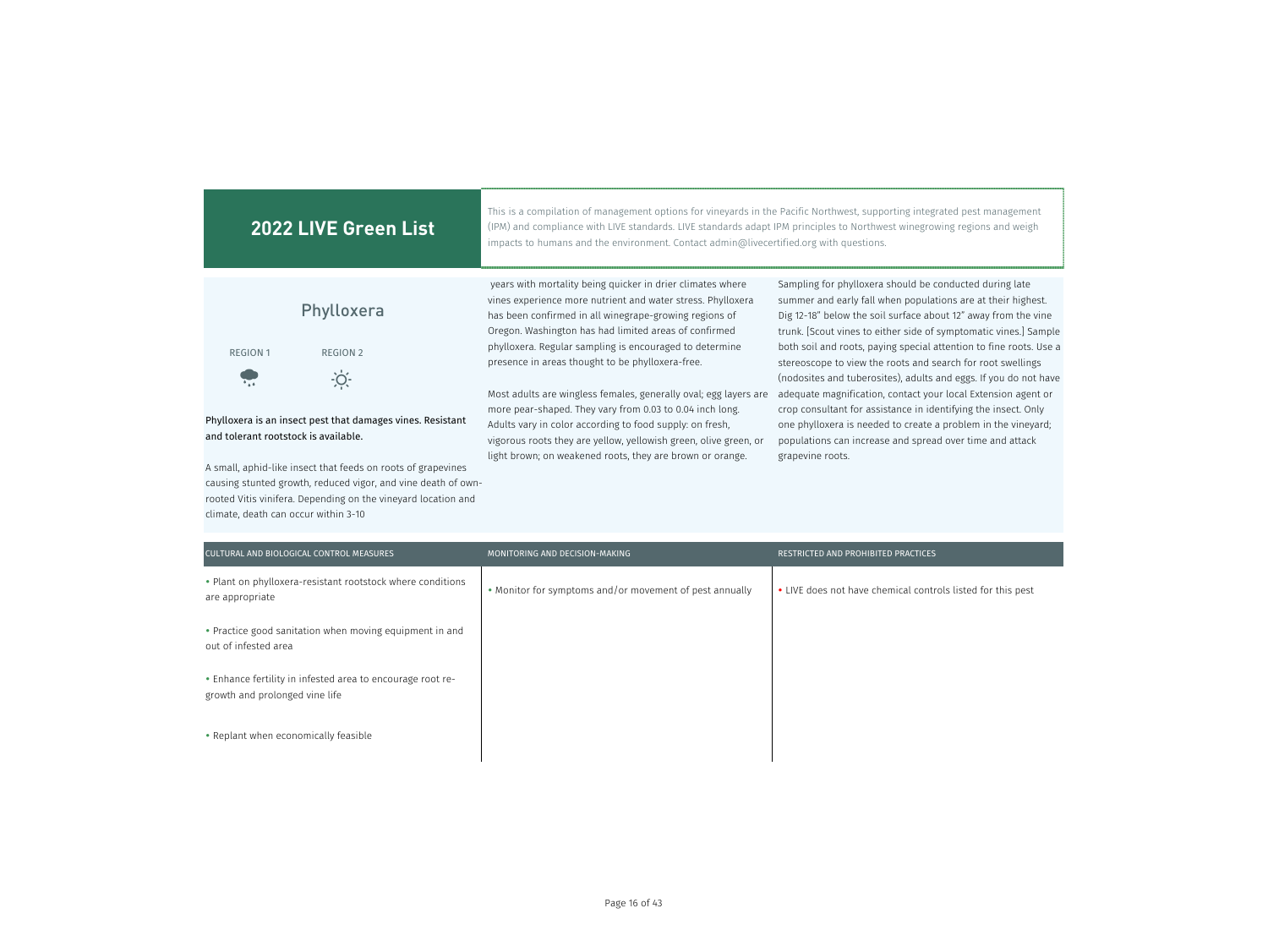This is a compilation of management options for vineyards in the Pacific Northwest, supporting integrated pest management (IPM) and compliance with LIVE standards. LIVE standards adapt IPM principles to Northwest winegrowing regions and weigh impacts to humans and the environment. Contact admin@livecertified.org with questions.



Rodents such as voles and pocket gophers can cause significant damage to vines and their burrows pose a hazard to farm workers and equipment. Voles are rodents that have population spikes on a 4-7 year cycle. Non-chemical control includes disrupting burrows with cultivation and promoting habitat for owls and kestrels. Vineyards may tolerate low to moderate vole damage.

Voles are mouse-like rodents with compact, heavy bodies, short legs, short-furred tails, small eyes, and partially hidden ears. The long, coarse fur is grayish to blackish brown. When fully grown they can measure five to eight inches long, including the tail. Voles differ from house mice

Voles spend most of their time below ground in their burrow system but establish above-ground runways that connect burrow openings. These runways are usually hidden beneath a protective layer of grass or other ground cover. There are multiple burrow openings about 1-1/2 to 2 inches in diameter that lead to a tunnel system just below the ground surface that is used for feeding on plant roots. A deeper set of burrows, typically six to eight inches deep, are used for food storage, nesting, and rearing young. Voles can begin breeding after only three weeks of age and produce four to six offspring per litter, with as many as ten litters per season. Species of voles that live at higher elevations have shorter breeding seasons. The gestation period is three weeks. Their life span is two to sixteen months. Voles are active day and night, year-round.

Several adults and young may occupy a burrow system.

 in that they are larger and have shorter tails and smaller ears. Their home range is usually a few hundred square feet. Voles feed on a variety of grasses, herbaceous plants, bulbs, and tubers. They will also eat bark and vine roots, especially in fall or winter. Voles store seeds and other plant matter in underground chambers.

> Voles cause damage by their feeding, especially when numbers are high. Damage to tree trunks normally occurs in the area just above or below the ground surface, sometimes causing girdling that can kill trees. Where snow cover is present, damage to trees may extend a foot or more up the trunk,and may escape notice until it is too

late. The distinctive on-the-surface runways, which may be partially hidden by grasses and weeds, and the small numerous burrow openings are the main signs of voles. On trees, gnaw marks about 1/8 inch wide and 3/8 inch long found in irregular patches may be found. Remember to check for below-ground damage by pulling soil away from tree trunks. In areas with winter snow, voles can do serious damage to tree trunks hidden under the snow pack.

| CULTURAL AND BIOLOGICAL CONTROL MEASURES                                                                                                                                                                                                          | MONITORING AND DECISION-MAKING                                                                                                                                                                                                                      | RESTRICTED AND PROHIBITED PRACTICES                                                                                                                                |
|---------------------------------------------------------------------------------------------------------------------------------------------------------------------------------------------------------------------------------------------------|-----------------------------------------------------------------------------------------------------------------------------------------------------------------------------------------------------------------------------------------------------|--------------------------------------------------------------------------------------------------------------------------------------------------------------------|
| • Install owl boxes and kestrel perches, and/or bring a<br>falconer to vineyard. Work with neighbors to encourage<br>habitat on their property as well - birds of prey may forage<br>miles from their home. If possible encourage mated pairs, as | . Document vole damage and severity of burrow network. Vole<br>populations spike on a four to seven year cycle, and therefore<br>direct control may not be necessary every year. Low to<br>moderate vole damage may be acceptable to avoid chemical | Reference the Yellow List for accepted controls                                                                                                                    |
| families of owls will consume many more rodents.<br>• Leave a wide swath of bare ground around affected areas.<br>Voles will not travel long distances over bare ground.                                                                          | control.<br>• Young vines are particularly susceptible to feeding and can<br>have their root system excised by pocket gophers, which kills                                                                                                          | • Use of zinc phosphide must be discontinued immediately if<br>any non-target organisms are affected. Especially vulnerable<br>are Canadian geese, dogs, and deer. |
| • Disrupt burrows by cultivation                                                                                                                                                                                                                  | the plant.                                                                                                                                                                                                                                          |                                                                                                                                                                    |
| • Flip fencing to allow coyotes to pass through                                                                                                                                                                                                   |                                                                                                                                                                                                                                                     |                                                                                                                                                                    |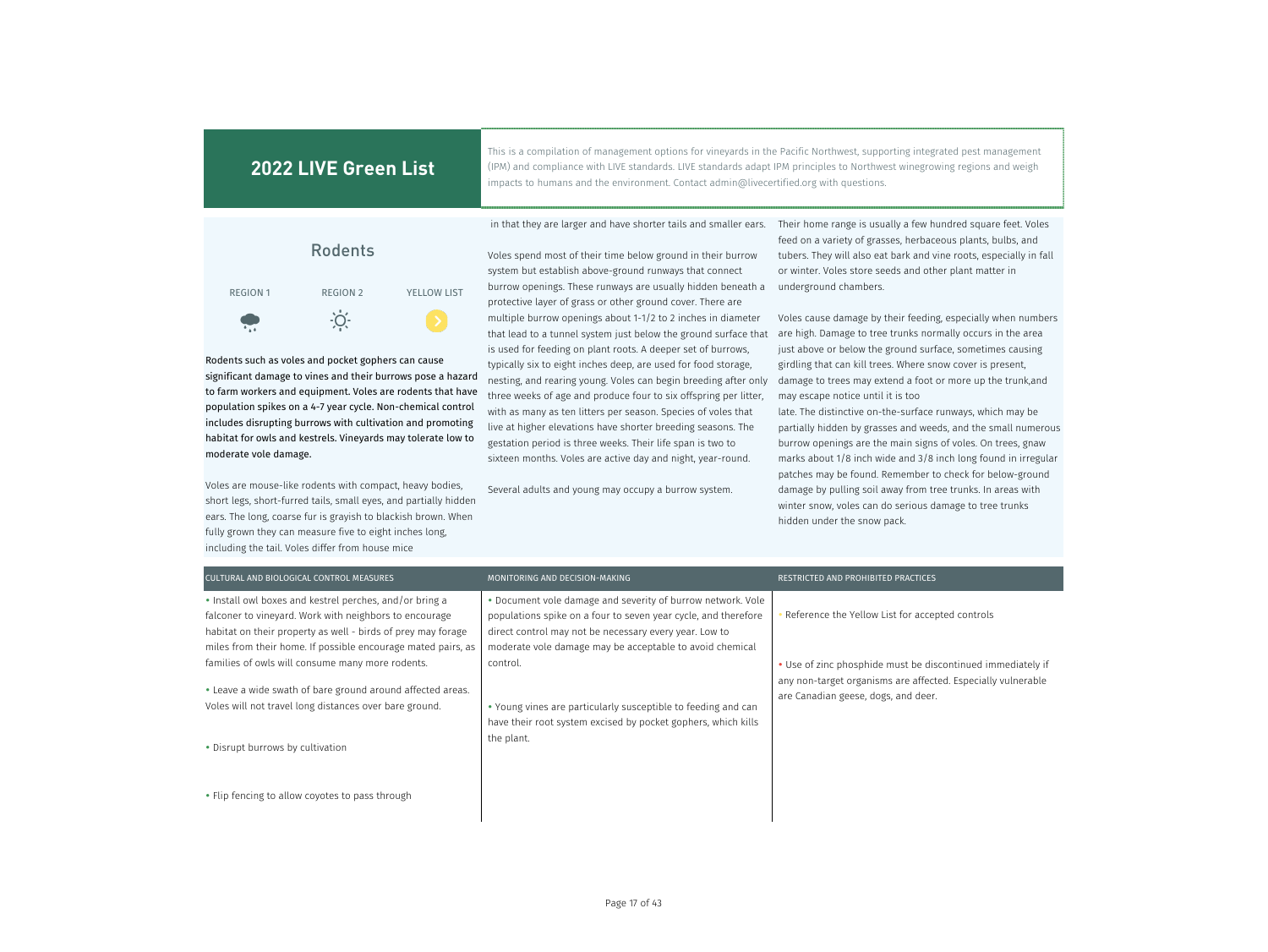This is a compilation of management options for vineyards in the Pacific Northwest, supporting integrated pest management (IPM) and compliance with LIVE standards. LIVE standards adapt IPM principles to Northwest winegrowing regions and weigh impacts to humans and the environment. Contact admin@livecertified.org with questions.

Trunk diseases

REGION 1 REGION 2 YELLOW LIST  $\cdot \circ \cdot$  $\bullet$ 

Various fungi and bacteria cause trunk diseases in grapevines, and multiple pathogens may be isolated from an affected vine. Symptoms are not sufficient to identify a particular cause. Trunk diseases should be considered a syndrome or disease complex.

#### *Bot canker*

Members of the Botryosphaeriaceae, including multiple species of the fungus Botryosphaeria, are known to cause a range of symptoms, which have also been referred to as excoriose or "Bot canker." These fungi cause perennial cankers and enter vines through fresh injuries such as natural cracks, pruning wounds, or any large cut to cordons or trunks. Pruning wounds made early in the dormant

period are much more susceptible than wounds made late in the dormant period.

### *Crown gall*

Crown gall is caused by a bacterium and is most commonly found in regions with cold winters like southern Oregon and areas east of the Cascade Range. The bacterium survives for years in old galls, infected vines, and infected plant debris in the soil. It can enter the plant through wounds, such as grafting wounds, mechanical or cold damage, or pruning cuts. The bacteria overwinter in the roots and can re-populate aboveground portions in the spring.

### *Esca, young esca, and Petri disease*

Esca (black measles) is considered a disease of older vines. Decline of young vines has been variously known as young vine decline, Petri disease and young esca. These fungi are considered endophytic, but have the ability to become severe pathogens as a result of poor cultural practices. Vines are predisposed to the pathogens by stress, in particular water stress.

Vines derived from infected mother plants are considered a significant source of plants infected with young esca. Esca is considered to be the result of unprotected pruning wounds.

### *Eutypa*

Infection occurs when airborne ascospores contact fresh pruning wounds during or immediately following rain. Pruning wounds become resistant to infection about 2 to 4 weeks after pruning. In general, pruning wounds made early in the dormant period are much more susceptible than wounds made late in the dormant period.

### CULTURAL AND BIOLOGICAL CONTROL MEASURES

- Source clean plant material and confirm nursery practices—various preventative techniques must be performed by the nursery. Soak dormant cuttings 30 minutes in 50°C water
- When planting, sort out vines of poor quality. Plant in spring or fall when water is not a limiting factor. Irrigate new plantings for a few years before switching to dryland production (Region 1).
- Balance root and shoot growth. Using grow tubes and cropping several tons in the second year after planting has been associated with these diseases.
- Use a multiple trunk training system, which will allow for trunk replacement without losing an entire vine
- Avoid any injury near the base of the vine. Avoid large pruning cuts when possible, and avoid pruning during and before wet weather. Prune later in the dormant period. When making large cuts during wet weather, leave a stub several inches long to be pruned off later during dry weather (sometimes referred to as double pruning).
- Sterilize pruning tools between vines with 10% Clorox (household bleach, which also will oxidize your pruning equipment) or shellac thinner (70% ethyl alcohol)
- Remove diseased wood 4 to 6 inches below a canker, and train a new, healthy shoot into position. If the canker is below ground, remove and replace the vine.
- For crown gall, if the gall is high enough on the trunk, a sucker replacement may be brought up from well below the galled areas in nongrafted plants. Do not graft over to a new cultivar on vines that are exhibiting crown gall.
- In spring, when symptoms are evident, mark diseased vines for future removal
- Remove diseased vines, including as much old root material as possible. Remove and destroy all large trunk or cordon pieces.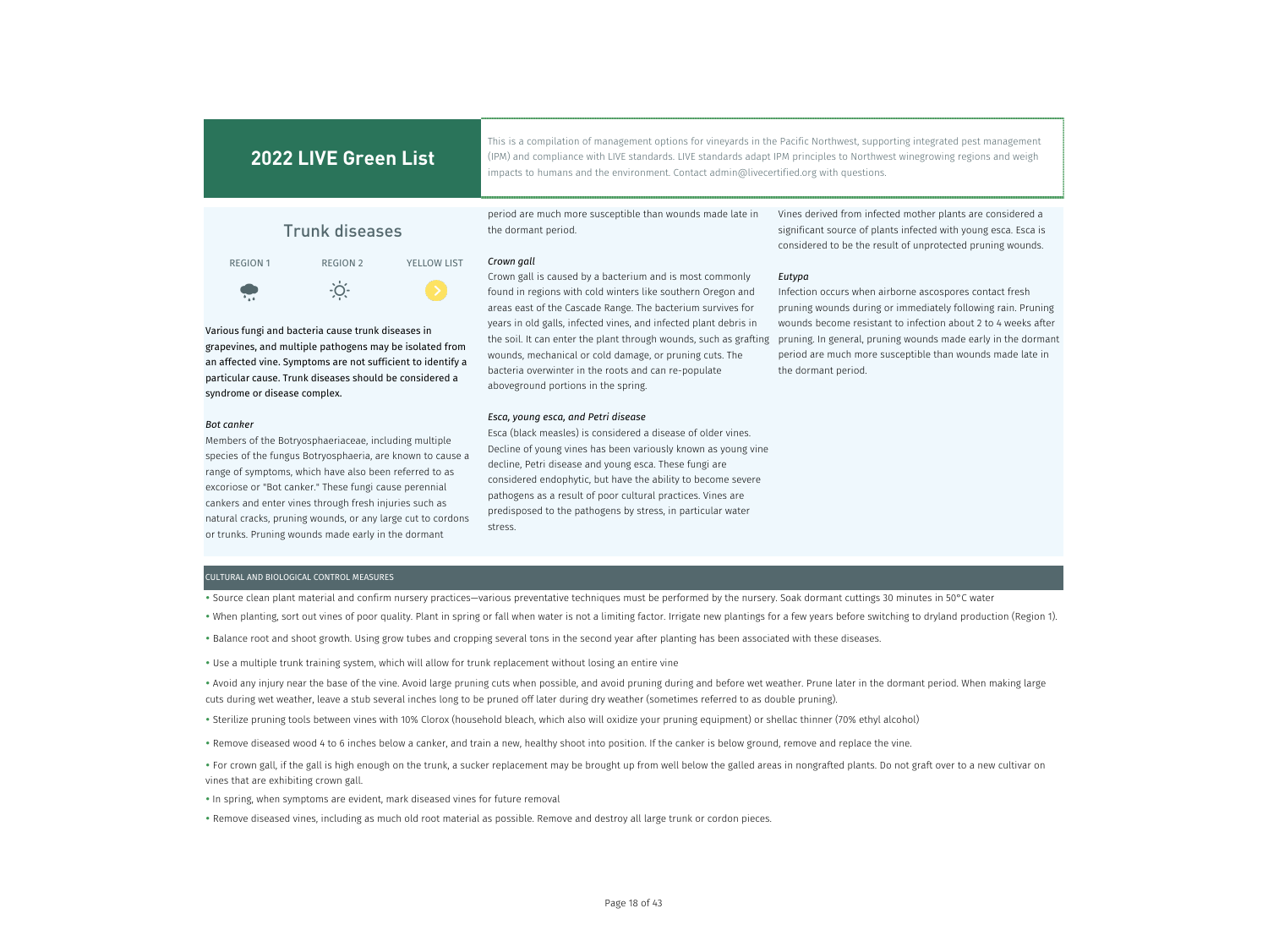| <b>2022 LIVE Green List</b>                                                                                                                                                                                                                                     | This is a compilation of management options for vineyards in the Pacific Northwest, supporting integrated pest management<br>(IPM) and compliance with LIVE standards. LIVE standards adapt IPM principles to Northwest winegrowing regions and weigh<br>impacts to humans and the environment. Contact admin@livecertified.org with questions. |                                                                                                                                                                                                                              |  |  |  |  |
|-----------------------------------------------------------------------------------------------------------------------------------------------------------------------------------------------------------------------------------------------------------------|-------------------------------------------------------------------------------------------------------------------------------------------------------------------------------------------------------------------------------------------------------------------------------------------------------------------------------------------------|------------------------------------------------------------------------------------------------------------------------------------------------------------------------------------------------------------------------------|--|--|--|--|
| <b>Grapevine Red Blotch Virus</b>                                                                                                                                                                                                                               | Much like leafroll disease, leaves in red cultivars turn red in<br>early fall primarily at the base of the shoots. Unlike leafroll, red<br>blotch disease in red cultivars can sometimes show pink/red<br>veins on the leaf undersides and no rolling. In white cultivars                                                                       | Based on the wide host and geographic distribution<br>of GRBV and the fact that the virus is transmitted by<br>grafting, it is likely that spread has primarily occurred<br>through propagation material. Also, an increased |  |  |  |  |
| <b>REGION 1</b><br><b>REGION 2</b>                                                                                                                                                                                                                              | leaf blades have marginal and interveinal chlorosis - regions of                                                                                                                                                                                                                                                                                | incidence of GRBV over time in vineyards suggested                                                                                                                                                                           |  |  |  |  |
|                                                                                                                                                                                                                                                                 | which may become necrotic. Symptom severity can be variable<br>from year to year. Red blotch disease symptoms are not<br>diagnostic. Vines should be tested to confirm GRBV infection                                                                                                                                                           | the existence of a vector. At least one insect vector, the<br>three-cornered alfalfa tree hopper Spissistilus festinus<br>(Hemiptera: Membracidae), has recently been confirmed                                              |  |  |  |  |
| Grapevine red blotch virus (GRBV) is another addition to the                                                                                                                                                                                                    |                                                                                                                                                                                                                                                                                                                                                 | to transmit GRBV to potted vines in lab studies.                                                                                                                                                                             |  |  |  |  |
| list of more than 80 graft-transmissible agents that have<br>been identified in grapevines. This virus has been shown to<br>be the causal agent of red blotch disease that was<br>described for the first time on Cabernet Sauvignon in Napa<br>Valley in 2008. | Red blotch disease consistently reduces sugar accumulation,<br>increases malic acid and less consistently increases pH and<br>titratable acidity. Cluster weight may be reduced and the effect<br>on yield varies by cultivar and growing conditions. Pruning<br>weight [can be reduced].                                                       | Like other viruses, once it is present in a vineyard there is no<br>cure. GRBaV can be detected by a PCR test. Several labs<br>offer a test for GRBaV.                                                                       |  |  |  |  |

### CULTURAL AND BIOLOGICAL CONTROL MEASURES

Source clean plant material and confirm nursery practices—various preventative techniques must be performed by the nursery.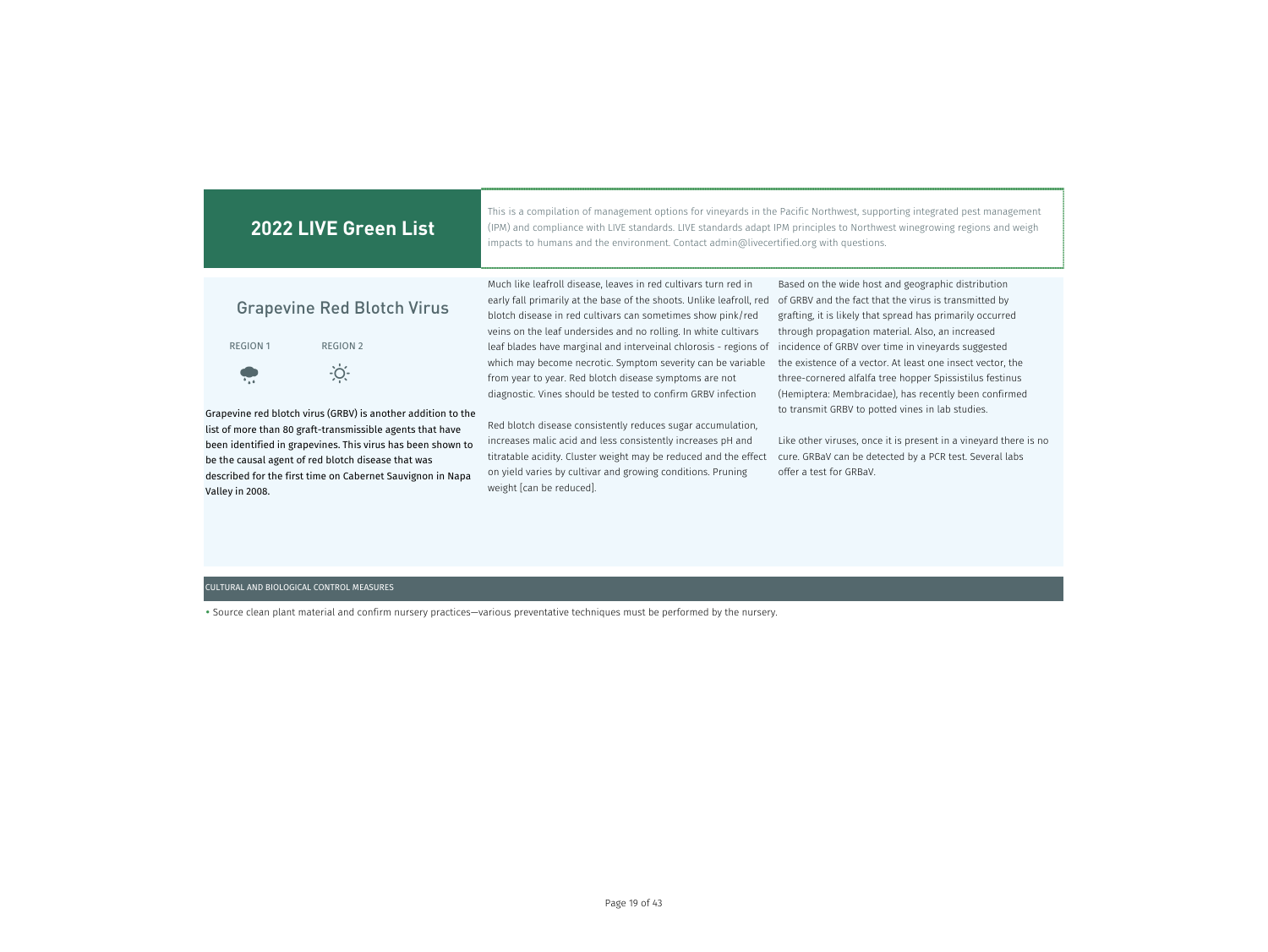#### This is a compilation of management options for vineyards in the Pacific Northwest, supporting integrated pest management **2022 LIVE Green List** (IPM) and compliance with LIVE standards. LIVE standards adapt IPM principles to Northwest winegrowing regions and weigh impacts to humans and the environment. Contact admin@livecertified.org with questions. *Birds* Common methods for controlling bird damage are exclusion Vertebrates (deer, birds, etc.) and "scare" tactics. REGION 1 REGION 2 Attracting birds of prey (WSU) Attracting and retaining birds of prey (NRCS)  $\therefore$ • Bird control in vineyards (Oregon Wine Board) • Birds on tree fruits and vines (UC Davis) *If your vineyard is experiencing economic*  Building birdhouses to attract insect-eating birds (UI) Wildlife rules and regulations vary state to state. The *damage from a pest that you cannot resolve with*  Late season bird and deer control (Penn State) resources listed here are not necessarily appropriate for *the tools listed in LIVE's Green and Yellow Lists,*  every vineyard—please check with your state wildlife *Rodents please contact your regional technical*  agency. In addition, please note that LIVE does not allow Please refer to non-chemical control methods listed for voles pesticidal control of these pests in vineyards. *committee chair or email staff:*  and pocket gophers. *admin@livecertified.org Deer* Common methods for controlling deer are exclusion and the use of non-pesticidal repellent products.

• Deer IPM (UC Davis)

 Deer control in vineyards (University of Kentucky) Late season bird and deer control (Penn State)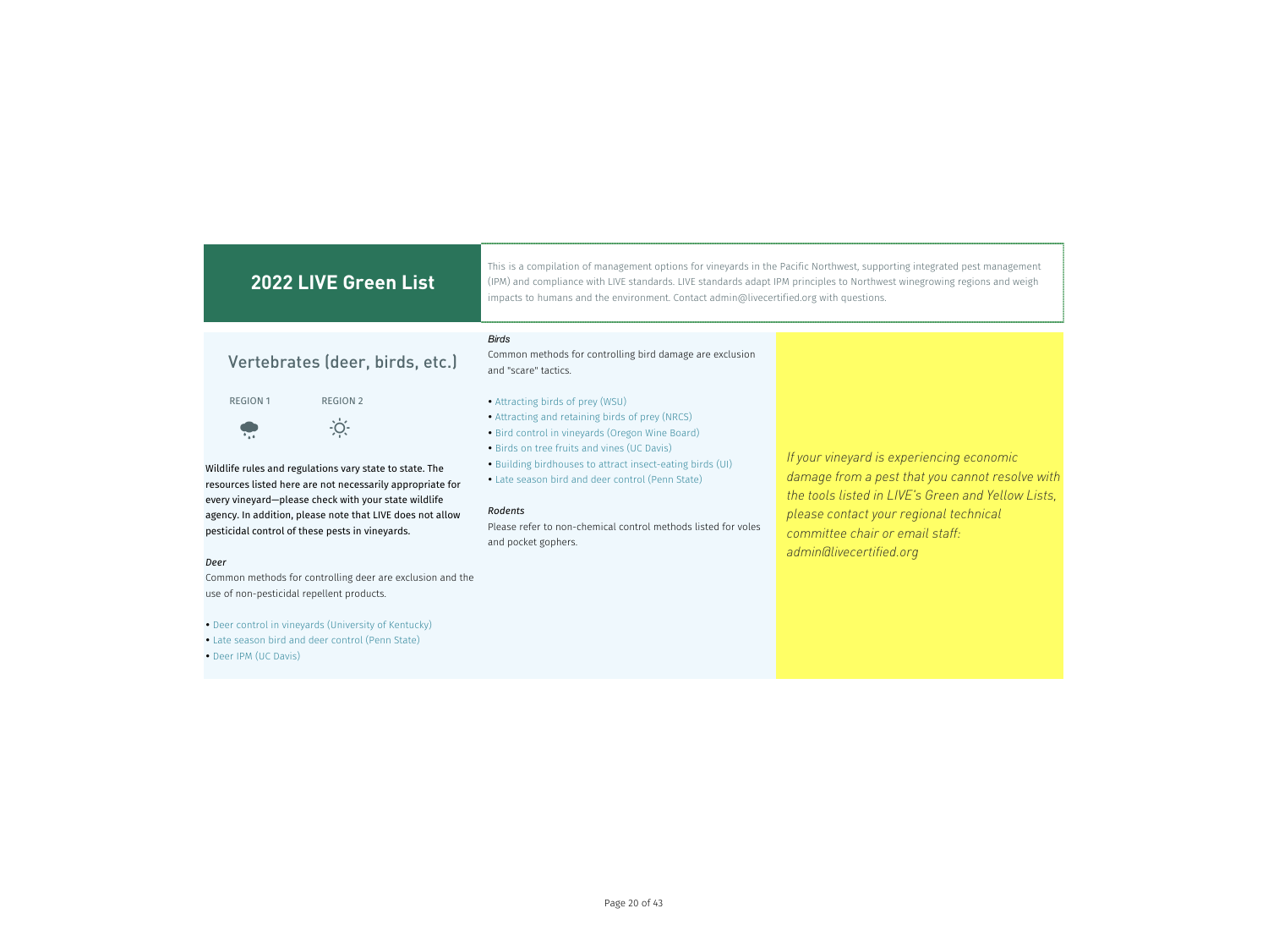| <b>2022 LIVE Green List</b>                                                                                               | This is a compilation of management options for vinevards in the Pacific Northwest, supporting integrated pest management<br>(IPM) and compliance with LIVE standards. LIVE standards adapt IPM principles to Northwest winegrowing regions and weigh<br>impacts to humans and the environment. Contact admin@livecertified.org with questions. |                                                                                                                                            |  |  |  |
|---------------------------------------------------------------------------------------------------------------------------|-------------------------------------------------------------------------------------------------------------------------------------------------------------------------------------------------------------------------------------------------------------------------------------------------------------------------------------------------|--------------------------------------------------------------------------------------------------------------------------------------------|--|--|--|
| <b>Flea Beatle</b>                                                                                                        | The grape flea beetle is an occasional pest, but a serious one<br>when there is an outbreak in a young vineyard. Its feeding is<br>most consequential at bud swell. At this time, the adults<br>emerge from overwintering sites and feed on the grape buds                                                                                      | Fully developed larvae drop to the soil, burrow one inch or less,<br>and pupate. Adults later emerge. There is one generation per<br>year. |  |  |  |
| <b>YELLOW LIST</b><br><b>REGION 2</b>                                                                                     | by chewing holes on the ends and sides, destroying the bud.<br>Subsequent feeding on foliage by larvae and adults is usually<br>not consequential but can cause serious skeletonizing, or a<br>lacey appearance, in young vines. Adults emerge from                                                                                             |                                                                                                                                            |  |  |  |
| The grape flea beetle adult is dark metallic greenish-blue or<br>steel blue and about 3/16-inch long. When the adults are | overwintering sites, feed, then lay eggs in the bark of the vine.<br>Larvae hatch and crawl to developing grape leaves, and feed<br>primarily on the upper surface. Adults continue to feed on the                                                                                                                                              |                                                                                                                                            |  |  |  |

foliage.

disturbed they "jump;" hence the name flea beetle. The adults overwinter in brush/woodland/wasteland area

adjacent to vineyards, and in cover crops.

MONITORING AND DECISION-MAKING RESTRICTED AND PROHIBITED PRACTICES • Bud damage caused by grape flea beetle is most often concentrated in vineyard borders. Scouting for flea beetles should be conducted along the vineyard perimeter. Bud damage of 4% or more warrants treatment. Reference the Yellow List for accepted insecticidal controls (Spinosad) Flea beetle damage in mature vineyards is more sporadic than cutworm damage. Most occurrences of grape flea beetle in mature vineyards do not constitute economic risk, or require chemical control. Young vines can be devastated by grape flea beetle feeding on buds and foliage, warranting chemical control • If a vineyard was infested with abundant populations of flea beetle this year, it should be monitored closely next spring. CULTURAL AND BIOLOGICAL CONTROL MEASURES Cultivating between rows may contribute to control of the flea beetle pupae by exposing the delicate pupae to desiccation and death. However, cultivating does not eliminate emerging beetles from under the trellis and adjoining brush/woodland/wasteland area. In vineyards with cover crops, it can be advantageous to delay mowing the cover so that adults and larvae are less likely to migrate to the vines. Brush and woodlots located near a vineyard can be a continual source of flea beetles and these areas should be cleaned up if possible. This will help to reduce sites for beetles to overwinter. Cultivation of open areas between rows and around the vineyard can reduce the number of newly emerging adults. However, one cannot depend on this practice to control flea beetles.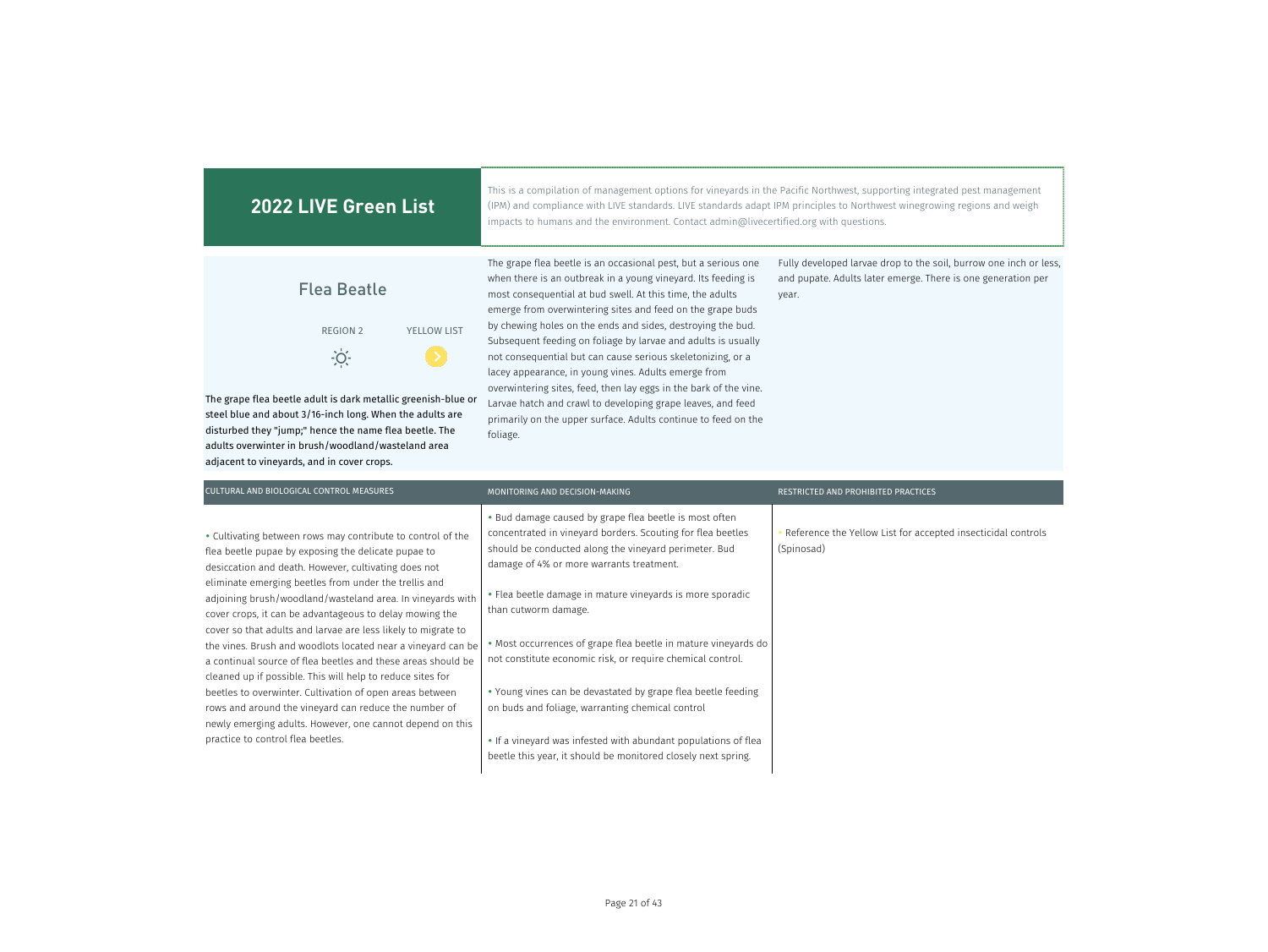This is a compilation of management options for vineyards in the Pacific Northwest, supporting integrated pest management (IPM) and compliance with LIVE standards. LIVE standards adapt IPM principles to Northwest winegrowing regions and weigh impacts to humans and the environment. Contact admin@livecertified.org with questions.

### REGION 1

# Precipitation Data





Region 1 refers to viticultural areas with a cooler, wetter growing season. This includes areas west of the Cascades and above the North Umpqua River in Oregon—e.g., the northern Umpqua Valley, the Willamette Valley, the western Columbia Gorge, and Puget Sound.

---Portland ---Salem ---Eugene ---Dundee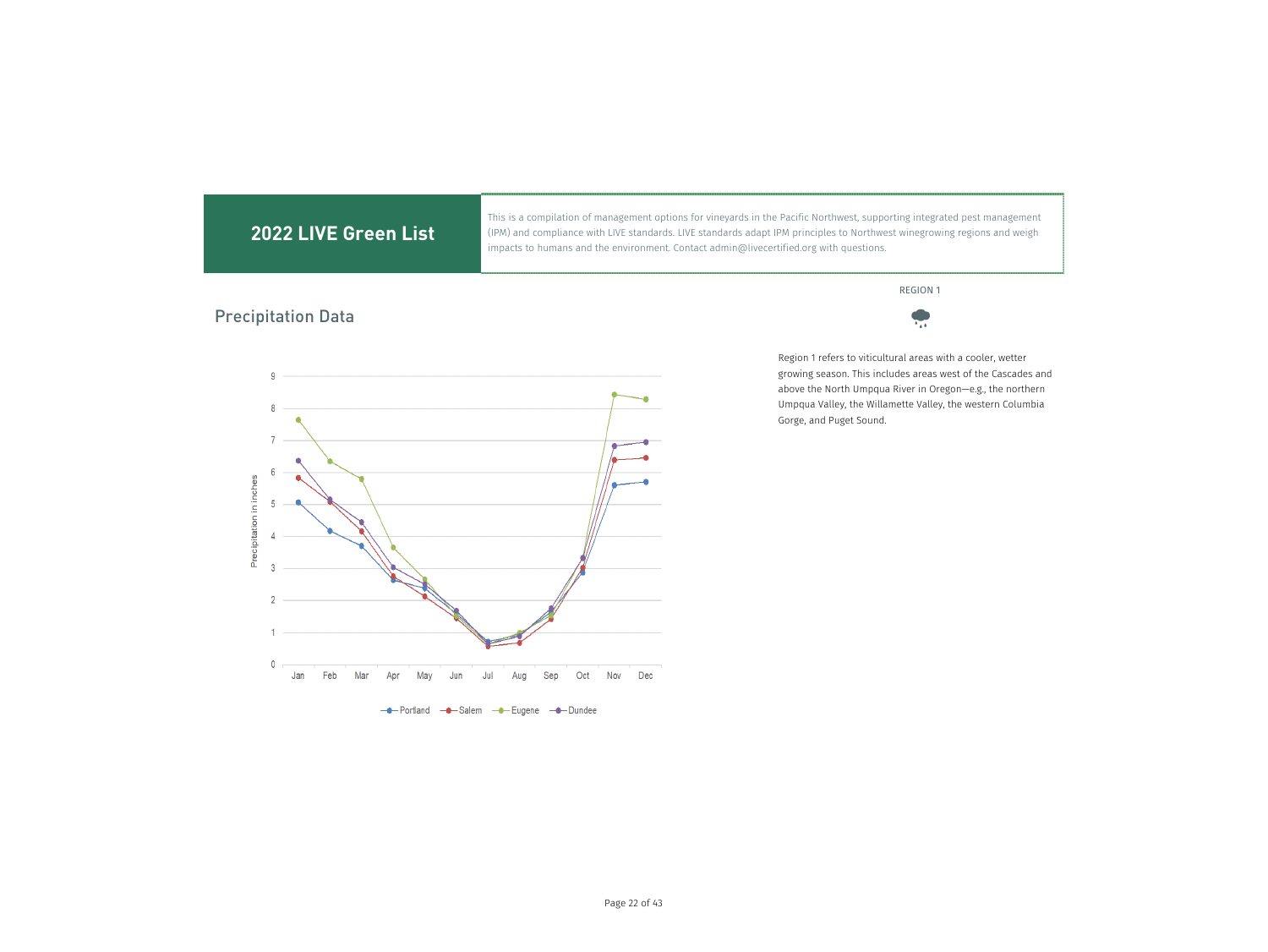### This is a compilation of management options for vineyards in the Pacific Northwest, supporting integrated pest management **2022 LIVE Green List** (IPM) and compliance with LIVE standards. LIVE standards adapt IPM principles to Northwest winegrowing regions and weigh impacts to humans and the environment. Contact admin@livecertified.org with questions. REGION 2  $\dot{\cdot}\dot{Q}\dot{\cdot}$ Precipitation DataRegion 2 refers to areas with a warmer, drier growing season.  $\overline{7}$ This includes areas east of the Cascades and below the North Umpqua in Oregon—e.g., the central and southern Umpqua  $\overline{6}$ Valley, the Rogue Valley, the Columbia Valley, and the Snake River Valley.  $\overline{4}$  $\overline{0}$ May Jun Sep Oct Nov Dec Jan Feb Mar Ap Jul Aug - Medford, OR - Walla Walla, WA -<sup>●</sup> Yakima, WA - Prosser, WA

---Caldwell, ID

- Roseburg, OR

- Hood River, OR

- The Dalles, OR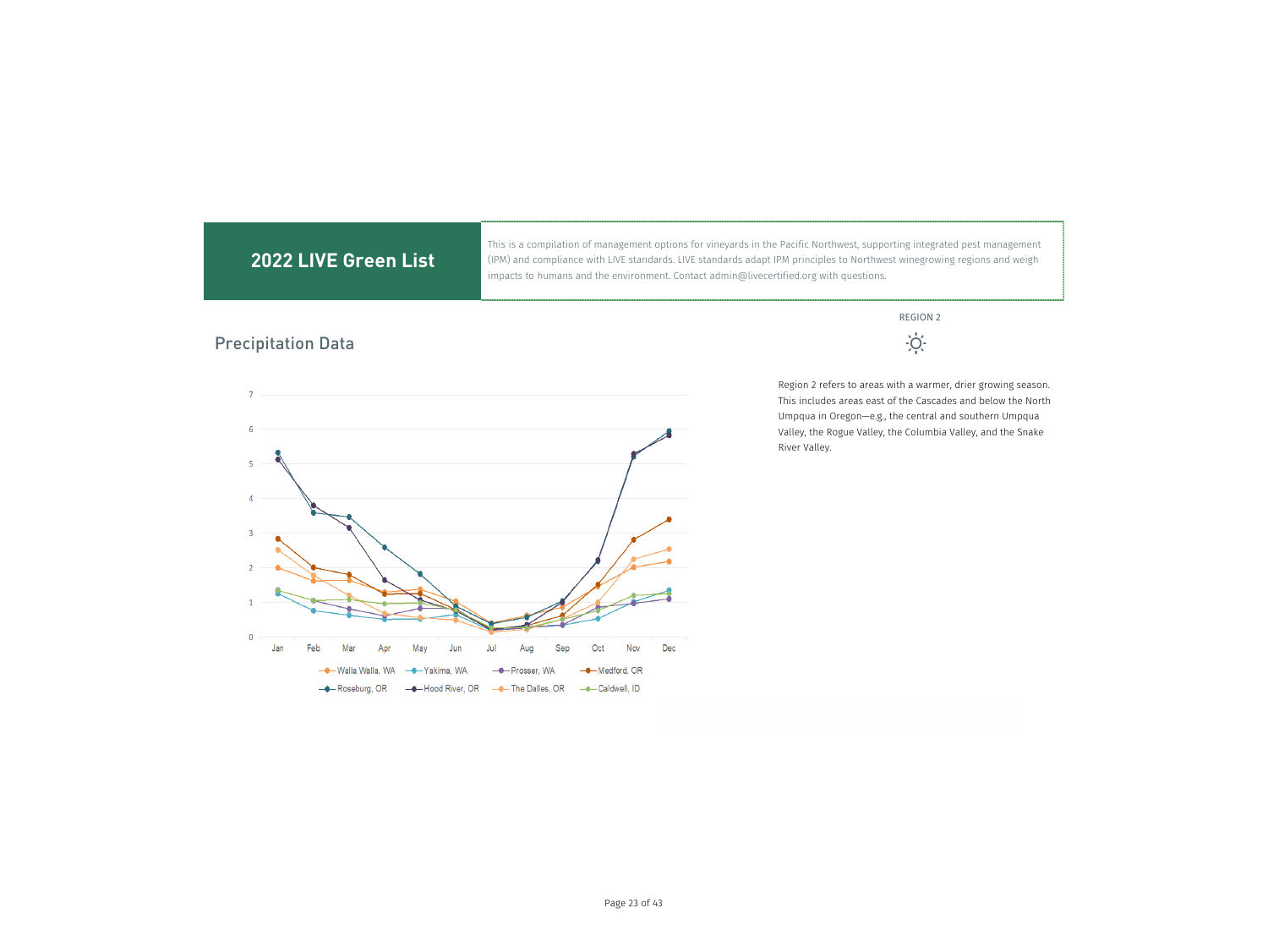This is a compilation of management options for vineyards in the Pacific Northwest, supporting integrated pest management (IPM) and compliance with LIVE standards. LIVE standards adapt IPM principles to Northwest winegrowing regions and weigh impacts to humans and the environment. Contact admin@livecertified.org with questions.

### How LIVE and Salmon-Safe Work Together

Salmon-Safe is dedicated to protecting watersheds and aquatic life from the impacts of agriculture and urban development. In 2001, LIVE partnered with Salmon-Safe to develop and certify to whole-farm standards. For those members who have additional crops, landscaping, or other managed land beyond the borders of the vineyard, our inspectors will verify that Salmon-Safe standards are being met. For the most current Salmon-Safe standards, visit www.salmonsafe.org.

The Salmon-Safe List of High Hazard Pesticides (right) is used to flag management practices that could potentially harm aquatic life and/or leach to groundwater. Chemical controls that appear on the LIVE Yellow List of Approved Pesticides have been examined through the lens of this list, and application restrictions have been written where appropriate.

A farm using any of the pesticides indicated as "High Hazard" may be certified only if written documentation is provided that demonstrates a clear need for use of the pesticide, that no safer alternatives exist and that the method of application (such as timing, location and amount used) represents a negligible hazard to water quality and fish habitat. Any variance must be approved in advance by Salmon-Safe. For information about the variance process, fees, or to request a variance form, please contact info@salmonsafe.org.

### Salmon-Safe List of High Hazard Pesticides

High hazard pesticides are a serious threat to salmon and other aquatic life. Pesticide formulations can also contain other ingredients that are potentially more toxic than the active ingredients, such as non-ionic surfactants. In addition to killing fish, high hazard pesticides at sublethal concentrations can stress juveniles, alter swimming ability, interrupt schooling behavior, cause salmon to seek suboptimal water temperatures, inhibit seaward migration and delay spawning. All of these behavioral changes ultimately affect survival rates.

The table below lists many of the pesticides known to cause problems for salmon and other aquatic life. Use this list to identify pesticides that require special consideration.

Note: This table lists only some of the currently available and commonly used pesticides.

|                     | <b>INSECTICIDES</b>     |                                |                     |
|---------------------|-------------------------|--------------------------------|---------------------|
| abamectin*          | dimethoate (3)          | methamidophos (3)              | propargite * (7)    |
| acephate            | esfenvalerate*          | malathion*(1)                  | spirodiclofen*      |
| bifenthrin*         | ethoprop (3)            | methidathion                   | spirotetramat       |
| carbaryl (2)        | fenamiphos* (3)         | methomyl (2)                   | tefluthrin*         |
| chlorantraniliprole | fenbutatin-oxide ** (7) | methyl parathion               | terbufos*           |
| chlorpyrifos** (2)  | fenpyroximate*          | naled*(3)                      | thiacloprid         |
| cyfluthrin*         | fipronil*               | novaluron                      | tralomethrin*       |
| cypermethrin*       | imidacloprid            | permethrin*                    | zeta-cypermethrin   |
| diazinon**(1)       | indoxacarb              | phorate ** (3)                 |                     |
| diflubenzuron (7)   | lambda-cyhalothrin*     | phosmet* (3)                   |                     |
|                     | <b>FUNGICIDES</b>       |                                |                     |
| azoxystrobin*       | copper sulfate**        | maneb*                         | thiram              |
| bensulide           | fenarimol               | picoxystrobin*                 | trifloxystrobin*    |
| captan              | folpet*                 | propiconazole                  | triflumizole        |
| carboxin            | iprodione               | pyraclostrobin*                |                     |
| chlorothalonil* (4) | mancozeb                | quintozene (PCNB)              |                     |
|                     | <b>HERBICIDES</b>       |                                |                     |
| $2A-D(4)$           | dithiopyr               | norflurazon <sup>+</sup>       | thiobencarb         |
| alachlor            | diuron <sup>+</sup> (4) | oryzalin (5)                   | triallate           |
| atrazine            | fluazifop-p-butyl       | oxadiazon*                     | triclopyr BEE (4)   |
| bromoxynil*         | isoxaben                | oxyfluorfen                    | trifluralin* (5)    |
| copper sulfate**    | linuron (4)             | pendimethalin <sup>+</sup> (5) | paraquat dichloride |
|                     | metolachlor             | pentachlorophenol (PCP)*       | simazine            |
| dichlohenil         |                         |                                |                     |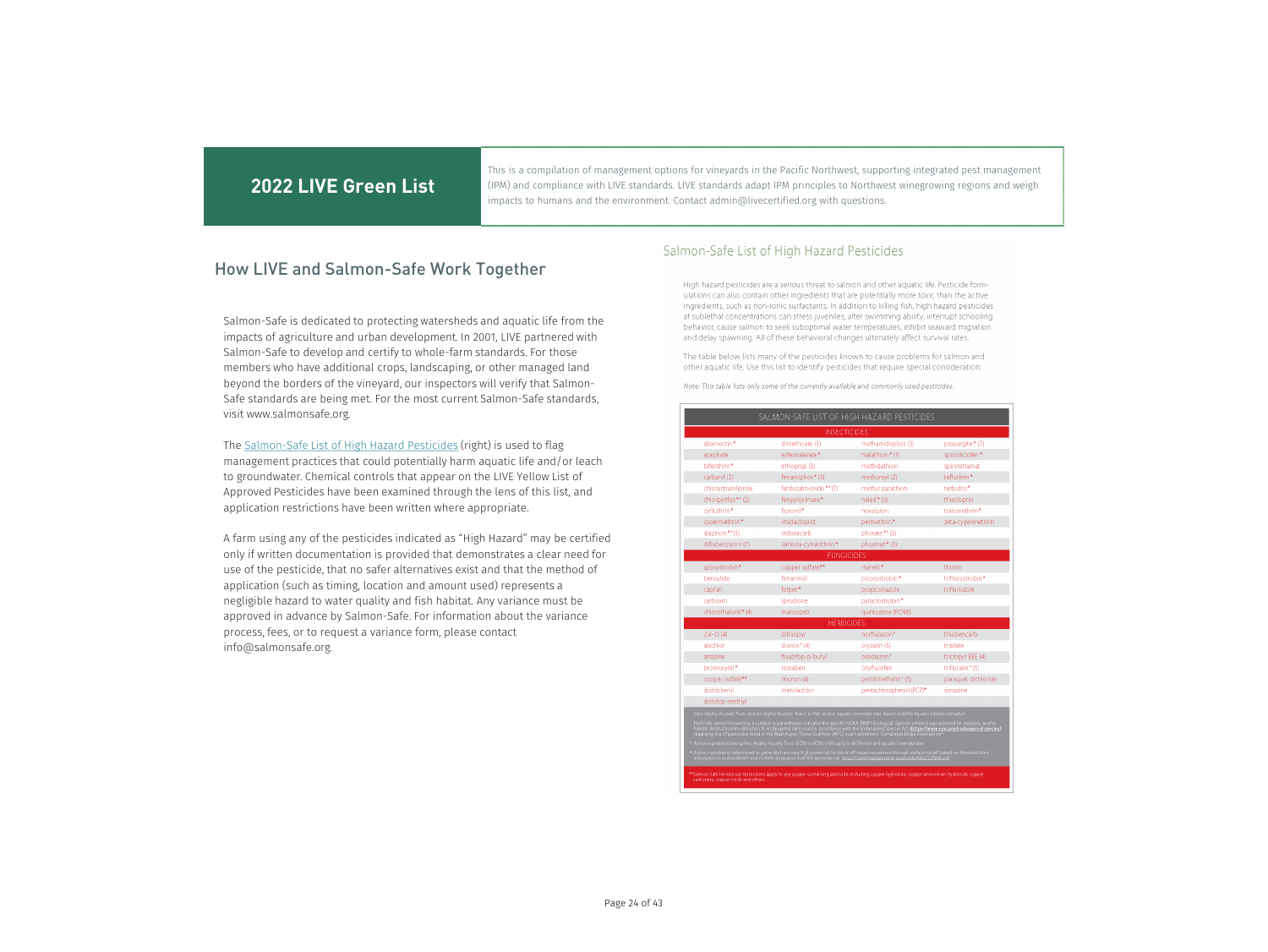This is a compilation of management options for vineyards in the Pacific Northwest, supporting integrated pest management (IPM) and compliance with LIVE standards. LIVE standards adapt IPM principles to Northwest winegrowing regions and weigh impacts to humans and the environment. Contact admin@livecertified.org with questions.

### Ecological Infrastructures

### Ecological infrastructures are areas of the farm that are either left wild or managed for the express purpose of promoting biodiversity, wildlife corridors, landscape level continuity, and/or habitat for beneficial fauna.

### *Cover crop as ecological infrastructure*

It is frequently asked if cover crop can be used as ecological infrastructure. The answer to this depends on how it is managed. Permanently flowering or native cover may be used. Alternate mowing at long intervals is allowed to manage competition with crop. However tilling under is not allowed for this area to qualify as infrastructure. Spading every other row every fourth year is allowed – this will result in four distinct age groups of flora within the ecological infrastructure, thus maximizing its ecological quality.

### *Mowing heights and mower types*

Mulching mowers cause the most damage to beneficial fauna and should not be used in ecological infrastructures. Traditional horizontal mowers are relatively harmless. If bee activity is expected, mowing early morning (before ~7am) or late evening (after ~6pm) will mitigate damages to their populations.

Fauna can escape if mower is set to higher than 4-5 inches. Alternate mowing/leaving patterns of wildflower patches is necessary to maintain food sources for beneficial fauna.

#### *Distances*

Crawling, flying, or windborne beneficial insects have a limited operational distance of 30-150 feet.

### *Buffer zones and pesticide drift*

To reduce drift, please observe the following recommendations:

- No pesticide application if wind speed exceeds 10mph.
- If possible no application if temperature exceeds 77°F and relative humidity is below 50% (ideally <70%)
- Avoid small droplets
- Nozzles as close to target as possible

 Near ecological infrastructure: do not treat the field edge or sensitive off-crop areas (minimum distance of 10ft) and if possible reduce delivery pressure and sprayer speed

#### *Stinging nettle*

Stinging nettle, while commonly seen as a weed/nuisance, can host more than 100 insect species, including many beneficials. Butterfly and aphid species are attracted to nettle, as are the egg parasitoids of grape leafhopper. Colonization of nettle patches by beneficials occurs extremely rapidly (within 3 years).

### *Further recommendations*

Please see the next page for ideas of ecological infrastructure types and management practices.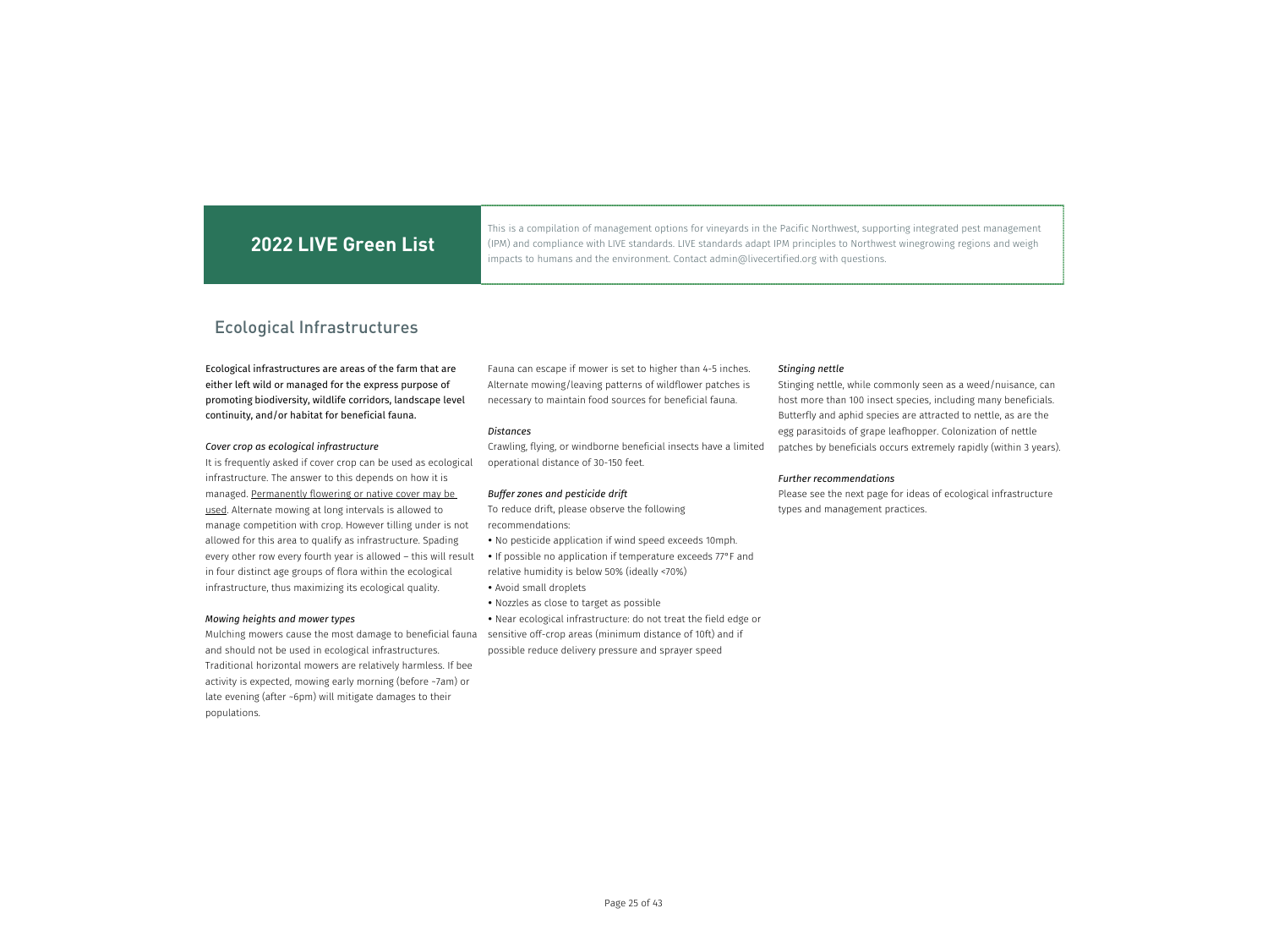This is a compilation of management options for vineyards in the Pacific Northwest, supporting integrated pest management (IPM) and compliance with LIVE standards. LIVE standards adapt IPM principles to Northwest winegrowing regions and weigh impacts to humans and the environment. Contact admin@livecertified.org with questions.

# Ecological Infrastructures (continued)

| Low intensity grassland                                                         | No fertilizer or pesticides except spot treatment of problem weeds with LIVE-approved herbicide. High mowing once per year allowed                                                         |
|---------------------------------------------------------------------------------|--------------------------------------------------------------------------------------------------------------------------------------------------------------------------------------------|
| Wetlands                                                                        | No fertilizers or pesticides. High mowing once per year to once per three years allowed                                                                                                    |
| <b>Conservation headland</b>                                                    | No fertilizer or pesticides except spot treatment of problem weeds with LIVE-approved herbicide. No mowing allowed.                                                                        |
| Wildflower strips                                                               | No fertilizer, pesticides, or mowing                                                                                                                                                       |
| <b>Rotational fallows</b>                                                       | No fertilizer, pesticides, or mowing                                                                                                                                                       |
| Unmanaged hedges and woodland                                                   | May be trimmed every 2-3 years (low hedges) every 5-10 years (tall hedges/trees) or thinned (woodland patches). Grass strips of at least 3m wide that                                      |
| patches                                                                         | transition from hedge to cropped area receive no fertilizer or pesticides, and may be mowed once per year, high and late. Grass strips cannot be<br>double counted as buffer area and ECA. |
| Non-agricultural high-stem fruit<br>trees/orchard                               | No fertilizer or pesticides. Old trees with dead branches and cavities are left alone. Minimum 30 trees, ideally 300+ trees. May be pruned periodically<br>(every 2-5 years)               |
| Low intensity pasture or pasture land in No fertilizer or pesticides<br>forests |                                                                                                                                                                                            |
| Ditches and ponds                                                               | Ponds are not used for irrigation                                                                                                                                                          |
| Stone heaps, embankments and stone                                              |                                                                                                                                                                                            |
| Unpaved farm trails                                                             | No fertilizer or pesticides                                                                                                                                                                |
| Wildlife corridors                                                              | No fertilizer or pesticides                                                                                                                                                                |
| <b>FOR FRUIT FARMS</b>                                                          |                                                                                                                                                                                            |
| Botanically rich alleyways                                                      | Alternate mowing regime allowed                                                                                                                                                            |
| Intertree-strips with cover plants                                              | No residual herbicides allowed                                                                                                                                                             |
| Wildflower strips                                                               | No fertilizer or pesticides. Ideally 10% + of orchard surface. Superficial hoeing allowed to reduce competitive grasses and to enhance annual broadleaf<br>plants.                         |
| Low intensity grassland                                                         | No fertilizer or pesticides. Maximum of two cuts per year, the first occurring after plants bloomed and seeded.                                                                            |
| Pioneer plants in wild areas                                                    | No fertilizer or pesticides. May be high-mowed every 2-3 years. Stone heaps should be piled up periodically and non-native growing shrubs removed                                          |
| Hedges and woodland patches                                                     | See vineyard section                                                                                                                                                                       |
| Single trees and non-agricultural high                                          | See vineyard section                                                                                                                                                                       |
| stem orchards with meadows                                                      |                                                                                                                                                                                            |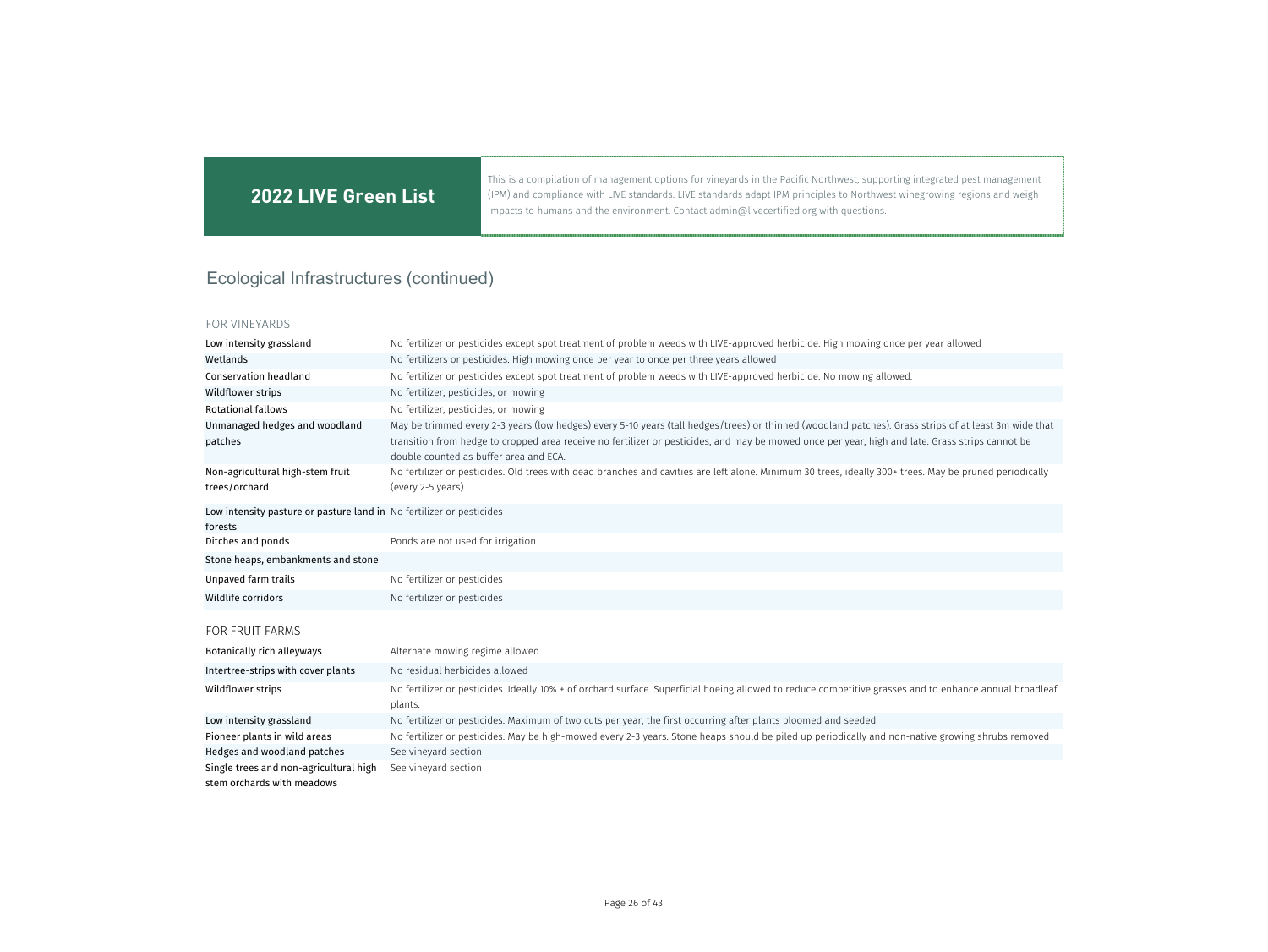This is a compilation of management options for vineyards in the Pacific Northwest, supporting integrated pest management (IPM) and compliance with LIVE standards. LIVE standards adapt IPM principles to Northwest winegrowing regions and weigh impacts to humans and the environment. Contact admin@livecertified.org with questions.

### Livestock Unit Conversion Chart

| Dairy Cow       |      | To calculate your total Livestock Units (LU), multiply the quantity of each animal by the LU for that animal and then add them up.    |
|-----------------|------|---------------------------------------------------------------------------------------------------------------------------------------|
| Dry medium beef |      |                                                                                                                                       |
| Medium beef cow |      | Example: You have 5 sheep, 2 pigs and 3 horses<br>(5 sheep x .15 LU) + (2 pigs x .25 LU) + (3 horses x .80 LU) = 3.65 Livestock Units |
| Bull            |      |                                                                                                                                       |
| Horse           | 0.8  |                                                                                                                                       |
| Sheep           | 0.15 |                                                                                                                                       |
| Goat            | 0.1  |                                                                                                                                       |
| Llama           |      |                                                                                                                                       |
| Pig             | 0.25 |                                                                                                                                       |

### References

All plant disease descriptions (except Grapevine Red Blotch Virus) in this document were selectively sourced from the Pacific Northwest Plant Disease Management Handbook. Pscheidt, J.W., and Ocamb, C.M., senior editors. 2013. Pacific Northwest Plant Disease Management Handbook [online]. Corvallis, OR: Oregon State University. http://pnwhandbooks.org (accessed 17 Feb 2021).

All pest descriptions in this document were selectively sourced from the Pacific Northwest Insect Management Handbook. Hollingsworth, C.S., editor. Pacific Northwest Insect Management Handbook [online]. Corvallis, OR: Oregon State University. http://pnwhandbooks.org (accessed 17 Feb 2020).

Vole inset description taken from Journal of Pesticide Reform. Stein, Dan. (2006) Controlling Voles (Meadow Mice) Journal of Pesticide Reform. Winter 2006 • VOL. 26, NO. 4, P.8.

Grapevine Red Blotch description was sourced from National Clean Plant Network Fact Sheet, September 2017. http://ncpngrapes.org/files/271694.pdf (accessed17 Feb 2021).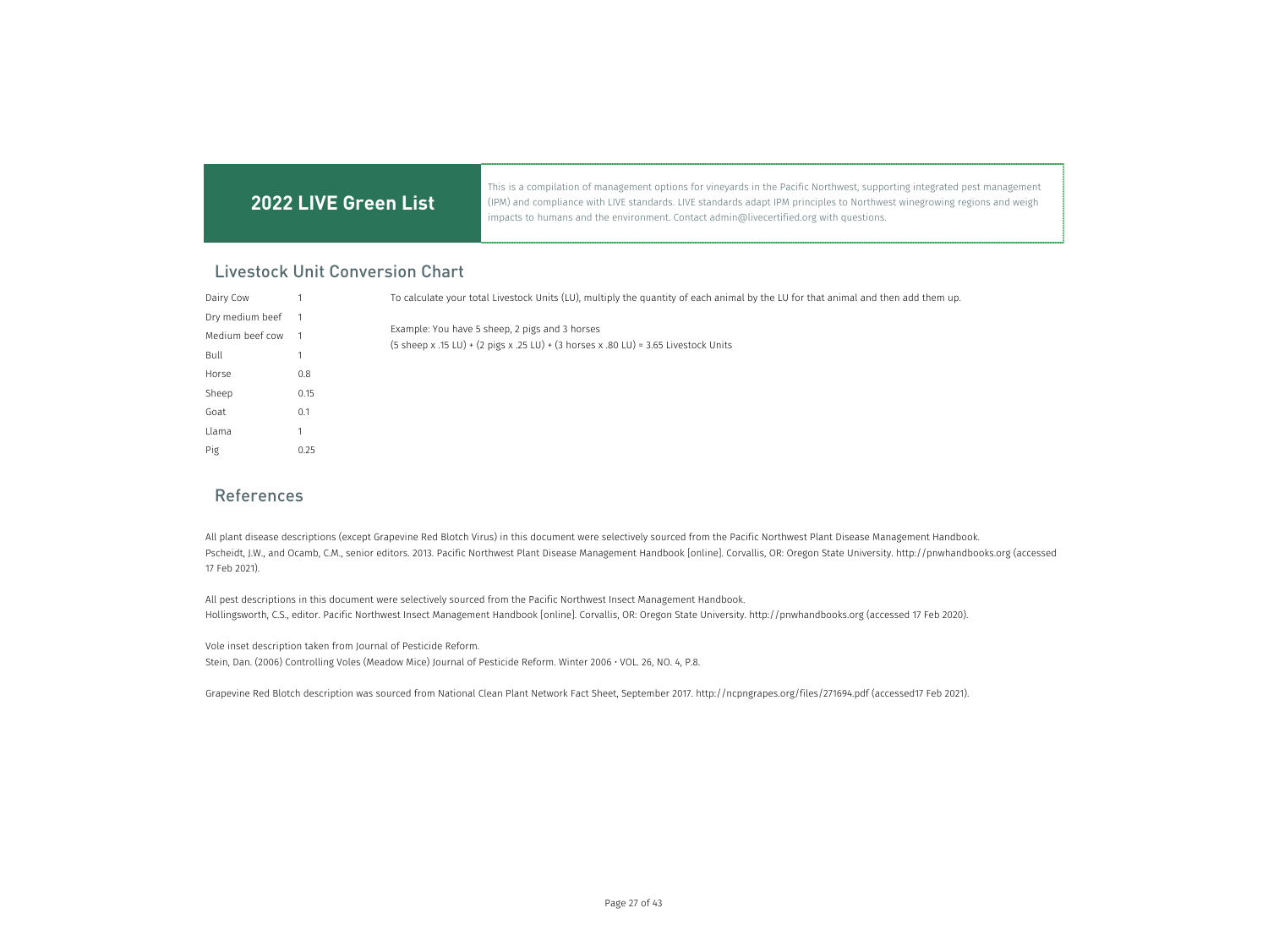This is a compilation of management options for vineyards in the Pacific Northwest, supporting integrated pest management (IPM) and compliance with LIVE standards. LIVE standards adapt IPM principles to Northwest winegrowing regions and weigh impacts to humans and the environment. Contact admin@livecertified.org with questions.

# **Green List Policy for Non-EPA Registered Products**

LIVE only evaluates active ingredients that require EPA registration. We do this using pesticiderisk.org, technical committee discussion, and feedback from our international accreditor, the IOBC. Growers may use any EPA-exempt products at their own risk. Some common products that fall under this exemption include (but are not limited to) Cinnerate, Vitiseal, and Spur Shield. If you have any questions about the use of a product that you do not see on the LIVE Yellow List, please contact admin@livecertified.org.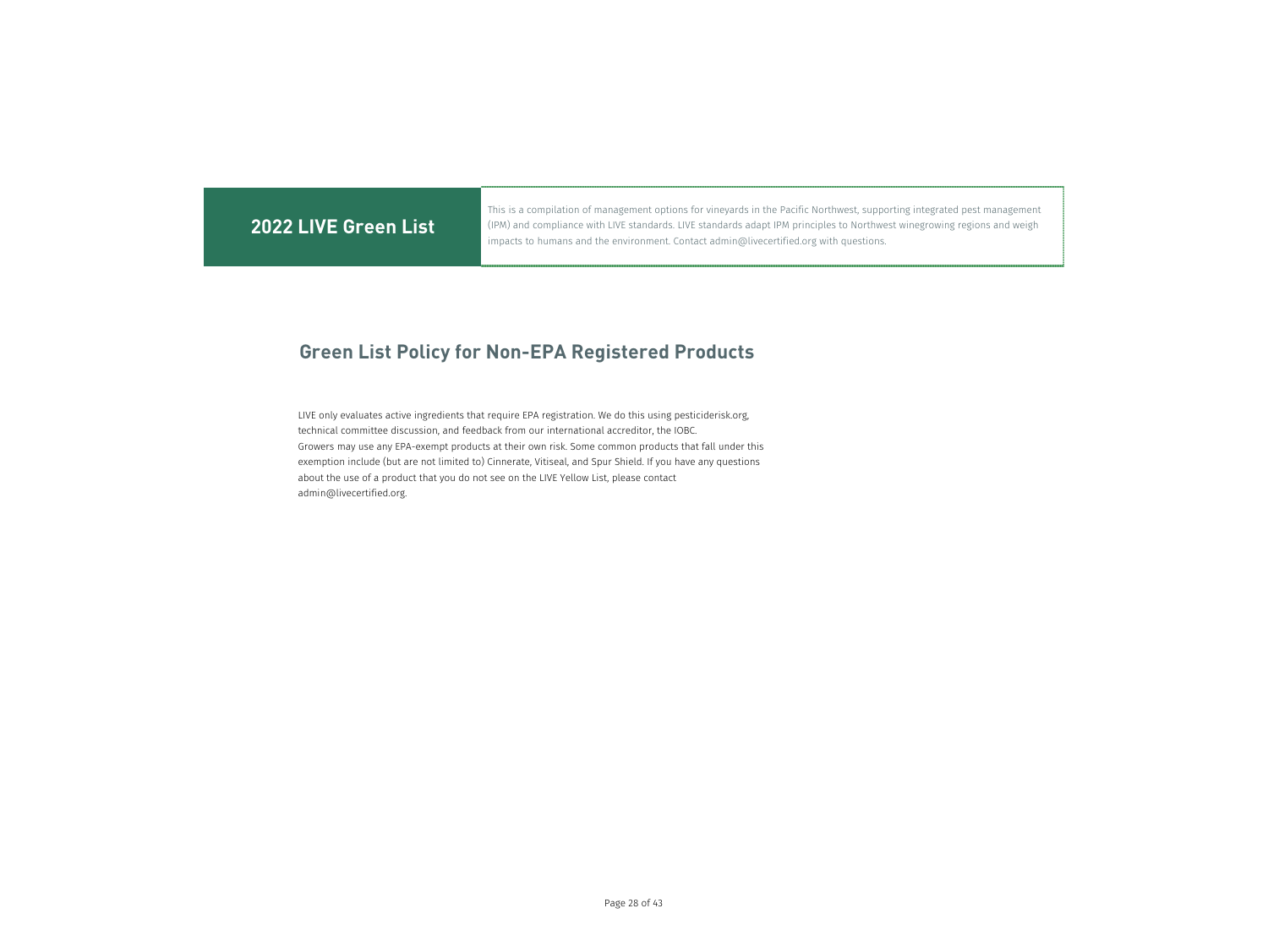| <b>2022 LIVE Yellow List</b>       |                                                     | This is a list of approved pesticide controls for the LIVE vineyard certification program. Go to the Green List first - Yellow List controls are<br>permitted only for key pressure occurrences not adequately managed with Green List measures. Section headers note target pests and<br>applicable regions, and provide links to the corresponding Green List entry and additional pesticide data. Pesticides are listed by active<br>ingredient with important LIVE restrictions noted. Contact admin@livecertified.org with questions. |                                    |                     |                                  |                                      |
|------------------------------------|-----------------------------------------------------|--------------------------------------------------------------------------------------------------------------------------------------------------------------------------------------------------------------------------------------------------------------------------------------------------------------------------------------------------------------------------------------------------------------------------------------------------------------------------------------------------------------------------------------------|------------------------------------|---------------------|----------------------------------|--------------------------------------|
|                                    | <b>Controls for Botrytis cinerea</b>                | Botrytris cinerea is a fungus that causes Botrytis bunch rot.<br>Non-chemical control includes preventing excess vigor and<br>maintaining an open canopy. See Green List for detail.                                                                                                                                                                                                                                                                                                                                                       | <b>GREEN LIST</b><br>$\rightarrow$ | <b>REGION 1</b>     | <b>REGION 2</b><br>$\frac{1}{2}$ |                                      |
| <b>ACTIVE INGREDIENT</b>           | <b>COMMON TRADE NAMES</b>                           | <b>RESTRICTIONS</b>                                                                                                                                                                                                                                                                                                                                                                                                                                                                                                                        | REI (hours)                        | PHI (days)          | MOA CODE                         | <b>CHEMICAL FAMILY</b>               |
|                                    |                                                     | IMPORTANT FOR BOTRYTIS AND POWDERY MILDEW: Any products other than biofungicides or sulfur must be rotated by mode<br>of action (MOA) between consecutive applications. This decreases the likelihood of fungal resistance to available products.                                                                                                                                                                                                                                                                                          |                                    |                     |                                  |                                      |
| Bacillus - All OMRI listed strains | Sonata; Serenade; Double<br>Nickle; Stargus; et al. |                                                                                                                                                                                                                                                                                                                                                                                                                                                                                                                                            | 4                                  | $\mathbf 0$         | Biofungicide                     | Biological                           |
| Aureobasidium pullulans            | Botector                                            |                                                                                                                                                                                                                                                                                                                                                                                                                                                                                                                                            | 4                                  | $\overline{0}$      | Biofungicide                     | Biological                           |
| Streptomyces                       | Actinovate                                          |                                                                                                                                                                                                                                                                                                                                                                                                                                                                                                                                            | $\mathbf{1}$                       | $\mathsf{O}\xspace$ | Biofungicide                     | Biological                           |
| Banda de Lupinus albus doce        | ProBlad Verde                                       |                                                                                                                                                                                                                                                                                                                                                                                                                                                                                                                                            | 4                                  | $\mathbf{1}$        | <b>BM 01</b>                     | Biological                           |
| Polyoxin D zinc salt               | Ph-D; OSO                                           |                                                                                                                                                                                                                                                                                                                                                                                                                                                                                                                                            | 4                                  | $\mathbf 0$         | 19                               | Peptidyl pyrimidine<br>nucleoside    |
| Fenhexamid                         | Elevate                                             | Labeled for botrytis with suppression effects for powdery mildew                                                                                                                                                                                                                                                                                                                                                                                                                                                                           | 4                                  | $\mathbf 0$         | 17                               | Hydroxyanilide                       |
| Cyprodinil                         | Vangard                                             |                                                                                                                                                                                                                                                                                                                                                                                                                                                                                                                                            | 12                                 | $\overline{7}$      | 9                                | Anilino-pyrimidine                   |
| Pyrimethanil                       | Scala                                               |                                                                                                                                                                                                                                                                                                                                                                                                                                                                                                                                            | 12                                 | $\overline{7}$      | 9                                | Anilino-pyrimidine                   |
| Cyprodinil/Fludioxonil             | Switch                                              |                                                                                                                                                                                                                                                                                                                                                                                                                                                                                                                                            | 12                                 | $7\overline{ }$     | 9, 12                            | Anilino-pyrimidine,<br>Phenylpyrrole |
| Kresoxim-methyl                    | Sovran                                              | Grower should limit the use of FRAC 3 and 11 products to one (1)                                                                                                                                                                                                                                                                                                                                                                                                                                                                           | 12                                 | 14                  | 11                               | Strobilurine                         |
| Azoxystrobin                       | Abound                                              | application per season each and tank mix with a compatible multi-site<br>fungicide of a different MOA. Should not apply during bloom.                                                                                                                                                                                                                                                                                                                                                                                                      | 12                                 | 14                  | 11                               | Strobilurine                         |
| Trifloxystrobin                    | Flint                                               |                                                                                                                                                                                                                                                                                                                                                                                                                                                                                                                                            | 12                                 | 14                  | 11                               | Strobilurine                         |
| Boscalid                           | Endura                                              | For controls containing boscalid, limit of one (1) application per season<br>for botrytis                                                                                                                                                                                                                                                                                                                                                                                                                                                  | 12                                 | 14                  | $\overline{7}$                   | SDHI                                 |
|                                    |                                                     | Boscalid will be reviewed for further restriction or removal in 2023 due to suggestive evidence of carcinogenicity.                                                                                                                                                                                                                                                                                                                                                                                                                        |                                    |                     |                                  |                                      |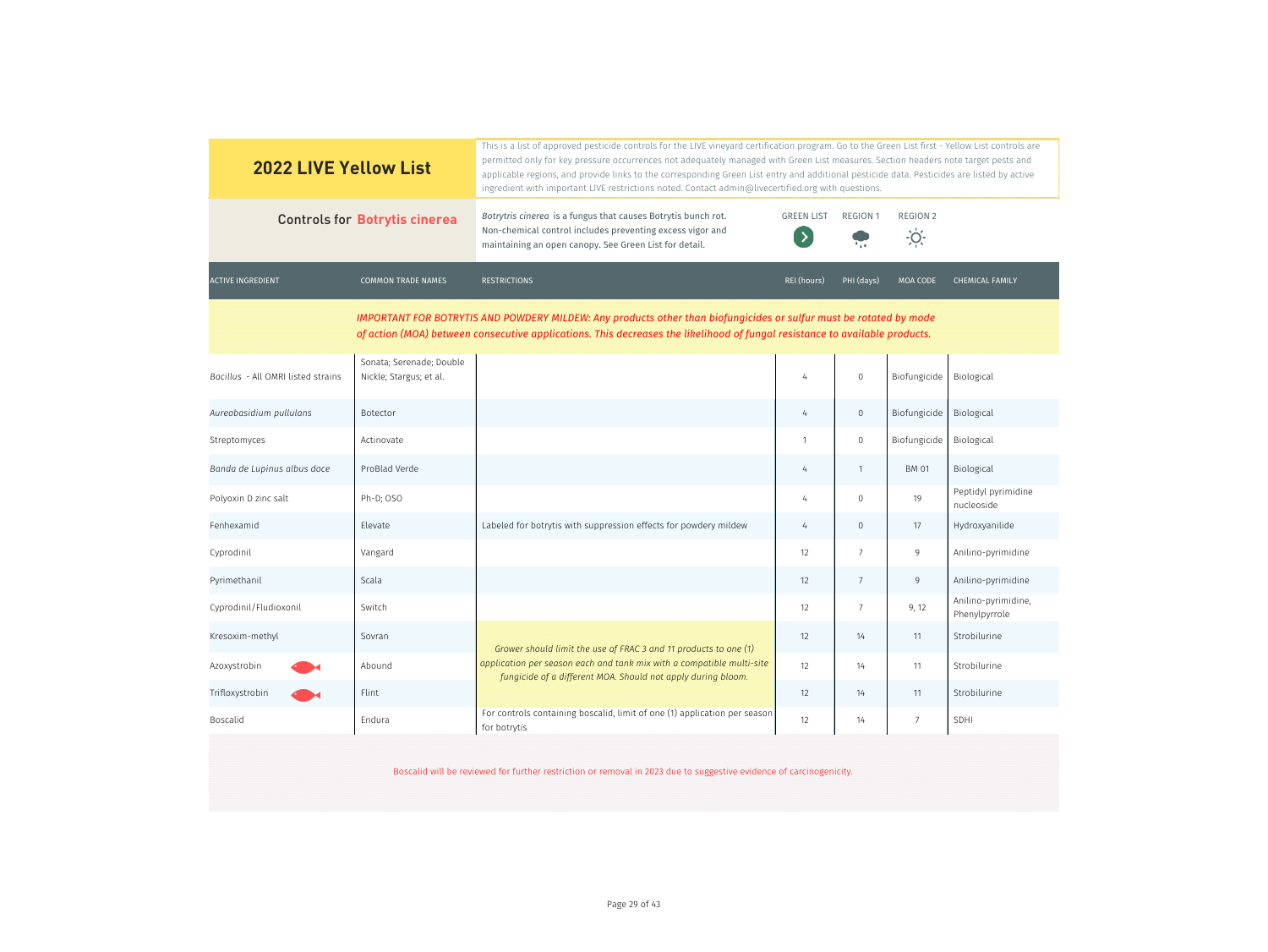| <b>2022 LIVE Yellow List</b>             |                                                     | This is a list of approved pesticide controls for the LIVE vineyard certification program. Go to the Green List first - Yellow List controls are<br>permitted only for key pressure occurrences not adequately managed with Green List measures. Section headers note target pests and<br>applicable regions, and provide links to the corresponding Green List entry and additional pesticide data. Pesticides are listed by active<br>ingredient with important LIVE restrictions noted. Contact admin@livecertified.org with questions.           |                                       |                 |                              |                                   |
|------------------------------------------|-----------------------------------------------------|------------------------------------------------------------------------------------------------------------------------------------------------------------------------------------------------------------------------------------------------------------------------------------------------------------------------------------------------------------------------------------------------------------------------------------------------------------------------------------------------------------------------------------------------------|---------------------------------------|-----------------|------------------------------|-----------------------------------|
| <b>Controls for Powdery Mildew</b>       |                                                     | Powdery mildew is a fungal disease. Non-chemical control includes<br>preventing excess vigor, timely suckering, and maintaining an open<br>canopy. Rotate controls by mode of action for resistance management.<br>See Green List for detail.                                                                                                                                                                                                                                                                                                        | <b>GREEN LIST</b><br>$\left( \right)$ | <b>REGION 1</b> | <b>REGION 2</b><br>$\dot{O}$ |                                   |
| <b>ACTIVE INGREDIENT</b>                 | <b>COMMON TRADE NAMES</b>                           | <b>RESTRICTIONS</b>                                                                                                                                                                                                                                                                                                                                                                                                                                                                                                                                  | REI (hours)                           | PHI (days)      | MOA CODE                     | <b>CHEMICAL FAMILY</b>            |
|                                          |                                                     | IMPORTANT FOR BOTRYTIS AND POWDERY MILDEW: Any products other than biofungicide or sulfur must be rotated by mode of<br>action (MOA) between consecutive applications. This decreases the likelihood of fungal resistance to available products.                                                                                                                                                                                                                                                                                                     |                                       |                 |                              |                                   |
| Micronized Sulfur                        | Multiple Names                                      | For powdery mildew - per treatment limit of 5 lb/acre of active<br>ingredient. Total limit of 35 lb/acre per year of active ingredient. Per<br>treatment limit may be exceeded up to label limit if conditions warrant<br>and justified by scouting records, only if recommended by regional IPM<br>advisor and/or extension. It is strongly discouraged to approach the<br>annual limit except in years with severe mildew conditions. Overuse of<br>sulfur is harmful to beneficial mites. See mite sections for mite<br>application restrictions. | 24                                    | $\overline{0}$  | M (Multi-site)               | Inorganic                         |
| Bacillus - All OMRI listed strains       | Sonata; Serenade; Double<br>Nickle; Stargus; et al. |                                                                                                                                                                                                                                                                                                                                                                                                                                                                                                                                                      | $\overline{4}$                        | $\mathbf 0$     | Biofungicide                 | Biological                        |
| Streptomyces                             | Actinovate                                          |                                                                                                                                                                                                                                                                                                                                                                                                                                                                                                                                                      | 1                                     | $\mathbf{0}$    | Biofungicide                 | Biological                        |
| Banda de Lupinus albus doce              | ProBlad Verde                                       |                                                                                                                                                                                                                                                                                                                                                                                                                                                                                                                                                      | $\overline{4}$                        | -1              | <b>BM 01</b>                 | Biological                        |
| Reynoutria spp                           | Regalia                                             |                                                                                                                                                                                                                                                                                                                                                                                                                                                                                                                                                      |                                       | $\Omega$        | <b>P5</b>                    | Plant Host Inducer                |
| Potassium salts of fatty acids           | M-Pede                                              | Must not be applied when pollinators are present                                                                                                                                                                                                                                                                                                                                                                                                                                                                                                     | 12                                    | $\overline{0}$  | Biofungicide                 | Soap                              |
| Paraffinic Oil; Mineral Oil; Neem<br>Oil | JMS Stylet Oil; Pure Spray<br>Green; Aza Direct     | Must not be applied when pollinators are present                                                                                                                                                                                                                                                                                                                                                                                                                                                                                                     | 4                                     | $\mathbf 0$     | Biofungicide                 | Oils                              |
| Potassium Bicarbonate                    | Armicarb; Kaligreen                                 |                                                                                                                                                                                                                                                                                                                                                                                                                                                                                                                                                      | 4                                     | $\overline{1}$  | Biofungicide                 | Bicarbonate                       |
| Cerevisane                               | Romeo                                               |                                                                                                                                                                                                                                                                                                                                                                                                                                                                                                                                                      | 4                                     | $\overline{0}$  | Biofungicide                 | Biological                        |
| Polyoxin D zinc salt                     | Ph-D; OSO                                           |                                                                                                                                                                                                                                                                                                                                                                                                                                                                                                                                                      | 4                                     | $\overline{0}$  | 19                           | Peptidyl pyrimidine<br>nucleoside |
| Extract of Swinglea glutinosa            | EcoSwing                                            |                                                                                                                                                                                                                                                                                                                                                                                                                                                                                                                                                      | 4                                     | $\overline{0}$  | Biofungicide                 | Biological                        |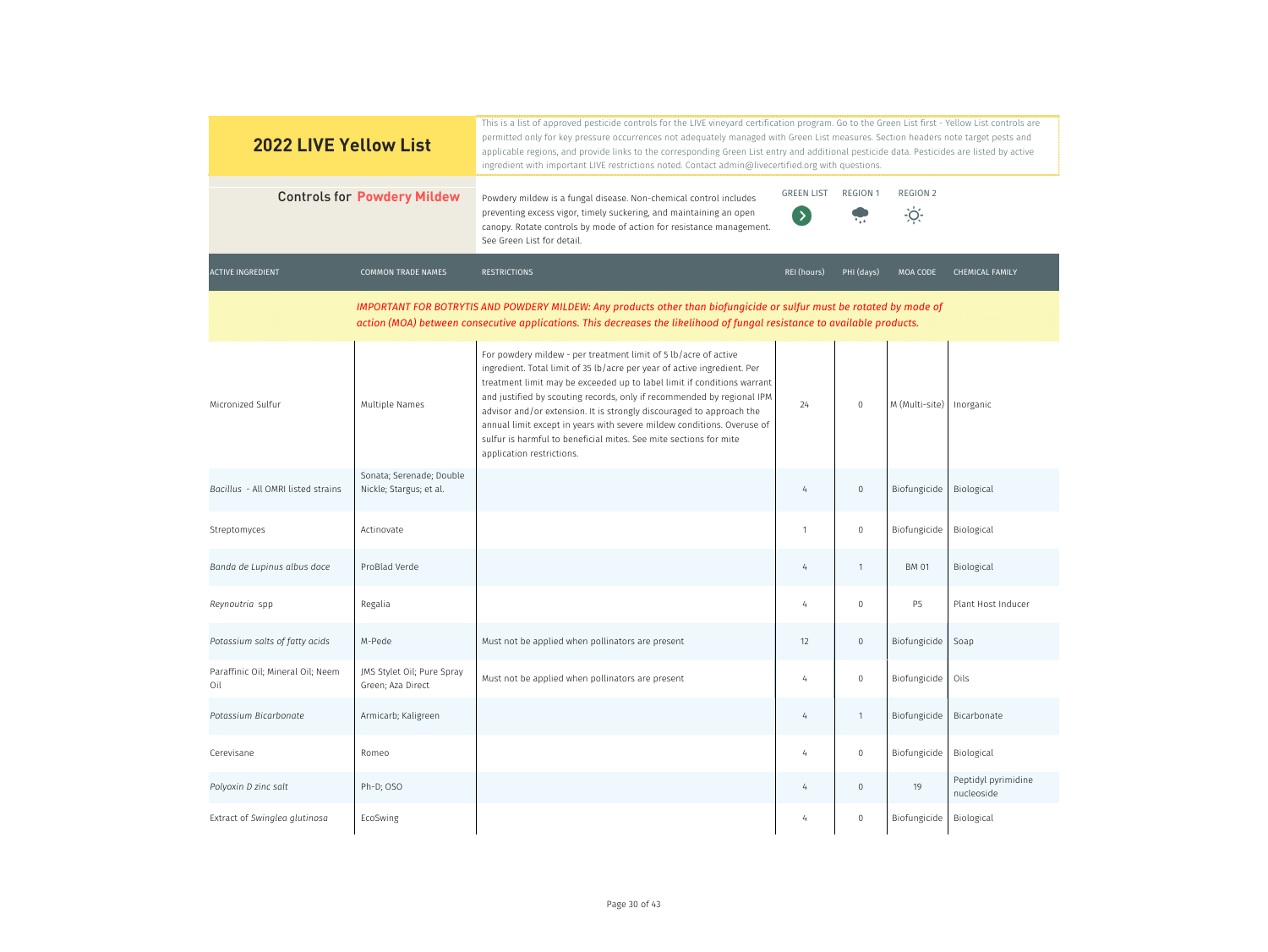| <b>2022 LIVE Yellow List</b> |                                                   | This is a list of approved pesticide controls for the LIVE vineyard certification program. Go to the Green List first - Yellow List controls are<br>permitted only for key pressure occurrences not adequately managed with Green List measures. Section headers note target pests and<br>applicable regions, and provide links to the corresponding Green List entry and additional pesticide data. Pesticides are listed by active<br>ingredient with important LIVE restrictions noted. Contact admin@livecertified.org with questions. |                                    |                 |                                  |                        |
|------------------------------|---------------------------------------------------|--------------------------------------------------------------------------------------------------------------------------------------------------------------------------------------------------------------------------------------------------------------------------------------------------------------------------------------------------------------------------------------------------------------------------------------------------------------------------------------------------------------------------------------------|------------------------------------|-----------------|----------------------------------|------------------------|
|                              | <b>Controls for Powdery Mildew</b><br>(continued) | Powdery mildew is a fungal disease. Non-chemical control includes<br>preventing excess vigor, timely suckering, and maintaining an open<br>canopy. Rotate controls by mode of action for resistance<br>management. See Green List for detail.                                                                                                                                                                                                                                                                                              | <b>GREEN LIST</b><br>$\rightarrow$ | <b>REGION 1</b> | <b>REGION 2</b><br>$\frac{1}{2}$ |                        |
| <b>ACTIVE INGREDIENT</b>     | <b>COMMON TRADE NAMES</b>                         | <b>RESTRICTIONS</b>                                                                                                                                                                                                                                                                                                                                                                                                                                                                                                                        | REI (hours)                        | PHI (days)      | MOA CODE                         | <b>CHEMICAL FAMILY</b> |
|                              |                                                   | IMPORTANT FOR BOTRYTIS AND POWDERY MILDEW: Any products other than biofungicide or sulfur must be rotated by mode of<br>action (MOA) between consecutive applications. This decreases the likelihood of fungal resistance to available products.                                                                                                                                                                                                                                                                                           |                                    |                 |                                  |                        |
| Flutianil                    | Gatten                                            |                                                                                                                                                                                                                                                                                                                                                                                                                                                                                                                                            | 12                                 | 14              | U13                              | Thiazolidine           |
| Cyflufenamid                 | Torino                                            | For powdery mildew, limit of two (2) applications from this chemical<br>family per season                                                                                                                                                                                                                                                                                                                                                                                                                                                  | 4                                  | 3               | U <sub>6</sub>                   | Phenyl-acetamide       |
| Metrafenone                  | Vivando                                           | For powdery mildew, limit of three (3) applications from this chemical<br>family per season                                                                                                                                                                                                                                                                                                                                                                                                                                                | 12                                 | 14              | 50                               | Benzophenone           |
| Quinoxyfen                   | Quintec                                           | For powdery mildew, limit of three (3) applications from this chemical<br>family per season                                                                                                                                                                                                                                                                                                                                                                                                                                                | 12                                 | 14              | 13                               | Quinoline              |
| Pyriofenone                  | Prolivo                                           |                                                                                                                                                                                                                                                                                                                                                                                                                                                                                                                                            | $\overline{4}$                     | $\mathbf 0$     | 50                               | Benzoylpyridine        |
| Mefentrifluconazole          | Cevya                                             |                                                                                                                                                                                                                                                                                                                                                                                                                                                                                                                                            | 12                                 | 14              | $\mathbf{3}$                     | DMI                    |
| Tebuconazole                 | Tebucon                                           |                                                                                                                                                                                                                                                                                                                                                                                                                                                                                                                                            | 12                                 | $\overline{7}$  | $\mathbf{3}$                     | DMI                    |
| Triflumizole                 | Procure                                           | Grower should limit the use of FRAC 3 and 11 products to one (1)                                                                                                                                                                                                                                                                                                                                                                                                                                                                           | 24                                 | 7               | $\mathbf{3}$                     | DMI                    |
| Myclobutanil                 | Rally                                             | application per season each and tank mix with a compatible multi-site<br>fungicide of a different MOA. Should not apply during bloom.                                                                                                                                                                                                                                                                                                                                                                                                      | 24                                 | 14              | $\mathcal{S}$                    | <b>DMI</b>             |
| Trifloxystrobin              | Flint                                             |                                                                                                                                                                                                                                                                                                                                                                                                                                                                                                                                            | 12                                 | 14              | 11                               | Strobilurine           |
| Azoxystrobin                 | Abound                                            |                                                                                                                                                                                                                                                                                                                                                                                                                                                                                                                                            | 12                                 | 14              | 11                               | Strobilurine           |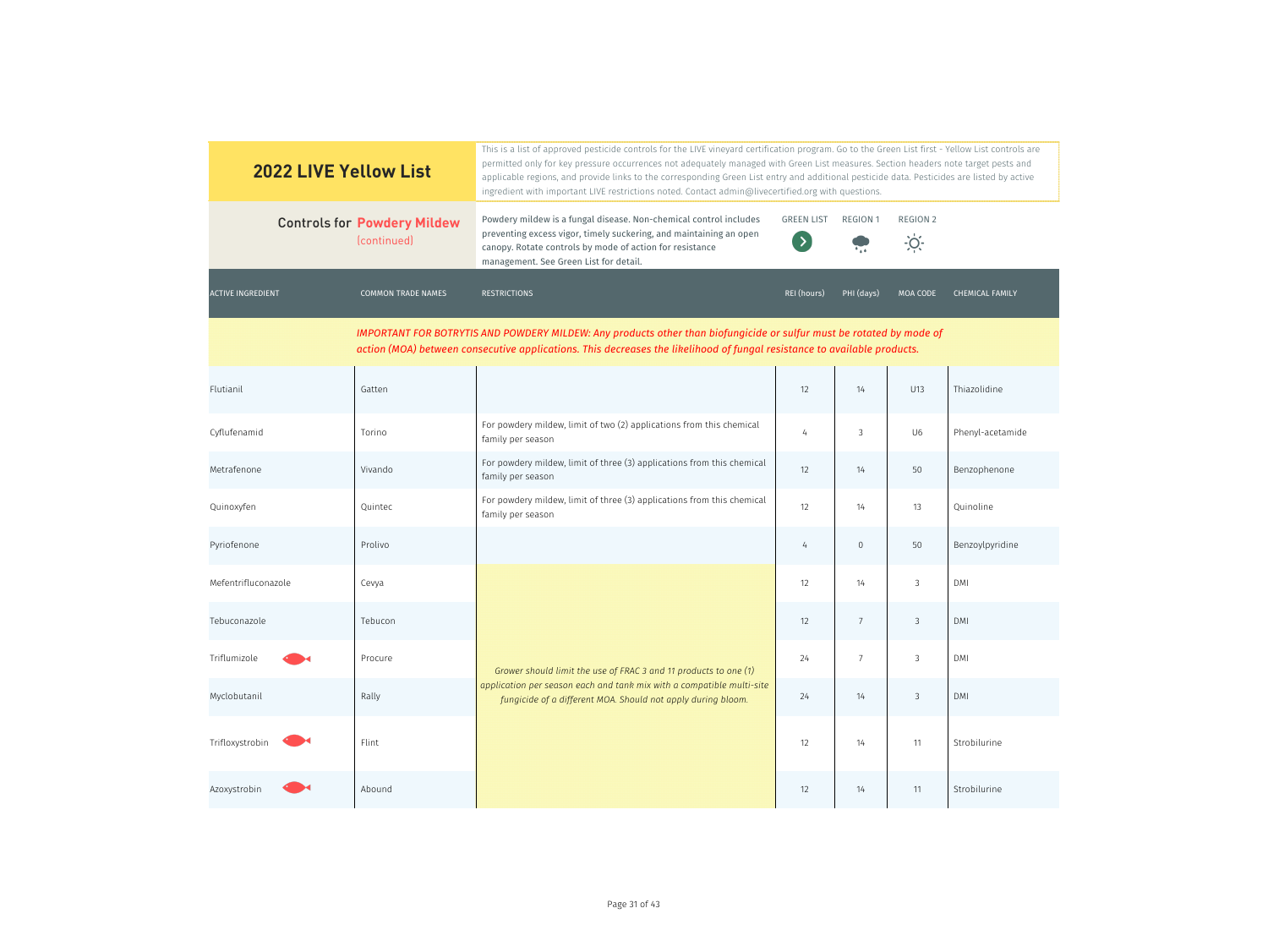| <b>2022 LIVE Yellow List</b> |                           | This is a list of approved pesticide controls for the LIVE vineyard certification program. Go to the Green List first - Yellow List controls are<br>permitted only for key pressure occurrences not adequately managed with Green List measures. Section headers note target pests and<br>applicable regions, and provide links to the corresponding Green List entry and additional pesticide data. Pesticides are listed by active<br>ingredient with important LIVE restrictions noted. Contact admin@livecertified.org with questions. |                                  |                 |                           |                        |
|------------------------------|---------------------------|--------------------------------------------------------------------------------------------------------------------------------------------------------------------------------------------------------------------------------------------------------------------------------------------------------------------------------------------------------------------------------------------------------------------------------------------------------------------------------------------------------------------------------------------|----------------------------------|-----------------|---------------------------|------------------------|
| <b>Controls for Weeds</b>    |                           | Herbicide should only be used to supplement non-chemical methods<br>including planting competitive cover crop, mechanical cultivation, and<br>in-row mulch. A weed survey is an important monitoring tool. See<br>Green List for detail.                                                                                                                                                                                                                                                                                                   | <b>GREEN LIST</b><br>$\langle$ > | <b>REGION 1</b> | REGION 2<br>$\frac{1}{2}$ |                        |
| <b>ACTIVE INGREDIENT</b>     | <b>COMMON TRADE NAMES</b> | <b>RESTRICTIONS</b>                                                                                                                                                                                                                                                                                                                                                                                                                                                                                                                        | REI (hours)                      | PHI (days)      | <b>MOA CODE</b>           | <b>CHEMICAL FAMILY</b> |
| Pelargonic Acid              | Scythe                    |                                                                                                                                                                                                                                                                                                                                                                                                                                                                                                                                            | 12                               | $\mathbf{1}$    | N/A                       | Botanical/Fatty Acid   |
| Caprylic acid, capric acid   | Suppress                  |                                                                                                                                                                                                                                                                                                                                                                                                                                                                                                                                            | 24                               | $\mathbf 0$     | N/A                       | Botanical/Fatty Acid   |
| Tiafenacil                   | Gamma                     | Do not apply to grapes established less than 2 years                                                                                                                                                                                                                                                                                                                                                                                                                                                                                       | 12                               | $7\overline{ }$ | 14                        | N-phenyl-imides        |
| Glufosinate                  | Rely                      |                                                                                                                                                                                                                                                                                                                                                                                                                                                                                                                                            | 12                               | 14              | 10 <sup>°</sup>           | Aliphatic Acid         |
| Glyphosate                   | Multiple Names            | Grower should restrict use to one (1) or fewer applications for the<br>growing season in LIVE Region 1, or two (2) or fewer applications in LIVE<br>Region 2, not including noxious weed control and fenceline vegetation<br>management. Must be rotated with other methods of weed control.                                                                                                                                                                                                                                               | 12                               | 14              | 9                         | Aliphatic Acid         |
| Indaziflam                   | Alion                     | Maximum of one (1) application per year. For use near mature vines<br>only (check label for details on this and other restrictions). This<br>material may only be used in conjunction with a completed weed<br>survey that shows the presence of labeled weeds on the farm.                                                                                                                                                                                                                                                                | 7                                | 14              | 29                        | Alkylazine             |
| Rimsulfuron                  | Matrix                    | This material may only be used in conjunction with a completed weed<br>survey that shows the presence of labeled weeds on the farm                                                                                                                                                                                                                                                                                                                                                                                                         | $\overline{4}$                   | 14              | $\mathbf{1}$              | Sulfonylurea           |
| Flumioxazin                  | Chateau                   | This material may only be used in conjunction with a completed weed<br>survey that shows the presence of labeled weeds on the farm. Please<br>note extensive pre-harvest interval (PHI).                                                                                                                                                                                                                                                                                                                                                   | 12                               | 60              | 14                        | N-phenylphthalimide    |
|                              |                           | Control for Suckers Only, not for undervine or other weeds                                                                                                                                                                                                                                                                                                                                                                                                                                                                                 |                                  |                 |                           |                        |
| Carfentrazone-ethyl          | AIM                       | Application must be made in a targeted manner for sucker control<br>only. Applications are prohibited within 300 feet of streams or<br>drainages.                                                                                                                                                                                                                                                                                                                                                                                          | 24                               | 7               | 14                        | Triazolinone           |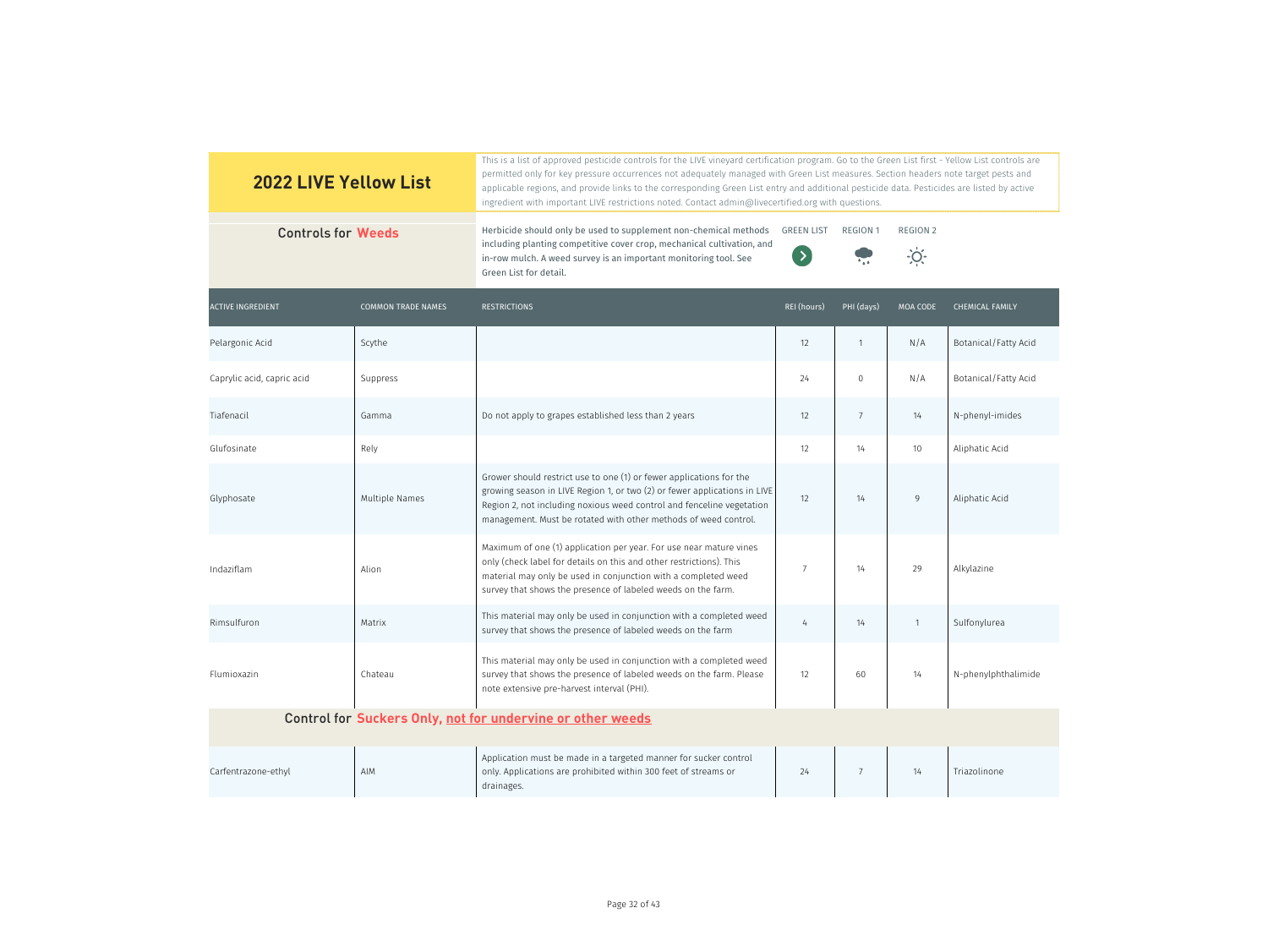| <b>2022 LIVE Yellow List</b>                          |                                                 | This is a list of approved pesticide controls for the LIVE vineyard certification program. Go to the Green List first - Yellow List controls are<br>permitted only for key pressure occurrences not adequately managed with Green List measures. Section headers note target pests and<br>applicable regions, and provide links to the corresponding Green List entry and additional pesticide data. Pesticides are listed by active<br>ingredient with important LIVE restrictions noted. Contact admin@livecertified.org with questions. |                                    |                               |                           |                        |
|-------------------------------------------------------|-------------------------------------------------|--------------------------------------------------------------------------------------------------------------------------------------------------------------------------------------------------------------------------------------------------------------------------------------------------------------------------------------------------------------------------------------------------------------------------------------------------------------------------------------------------------------------------------------------|------------------------------------|-------------------------------|---------------------------|------------------------|
| <b>Controls for Mites (Rust, Blister,</b><br>and Bud) |                                                 | Grape rust mite, blister/Erineum mite, and other eriophyid mites are<br>microscopic pests that overwinter in vineyards-careful monitoring is<br>essential, and dormant buds can be examined for mite presence. See<br>Green List for detail.                                                                                                                                                                                                                                                                                               | <b>GREEN LIST</b><br>$\rightarrow$ | <b>REGION 1</b><br>$\sqrt{4}$ | <b>REGION 2</b><br>$-0$   |                        |
| <b>ACTIVE INGREDIENT</b>                              | <b>COMMON TRADE NAMES</b>                       | <b>RESTRICTIONS</b>                                                                                                                                                                                                                                                                                                                                                                                                                                                                                                                        | REI (hours)                        | PHI (days)                    | <b>MOA CODE</b>           | <b>CHEMICAL FAMILY</b> |
| Micronized Sulfur                                     | Multiple Names                                  | Two (2) 5lb sprays of active ingredient when conditions dictate                                                                                                                                                                                                                                                                                                                                                                                                                                                                            | 24                                 | $\Omega$                      | M (Multi-site)            | Inorganic              |
| Paraffinic Oil; Mineral Oil; Neem<br>Oil              | JMS Stylet Oil; Pure Spray<br>Green; Aza Direct | Must not be applied when pollinators are present                                                                                                                                                                                                                                                                                                                                                                                                                                                                                           | 4                                  | $\Omega$                      | Bioinsecticide Oils       |                        |
| Chromobacterium subtsugae                             | Grandevo                                        | Must not be used within 100 feet of a waterway                                                                                                                                                                                                                                                                                                                                                                                                                                                                                             | 4                                  | $\Omega$                      | Unknown                   | Biological             |
| Isaria fumosorosea Apopka Strain<br>97                | PFR-97; NoFly                                   |                                                                                                                                                                                                                                                                                                                                                                                                                                                                                                                                            | 4                                  | $\mathbf 0$                   | Bioinsecticide Biological |                        |
| Spirodiclofen                                         | Envidor                                         | Must not be used within 100 feet of open streams or ditches. If used<br>for rust mite, available to vineyards IN OREGON ONLY under 2(ee)<br>exemption.                                                                                                                                                                                                                                                                                                                                                                                     | 12                                 | 14                            | 23                        | Tetronic/Tetramic Acid |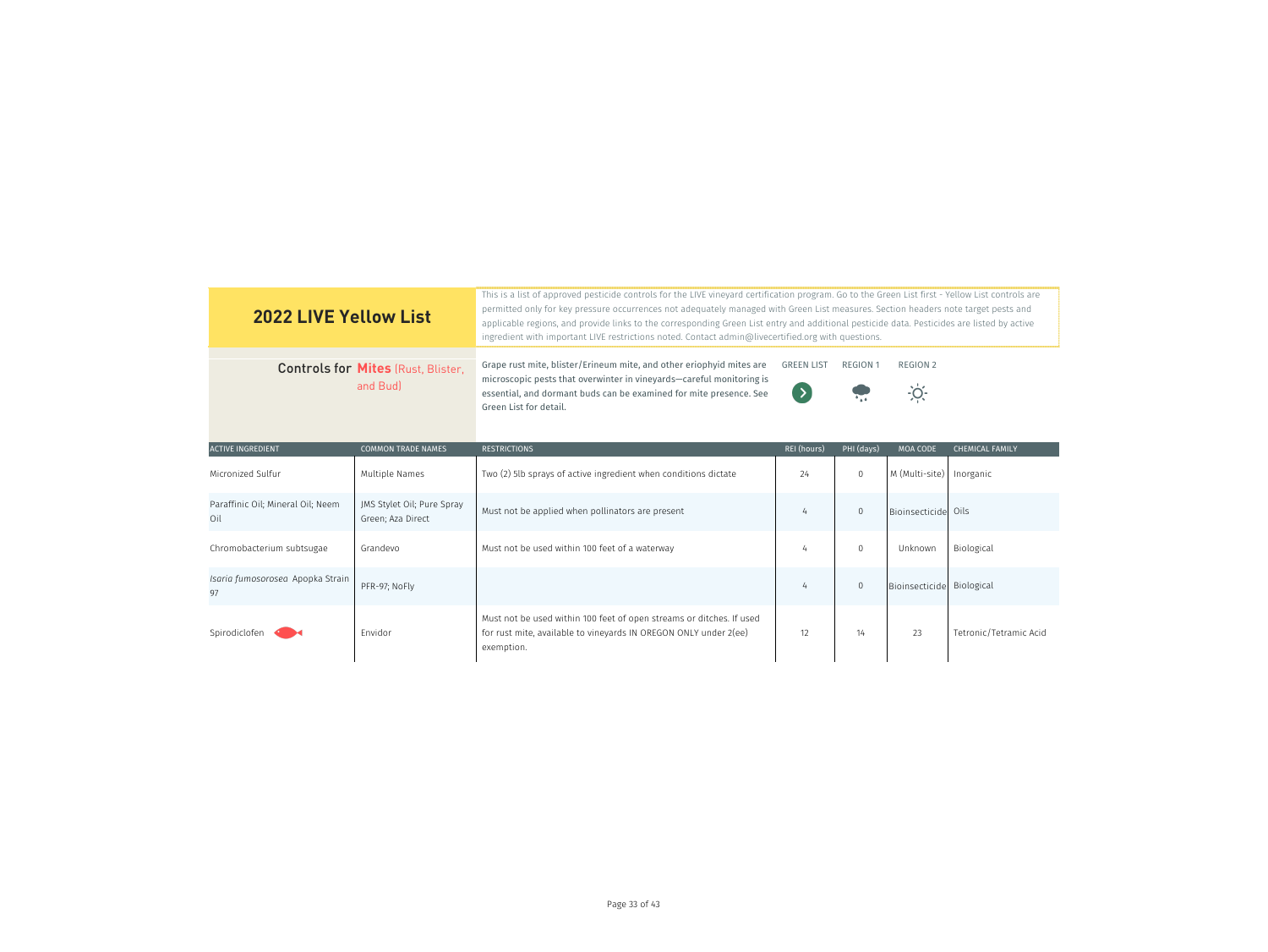| <b>2022 LIVE Yellow List</b>           |                                                                                  | This is a list of approved pesticide controls for the LIVE vinevard certification program. Go to the Green List first - Yellow List controls are<br>permitted only for key pressure occurrences not adequately managed with Green List measures. Section headers note target pests and<br>applicable regions, and provide links to the corresponding Green List entry and additional pesticide data. Pesticides are listed by active<br>ingredient with important LIVE restrictions noted. Contact admin@livecertified.org with questions. |                                |                                       |                                  |                             |  |
|----------------------------------------|----------------------------------------------------------------------------------|--------------------------------------------------------------------------------------------------------------------------------------------------------------------------------------------------------------------------------------------------------------------------------------------------------------------------------------------------------------------------------------------------------------------------------------------------------------------------------------------------------------------------------------------|--------------------------------|---------------------------------------|----------------------------------|-----------------------------|--|
|                                        | <b>Controls for Spider Mites</b><br>(Pacific, Two-spotted,<br><b>Willamette)</b> | Spider mites are small pests that overwinter in vineyards.<br>Non-chemical control includes promotion of vine health and<br>predatory mites, and dust abatement. Careful monitoring is essential.<br>Targeted spot spraying is preferred.                                                                                                                                                                                                                                                                                                  | <b>GREEN LIST</b><br>$\bullet$ | <b>REGION 1</b><br>$\rightarrow$ 4.4. | <b>REGION 2</b><br>$\frac{1}{2}$ |                             |  |
| <b>ACTIVE INGREDIENT</b>               | <b>COMMON TRADE NAMES</b>                                                        | <b>RESTRICTIONS</b>                                                                                                                                                                                                                                                                                                                                                                                                                                                                                                                        | REI (hours)                    | PHI (days)                            | <b>MOA CODE</b>                  | <b>CHEMICAL FAMILY</b>      |  |
| Chromobacterium subtsugae              | Grandevo                                                                         | Must not be used within 100 feet of a waterway                                                                                                                                                                                                                                                                                                                                                                                                                                                                                             | $\overline{4}$                 | $\mathbf 0$                           | Unknown                          | Biological                  |  |
| Isaria fumosorosea Apopka Strain<br>97 | PFR-97; NoFly                                                                    |                                                                                                                                                                                                                                                                                                                                                                                                                                                                                                                                            | 4                              | $\,0\,$                               | Bioinsecticide                   | Biological                  |  |
| Burkholderia spp Strain A396           | Venerate                                                                         |                                                                                                                                                                                                                                                                                                                                                                                                                                                                                                                                            | $\overline{4}$                 | $\mathsf{O}\xspace$                   | Bioinsecticide                   | Biological                  |  |
| Spirodiclofen <                        | Envidor                                                                          | Must not be used within 100 feet of open streams or ditches. If used<br>for rust mite, available to vineyards IN OREGON ONLY under 2(ee)<br>exemption.                                                                                                                                                                                                                                                                                                                                                                                     | 12                             | 14                                    | 23                               | Tetronic/Tetramic Acid      |  |
| Bifenazate                             | Acramite                                                                         | Limited to one (1) application per year                                                                                                                                                                                                                                                                                                                                                                                                                                                                                                    | 12                             | 14                                    | 25                               | Hydrazine Carboxylate       |  |
| Etoxazole                              | Zeal                                                                             | Must not be used within 100 feet of open streams or ditches                                                                                                                                                                                                                                                                                                                                                                                                                                                                                | 12                             | 14                                    | 10B                              | Diphenyl oxazoline          |  |
| Acequinocyl                            | Kanemite                                                                         | Must not be used within 100 feet of open streams or ditches                                                                                                                                                                                                                                                                                                                                                                                                                                                                                | 12                             | $\overline{7}$                        | 20 <sub>B</sub>                  | Napthoquinone<br>Derivative |  |
| Clofentezine                           | Apollo                                                                           |                                                                                                                                                                                                                                                                                                                                                                                                                                                                                                                                            | 12                             | 21                                    | 10A                              | Tetrazine                   |  |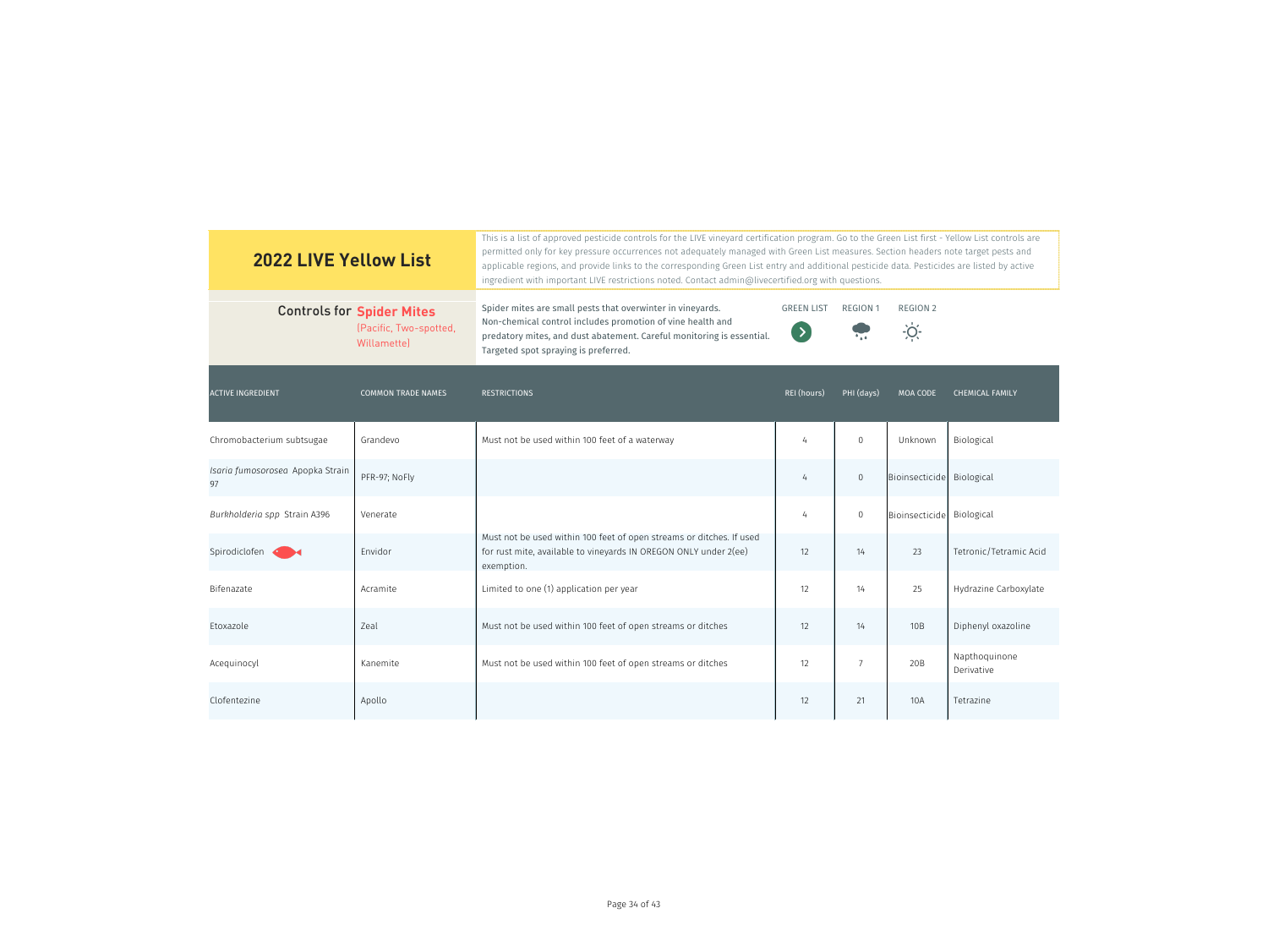| <b>2022 LIVE Yellow List</b> |                               | This is a list of approved pesticide controls for the LIVE vineyard certification program. Go to the Green List first - Yellow List controls are<br>permitted only for key pressure occurrences not adequately managed with Green List measures. Section headers note target pests and<br>applicable regions, and provide links to the corresponding Green List entry and additional pesticide data. Pesticides are listed by active<br>ingredient with important LIVE restrictions noted. Contact admin@livecertified.org with questions. |                                    |                         |                           |                        |
|------------------------------|-------------------------------|--------------------------------------------------------------------------------------------------------------------------------------------------------------------------------------------------------------------------------------------------------------------------------------------------------------------------------------------------------------------------------------------------------------------------------------------------------------------------------------------------------------------------------------------|------------------------------------|-------------------------|---------------------------|------------------------|
| <b>Controls for Cutworm</b>  |                               | Cutworms are caterpillars and identification is important. Most<br>damage is caused by climbing cutworms. Non-chemical control<br>includes parasitic wasps and predatory insects, and cultivation timing.<br>Listed for Region 2 only . See Green List for detail.                                                                                                                                                                                                                                                                         | <b>GREEN LIST</b><br>$\rightarrow$ | REGION 2<br>$\dot{O}$   |                           |                        |
| <b>ACTIVE INGREDIENT</b>     | <b>COMMON TRADE NAMES</b>     | <b>RESTRICTIONS</b>                                                                                                                                                                                                                                                                                                                                                                                                                                                                                                                        | REI (hours)                        | PHI (days)              | <b>MOA CODE</b>           | <b>CHEMICAL FAMILY</b> |
| Bacillus thuringiensis (BT)  | Javelin; Dipel DF; XenTari DF |                                                                                                                                                                                                                                                                                                                                                                                                                                                                                                                                            | $\overline{4}$                     | $\Omega$                | 11B2                      | Biological             |
| Chlorantraniliprole          | Altacor                       |                                                                                                                                                                                                                                                                                                                                                                                                                                                                                                                                            | $\overline{4}$                     | $\mathbf{1}$            | 28                        | Anthranilic Diamide    |
| Spinosad                     | Success                       | Maximum of one (1) application per growing season. Time application<br>to minimize risk of drift and allow for a buffer of at least 3 hours<br>(preferably more) prior to pollinator activity.                                                                                                                                                                                                                                                                                                                                             | $\overline{4}$                     | $\overline{7}$          | 5                         | Microbial              |
| Bifenthrin                   | Bifenture; Brigade            | Maximum of one (1) application per growing season. Pyrethroid sprays<br>on vine canopy and strip spray are prohibited. Spot treat to trunk base<br>only. May not be used within 100 feet of a waterway.                                                                                                                                                                                                                                                                                                                                    | 12                                 | 30                      | 3                         | Pyrethrin              |
| <b>Controls for Thrips</b>   |                               | Thrips are small insects present in vineyards as wingless nymphs and<br>winged adults, with some natural predators. Not all occurrences<br>constitute economic risk-damage can be minor and cosmetic. Listed<br>for Region 2 only . See Green List for detail.                                                                                                                                                                                                                                                                             | <b>GREEN LIST</b><br>$\rightarrow$ | <b>REGION 2</b><br>$-Q$ |                           |                        |
| <b>ACTIVE INGREDIENT</b>     | <b>COMMON TRADE NAMES</b>     | <b>RESTRICTIONS</b>                                                                                                                                                                                                                                                                                                                                                                                                                                                                                                                        | REI (hours)                        | PHI (days)              | <b>MOA CODE</b>           | <b>CHEMICAL FAMILY</b> |
| Burkholderia spp Strain A396 | Venerate                      |                                                                                                                                                                                                                                                                                                                                                                                                                                                                                                                                            | $\overline{4}$                     | $\mathbf 0$             | Bioinsecticide Biological |                        |
| Spinosad                     | <b>Success</b>                | Maximum of one (1) application per growing season. Time application<br>to minimize risk of drift and allow for a buffer of at least 3 hours<br>(preferably more) prior to pollinator activity.                                                                                                                                                                                                                                                                                                                                             | $\overline{4}$                     | $\overline{7}$          | 5                         | Microbial              |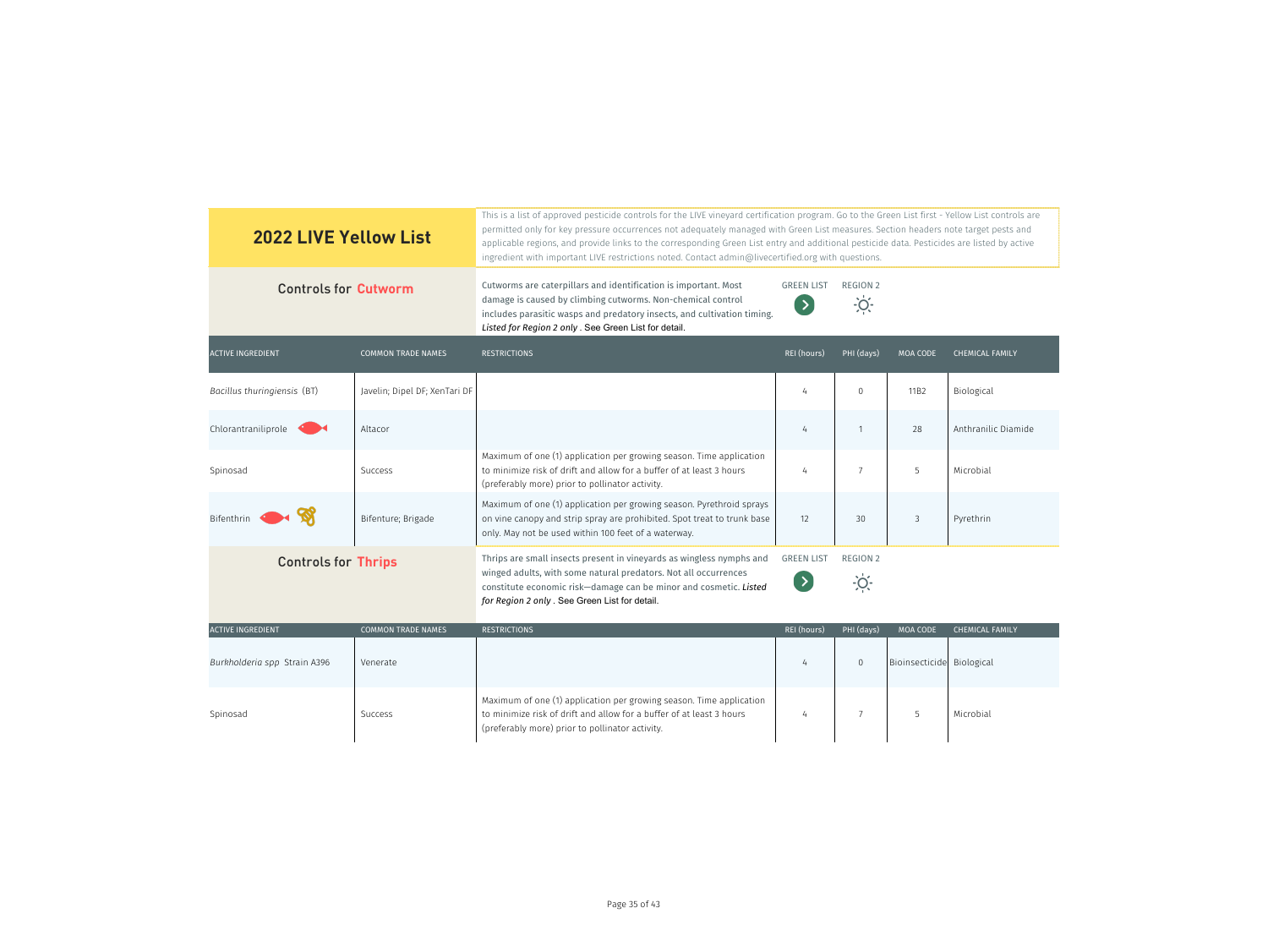| <b>2022 LIVE Yellow List</b>             |                                                 | This is a list of approved pesticide controls for the LIVE vineyard certification program. Go to the Green List first - Yellow List controls are<br>permitted only for key pressure occurrences not adequately managed with Green List measures. Section headers note target pests and<br>applicable regions, and provide links to the corresponding Green List entry and additional pesticide data. Pesticides are listed by active<br>ingredient with important LIVE restrictions noted. Contact admin@livecertified.org with questions. |                                 |                                  |                           |                          |
|------------------------------------------|-------------------------------------------------|--------------------------------------------------------------------------------------------------------------------------------------------------------------------------------------------------------------------------------------------------------------------------------------------------------------------------------------------------------------------------------------------------------------------------------------------------------------------------------------------------------------------------------------------|---------------------------------|----------------------------------|---------------------------|--------------------------|
| <b>Controls for Leafhopper</b>           |                                                 | Leafhoppers are insect pests that can damage leaves. Identifying the<br>species and corresponding lifecycle is critical. Non-chemical control<br>includes parasitic wasps, particularly Anagrus. Listed for Region 2<br>only. See Green List for detail.                                                                                                                                                                                                                                                                                   | <b>GREEN LIST</b><br>$($ $\geq$ | <b>REGION 2</b><br>$\frac{1}{2}$ |                           |                          |
| <b>ACTIVE INGREDIENT</b>                 | <b>COMMON TRADE NAMES</b>                       | <b>RESTRICTIONS</b>                                                                                                                                                                                                                                                                                                                                                                                                                                                                                                                        | REI (hours)                     | PHI (days)                       | MOA CODE                  | <b>CHEMICAL FAMILY</b>   |
| Paraffinic Oil; Mineral Oil; Neem<br>Oil | JMS Stylet Oil; Pure Spray<br>Green; Aza Direct | Must not be applied when pollinators are present                                                                                                                                                                                                                                                                                                                                                                                                                                                                                           | $\frac{1}{4}$                   | $\mathbf 0$                      | Bioinsecticide            | Oils                     |
| Potassium salts of fatty acids           | M-Pede                                          | Do not apply when pollinators are present                                                                                                                                                                                                                                                                                                                                                                                                                                                                                                  | 12                              | $\mathbf{1}$                     | Bioinsecticide Soap       |                          |
| Burkholderia spp Strain A396             | Venerate                                        |                                                                                                                                                                                                                                                                                                                                                                                                                                                                                                                                            | $\overline{4}$                  | $\mathbf 0$                      | Bioinsecticide Biological |                          |
| Kaolin                                   | Surround                                        |                                                                                                                                                                                                                                                                                                                                                                                                                                                                                                                                            | 4                               | $\mathbf{1}$                     | Unknown                   | Inorganic Solid Silicate |
| Buprofezin                               | Applaud                                         |                                                                                                                                                                                                                                                                                                                                                                                                                                                                                                                                            | 12                              | $7\overline{ }$                  | 16                        | Insect Growth Regulator  |
|                                          |                                                 | From 2022 onward, thiomethoxam and dinotefuran will be reviewed annually for removal from the Yellow List with a goal to<br>replace them with adequate less toxic controls. Please carefully read restrictions and label.                                                                                                                                                                                                                                                                                                                  |                                 |                                  |                           |                          |
| Thiamethoxam                             | Platinum                                        | Grower must scout for leafhopper populations and provide scouting<br>records to inspector upon request. Application must be in response to<br>populations exceeding economic thresholds as recommended by<br>Extension entomologists. Only apply through drip system and when<br>bees are not present.                                                                                                                                                                                                                                     | 12                              | 60                               | 4A                        | Neonicotinoid            |
| Dinotefuran                              | Venom                                           | Grower must scout weekly for leafhopper populations and provide<br>scouting records to inspector upon request. Foliar applications must<br>follow the label restrictions related to bees.                                                                                                                                                                                                                                                                                                                                                  | 12                              | <b>SL</b>                        | 4A                        | Neonicotinoid            |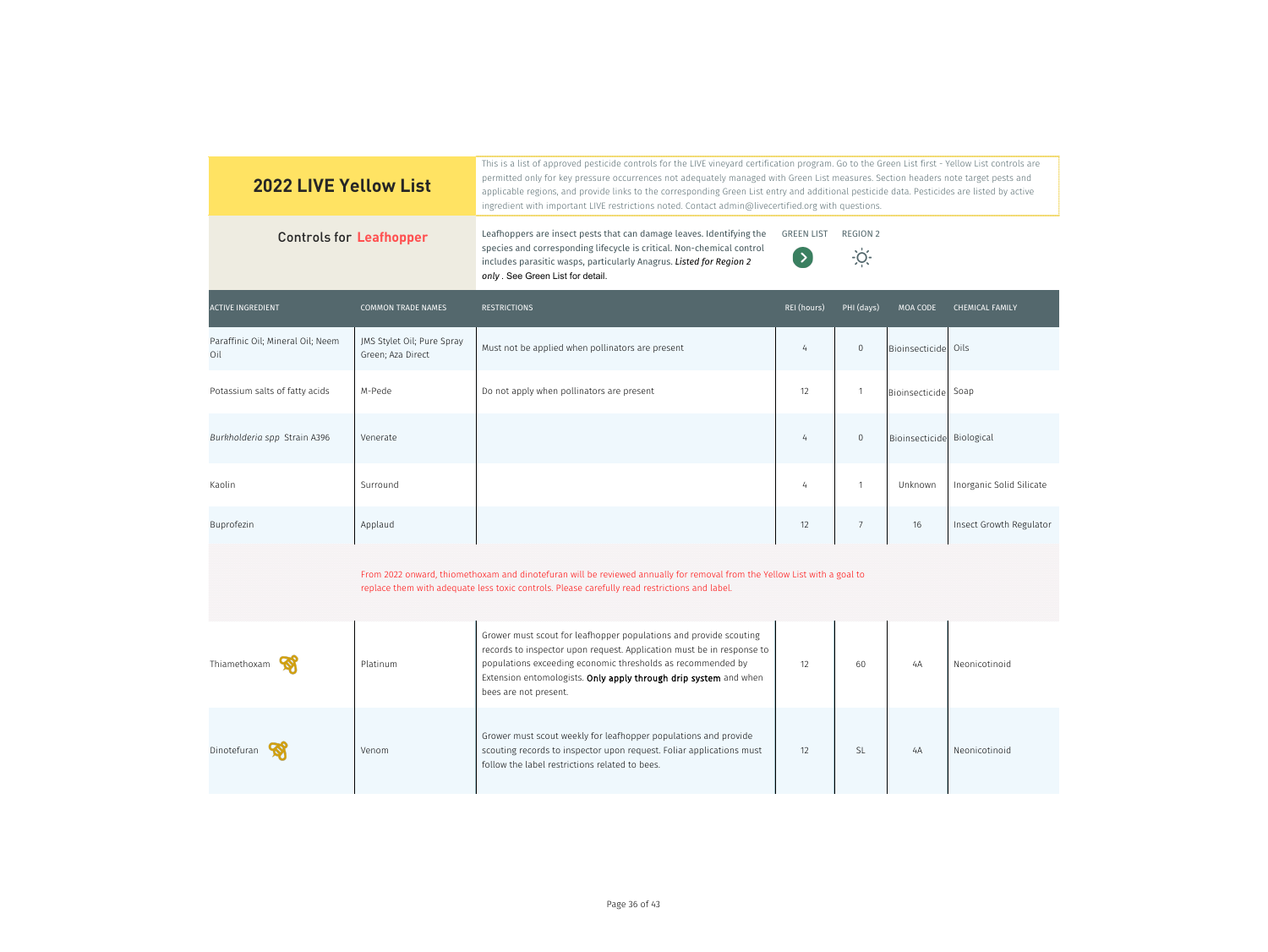| <b>2022 LIVE Yellow List</b>           |                                                                                                                                                                                                                                                                                                                                                                                                                                  | This is a list of approved pesticide controls for the LIVE vineyard certification program. Go to the Green List first - Yellow List controls are<br>permitted only for key pressure occurrences not adequately managed with Green List measures. Section headers note target pests and<br>applicable regions, and provide links to the corresponding Green List entry and additional pesticide data. Pesticides are listed by active<br>ingredient with important LIVE restrictions noted. Contact admin@livecertified.org with questions. |                                    |                                |                           |                        |  |  |
|----------------------------------------|----------------------------------------------------------------------------------------------------------------------------------------------------------------------------------------------------------------------------------------------------------------------------------------------------------------------------------------------------------------------------------------------------------------------------------|--------------------------------------------------------------------------------------------------------------------------------------------------------------------------------------------------------------------------------------------------------------------------------------------------------------------------------------------------------------------------------------------------------------------------------------------------------------------------------------------------------------------------------------------|------------------------------------|--------------------------------|---------------------------|------------------------|--|--|
|                                        | <b>Controls for Mealybug and</b><br><b>Grapevine</b><br>Leafroll                                                                                                                                                                                                                                                                                                                                                                 | Mealybugs are insect pests that can be a vector for leafroll virus.<br>Source clean plant material. Natural parasites and predators can<br>provide control, including a lady beetle called the "mealybug<br>destroyer." Listed for Region 2 only . See Green List for detail.                                                                                                                                                                                                                                                              | <b>GREEN LIST</b><br>$\rightarrow$ | <b>REGION 2</b><br><u>-io:</u> |                           |                        |  |  |
| <b>ACTIVE INGREDIENT</b>               | <b>COMMON TRADE NAMES</b>                                                                                                                                                                                                                                                                                                                                                                                                        | <b>RESTRICTIONS</b>                                                                                                                                                                                                                                                                                                                                                                                                                                                                                                                        | REI (hours)                        | PHI (days)                     | MOA CODE                  | <b>CHEMICAL FAMILY</b> |  |  |
| Isaria fumosorosea Apopka Strain<br>97 | PFR-97; NoFly                                                                                                                                                                                                                                                                                                                                                                                                                    |                                                                                                                                                                                                                                                                                                                                                                                                                                                                                                                                            | 4                                  | $\mathbf 0$                    | Bioinsecticide Biological |                        |  |  |
| Burkholderia spp Strain A396           | Venerate                                                                                                                                                                                                                                                                                                                                                                                                                         |                                                                                                                                                                                                                                                                                                                                                                                                                                                                                                                                            | 4                                  | $\boldsymbol{0}$               | Bioinsecticide Biological |                        |  |  |
| Spirotetramat                          | Movento                                                                                                                                                                                                                                                                                                                                                                                                                          | Must have actively growing foliage present for adequate uptake of the<br>product by the plant                                                                                                                                                                                                                                                                                                                                                                                                                                              | 24                                 | $7\overline{ }$                | 23                        | Tetrocic/Tetramic Acid |  |  |
| Flupyradifurone                        | Sivanto                                                                                                                                                                                                                                                                                                                                                                                                                          | All LIVE Green List activities must be performed and documented prior<br>to application. This product may only be applied through drip<br>irrigation. May not be used within 100 feet of a waterway.                                                                                                                                                                                                                                                                                                                                       | 4                                  | $\mathbf{0}$                   | 4D                        | Butenolide             |  |  |
|                                        | Thiamethoxam and dinotefuran as a control for mealybug were removed from this list in 2021. However, we are re-listing it for<br>2022 due to resistance issues with the remaining limited controls. From 2022 onward, thiomethoxam and dinotefuran will be<br>reviewed annually for removal from the Yellow List with a goal to replace them with adequate less toxic controls. Please<br>carefully read restrictions and label. |                                                                                                                                                                                                                                                                                                                                                                                                                                                                                                                                            |                                    |                                |                           |                        |  |  |
| Thiamethoxam                           | Platinum                                                                                                                                                                                                                                                                                                                                                                                                                         | Grower must scout weekly for mealybug populations and provide<br>scouting records to inspector upon request. Grower must deploy grape<br>mealybug pheromone traps at Extension-recommended density of 1<br>trap per 40 acres (1 trap per farm if <40 acres). Only apply through<br>drip system and when bees are not present.                                                                                                                                                                                                              | 12                                 | 60                             | 4A                        | Neonicotinoid          |  |  |
| Dinotefuran                            | Venom                                                                                                                                                                                                                                                                                                                                                                                                                            | Grower must scout weekly for mealybug populations and provide<br>scouting records to inspector upon request. Grower must deploy grape<br>mealybug pheromone traps at Extension-recommended density of 1<br>trap per 40 acres (1 trap per farm if <40 acres). Foliar applications must<br>follow the label restrictions related to bees.                                                                                                                                                                                                    | 12                                 | <b>SL</b>                      | 4A                        | Neonicotinoid          |  |  |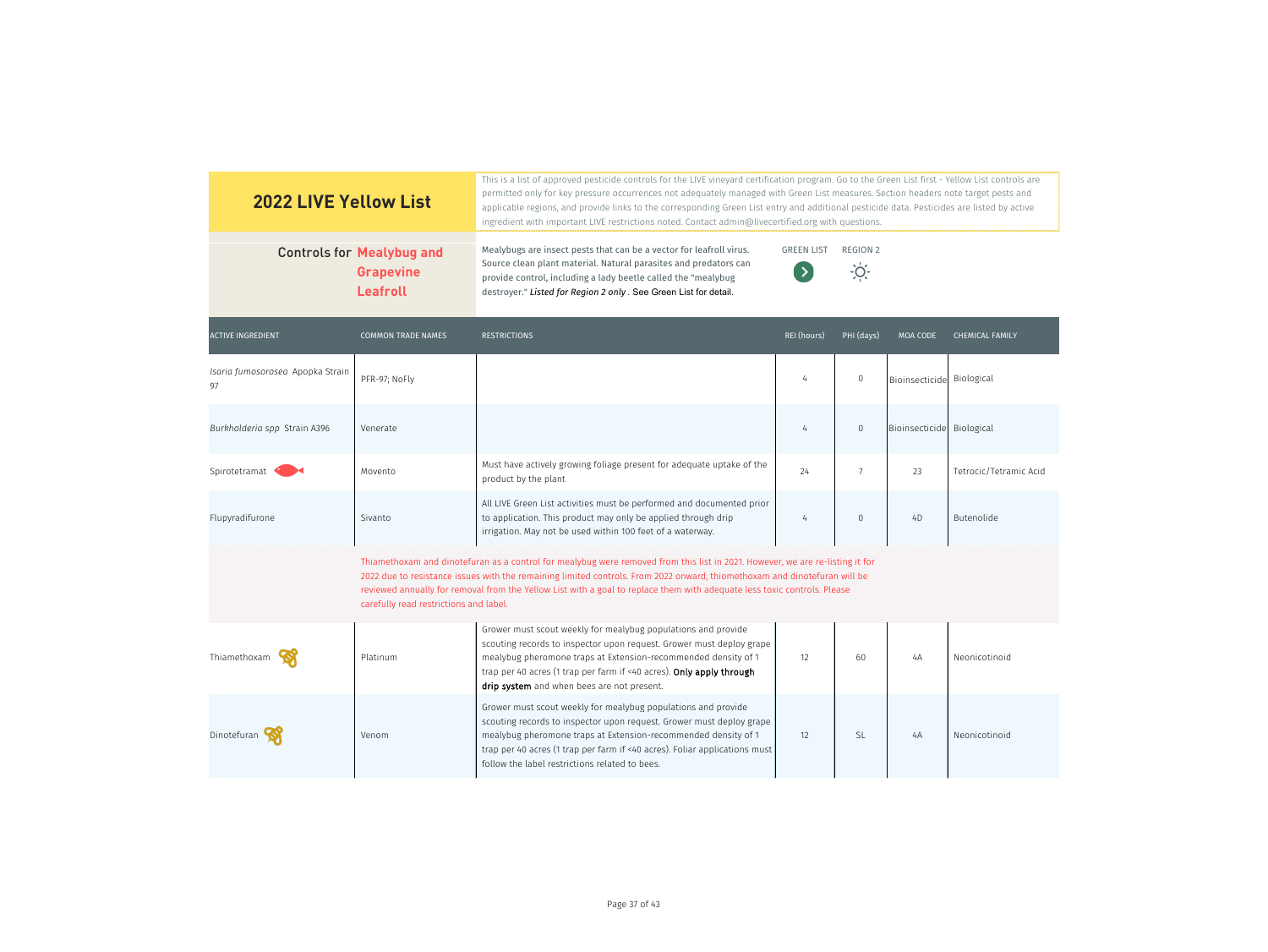| <b>2022 LIVE Yellow List</b>                         |                           | This is a list of approved pesticide controls for the LIVE vineyard certification program. Go to the Green List first - Yellow List controls are<br>permitted only for key pressure occurrences not adequately managed with Green List measures. Section headers note target pests and<br>applicable regions, and provide links to the corresponding Green List entry and additional pesticide data. Pesticides are listed by active<br>ingredient with important LIVE restrictions noted. Contact admin@livecertified.org with questions. |                             |            |                 |                                   |  |
|------------------------------------------------------|---------------------------|--------------------------------------------------------------------------------------------------------------------------------------------------------------------------------------------------------------------------------------------------------------------------------------------------------------------------------------------------------------------------------------------------------------------------------------------------------------------------------------------------------------------------------------------|-----------------------------|------------|-----------------|-----------------------------------|--|
| <b>Controls for Lecanium Scale</b><br><b>Insects</b> |                           | Lecanium scale insects are generally found on 1-3 year old wood.<br>Control measures may not be necessary if infestation is limited to<br>parts of the vine removed during pruning. Parasitic wasps are a<br>natural enemy. Listed for Region 2 only . See Green List for detail.                                                                                                                                                                                                                                                          | <b>GREEN LIST</b><br>$\sum$ | REGION 2   |                 |                                   |  |
|                                                      |                           |                                                                                                                                                                                                                                                                                                                                                                                                                                                                                                                                            |                             |            |                 |                                   |  |
| <b>ACTIVE INGREDIENT</b>                             | <b>COMMON TRADE NAMES</b> | <b>RESTRICTIONS</b>                                                                                                                                                                                                                                                                                                                                                                                                                                                                                                                        | <b>REI</b> (hours)          | PHI (days) | <b>MOA CODE</b> | <b>CHEMICAL FAMILY</b>            |  |
| Petroleum Oil, Paraffin Base                         | Omni Supreme and others   | Apply at 50% and again at 90% egg hatch. Vines must be well-watered.<br>Must not be applied ten days before or after a sulfur application to<br>avoid phytotoxicity. Good coverage is essential. Do not apply when<br>pollinators are present.                                                                                                                                                                                                                                                                                             | 4                           | $\Omega$   |                 | Narrow Range<br>Horticultural Oil |  |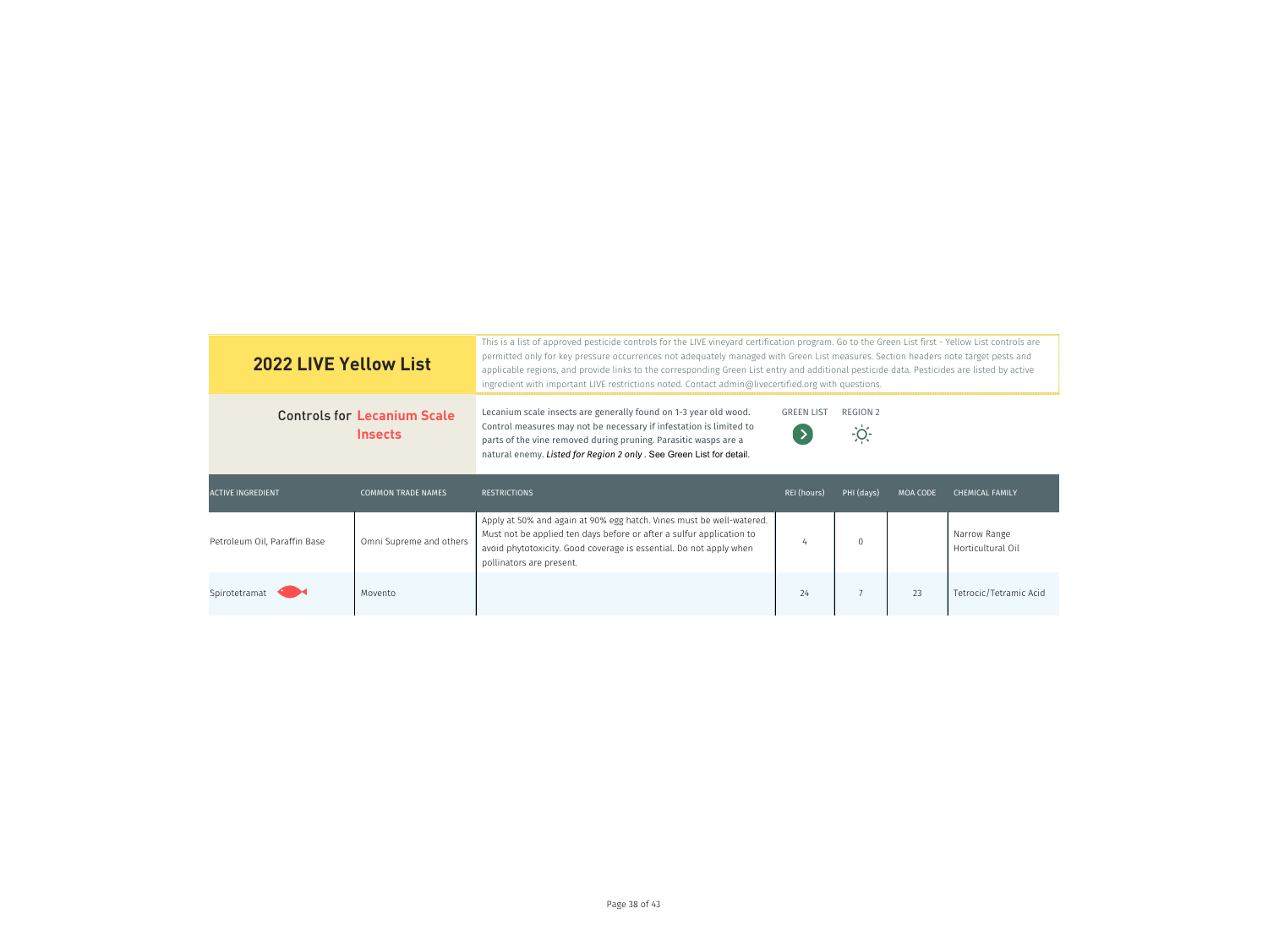| <b>2022 LIVE Yellow List</b> |                           | This is a list of approved pesticide controls for the LIVE vineyard certification program. Go to the Green List first - Yellow List controls are<br>permitted only for key pressure occurrences not adequately managed with Green List measures. Section headers note target pests and<br>applicable regions, and provide links to the corresponding Green List entry and additional pesticide data. Pesticides are listed by active<br>ingredient with important LIVE restrictions noted. Contact admin@livecertified.org with questions.            |                   |                 |                            |                        |
|------------------------------|---------------------------|-------------------------------------------------------------------------------------------------------------------------------------------------------------------------------------------------------------------------------------------------------------------------------------------------------------------------------------------------------------------------------------------------------------------------------------------------------------------------------------------------------------------------------------------------------|-------------------|-----------------|----------------------------|------------------------|
| <b>Controls for Rodents</b>  |                           | Voles and pocket gophers can girdle vines, excise roots of new vines,<br>and cause dangerous conditions for tractors and workers. Non-<br>chemical control includes disrupting burrows with cultivation and<br>promoting habitat for owls and kestrels. Vineyards may tolerate low<br>to moderate rodent damage. See Green List for detail.                                                                                                                                                                                                           | <b>GREEN LIST</b> | <b>REGION 1</b> | REGION 2<br>$\overline{O}$ |                        |
| <b>ACTIVE INGREDIENT</b>     | <b>COMMON TRADE NAMES</b> | <b>RESTRICTIONS</b>                                                                                                                                                                                                                                                                                                                                                                                                                                                                                                                                   | REI (hours)       | PHI (days)      | <b>MOA CODE</b>            | <b>CHEMICAL FAMILY</b> |
| Zinc Phosphide (ZP)          | Multiple Names            | May only be applied after all Green List cultural controls have been<br>exhausted and damage is documented. ZP is a restricted use chemical<br>and must be applied by a licensed pesticide applicator. ZP is a non-<br>selective poison. Use of ZP must be discontinued immediately if any<br>non-target organisms are affected. Especially vulnerable are Canadian<br>geese, dogs, and deer. Baiting and/or trapping may not be legal<br>depending on your state's laws and the label of the product you are<br>using. Follow the label and the law. | $\mathbf 0$       | $\Omega$        |                            | Inorganic-Zinc         |
|                              |                           | Zinc Phosphide is listed as a Category 1b (Highly Hazardous) pesticide under The World Health Organization (WHO)<br>Recommended Classification of Pesticides by Hazard. This material may be removed from the Yellow List after 2022.                                                                                                                                                                                                                                                                                                                 |                   |                 |                            |                        |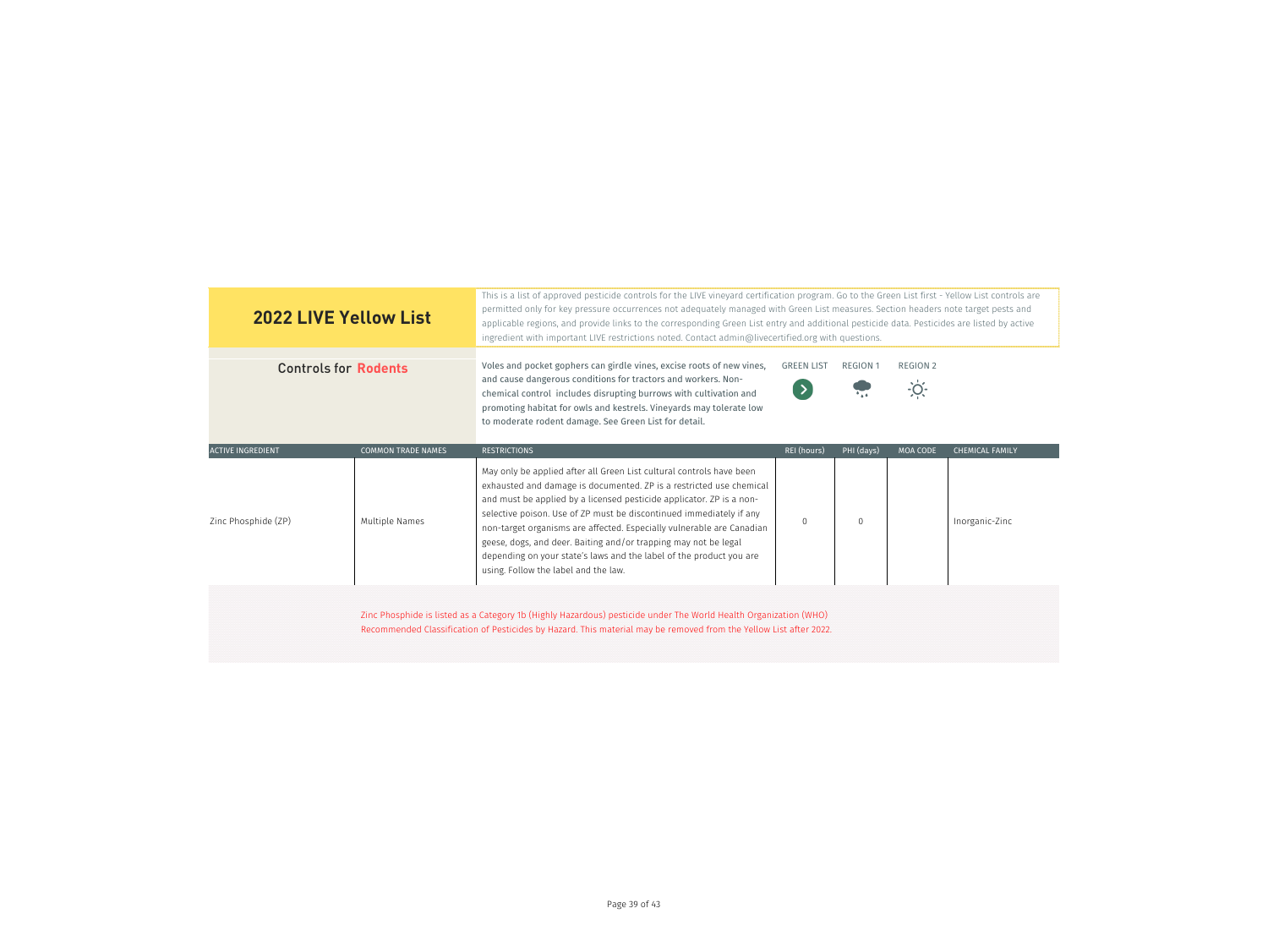| <b>2022 LIVE Yellow List</b>          |                           | This is a list of approved pesticide controls for the LIVE vineyard certification program. Go to the Green List first - Yellow List controls are<br>permitted only for key pressure occurrences not adequately managed with Green List measures. Section headers note target pests and<br>applicable regions, and provide links to the corresponding Green List entry and additional pesticide data. Pesticides are listed by active<br>ingredient with important LIVE restrictions noted. Contact admin@livecertified.org with questions. |                                    |                 |                                  |                        |  |
|---------------------------------------|---------------------------|--------------------------------------------------------------------------------------------------------------------------------------------------------------------------------------------------------------------------------------------------------------------------------------------------------------------------------------------------------------------------------------------------------------------------------------------------------------------------------------------------------------------------------------------|------------------------------------|-----------------|----------------------------------|------------------------|--|
| <b>Controls for Trunk Disease</b>     |                           | Various members of several fungal families cause trunk diseases in<br>grapevines, and multiple pathogens may be present in an affected<br>vine.                                                                                                                                                                                                                                                                                                                                                                                            | <b>GREEN LIST</b><br>$\rightarrow$ | <b>REGION 1</b> | <b>REGION 2</b><br>$\frac{1}{2}$ |                        |  |
| <b>ACTIVE INGREDIENT</b>              | <b>COMMON TRADE NAMES</b> | <b>RESTRICTIONS</b>                                                                                                                                                                                                                                                                                                                                                                                                                                                                                                                        | REI (hours)                        | PHI (days)      | <b>MOA CODE</b>                  | <b>CHEMICAL FAMILY</b> |  |
| Trichodermae asperellum and<br>qamsii | Bio-Tam; Tenet            |                                                                                                                                                                                                                                                                                                                                                                                                                                                                                                                                            |                                    | $\mathbf{0}$    |                                  | Biological             |  |
| Myclobutanil                          | Rally                     | Apply as a directed spray or targeted paint application immediately<br>following pruning and when weather conditions allow                                                                                                                                                                                                                                                                                                                                                                                                                 | 24                                 | 14              | 3                                | <b>DMI</b>             |  |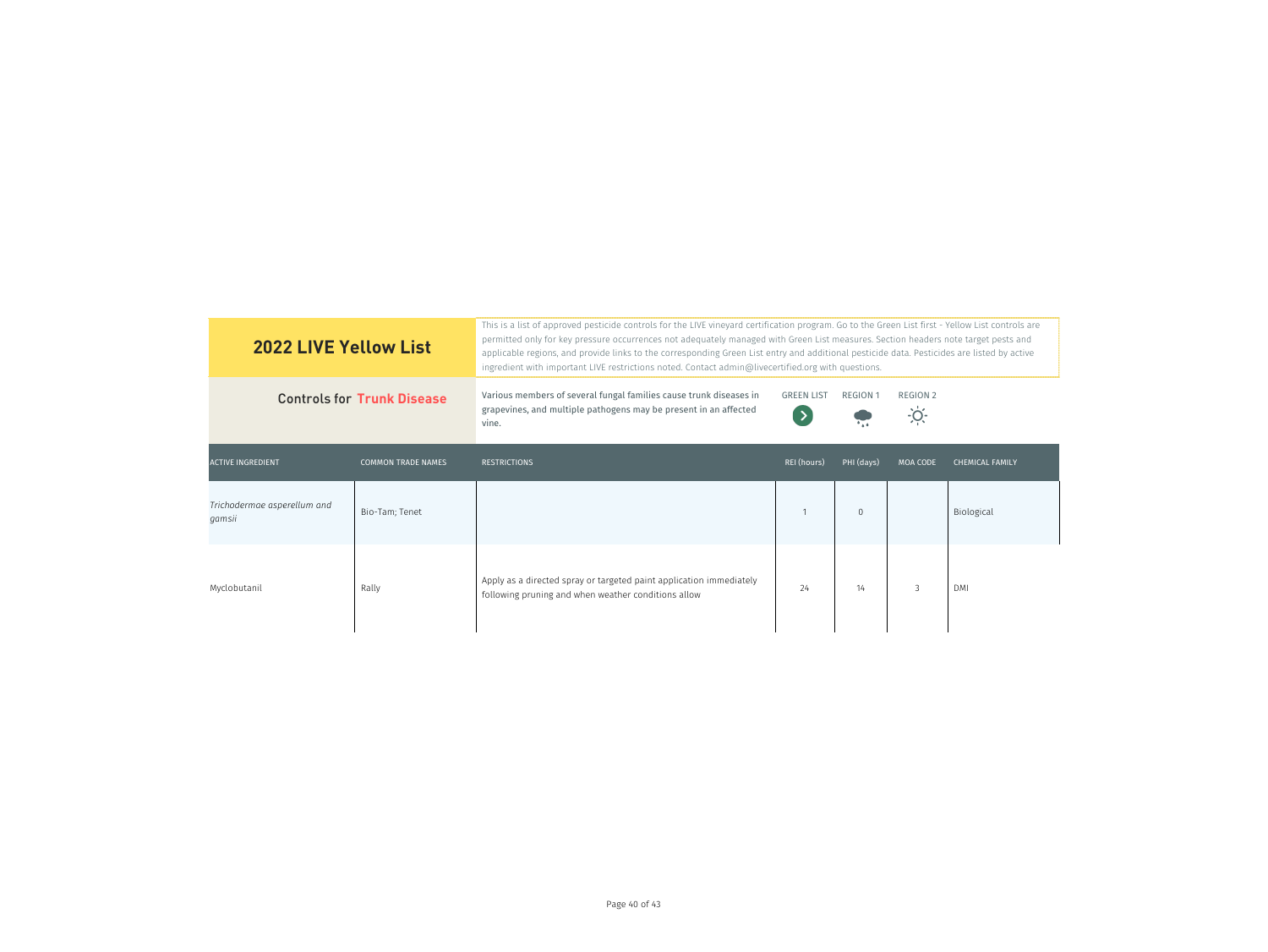| <b>2022 LIVE Yellow List</b>    |                           | This is a list of approved pesticide controls for the LIVE vineyard certification program. Go to the Green List first - Yellow List controls are<br>permitted only for key pressure occurrences not adequately managed with Green List measures. Section headers note target pests and<br>applicable regions, and provide links to the corresponding Green List entry and additional pesticide data. Pesticides are listed by active<br>ingredient with important LIVE restrictions noted. Contact admin@livecertified.org with questions. |                                    |                         |                 |                        |  |
|---------------------------------|---------------------------|--------------------------------------------------------------------------------------------------------------------------------------------------------------------------------------------------------------------------------------------------------------------------------------------------------------------------------------------------------------------------------------------------------------------------------------------------------------------------------------------------------------------------------------------|------------------------------------|-------------------------|-----------------|------------------------|--|
| <b>Controls for Flea Beetle</b> |                           | An occasional pest that mature vineyards can withstand without<br>control but that can be catastrophic for young vines. Listed for Region<br>2 only . See Green List for detail.                                                                                                                                                                                                                                                                                                                                                           | <b>GREEN LIST</b><br>$\rightarrow$ | REGION 2<br><u>-ioʻ</u> |                 |                        |  |
| <b>ACTIVE INGREDIENT</b>        | <b>COMMON TRADE NAMES</b> | <b>RESTRICTIONS</b>                                                                                                                                                                                                                                                                                                                                                                                                                                                                                                                        | REI (hours)                        | PHI (days)              | <b>MOA CODE</b> | <b>CHEMICAL FAMILY</b> |  |
| Spinosad                        | Success                   | Maximum of one (1) application per growing season. Time application<br>to minimize risk of drift and allow for a buffer of at least 3 hours<br>(preferably more) prior to pollinator activity.                                                                                                                                                                                                                                                                                                                                             | 4                                  |                         | 5               | Microbial              |  |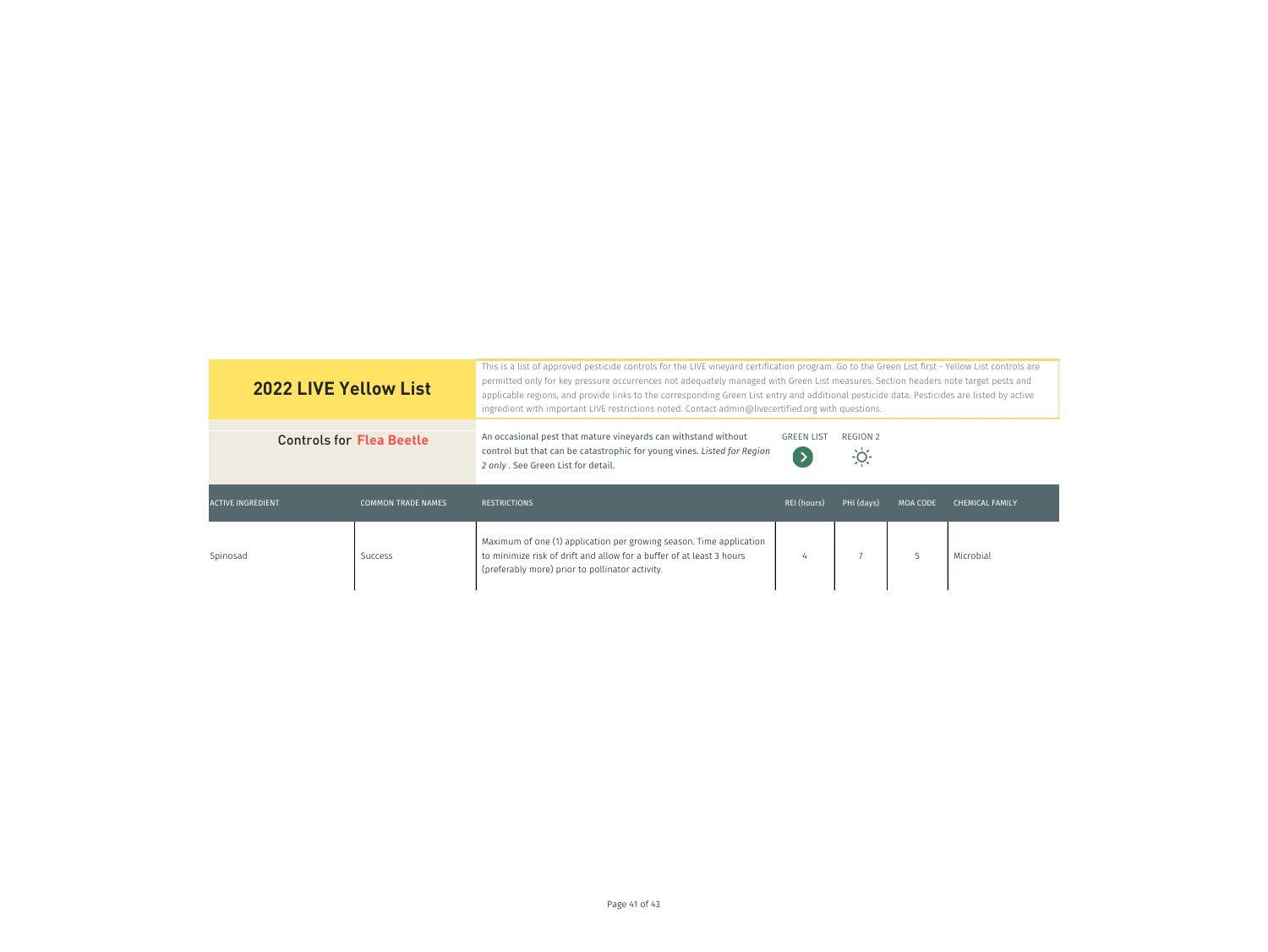**2022 LIVE Red List NEW FOR 2022: This is a list of chemicals that are never permitted on a LIVE farm - vineyard, off-crop, or otherwise.**

2022 marks the first year that LIVE will introduce the concept of a Red List. This is a list of materials that are never permitted to be used on a LIVE certified farm. Variances are not applicable to these materials. These materials currently fall within four categories: those listed under the Montreal Protocol, The Rotterdam Convention, the Stockholm Convention, and the World Health Organizations' two most hazardous categories of pesticides (1a and 1b). This policy has been prepared to comply with new accredidation standards and to further define which materials are deemed wholly incompatible with a sustainability certification scheme.